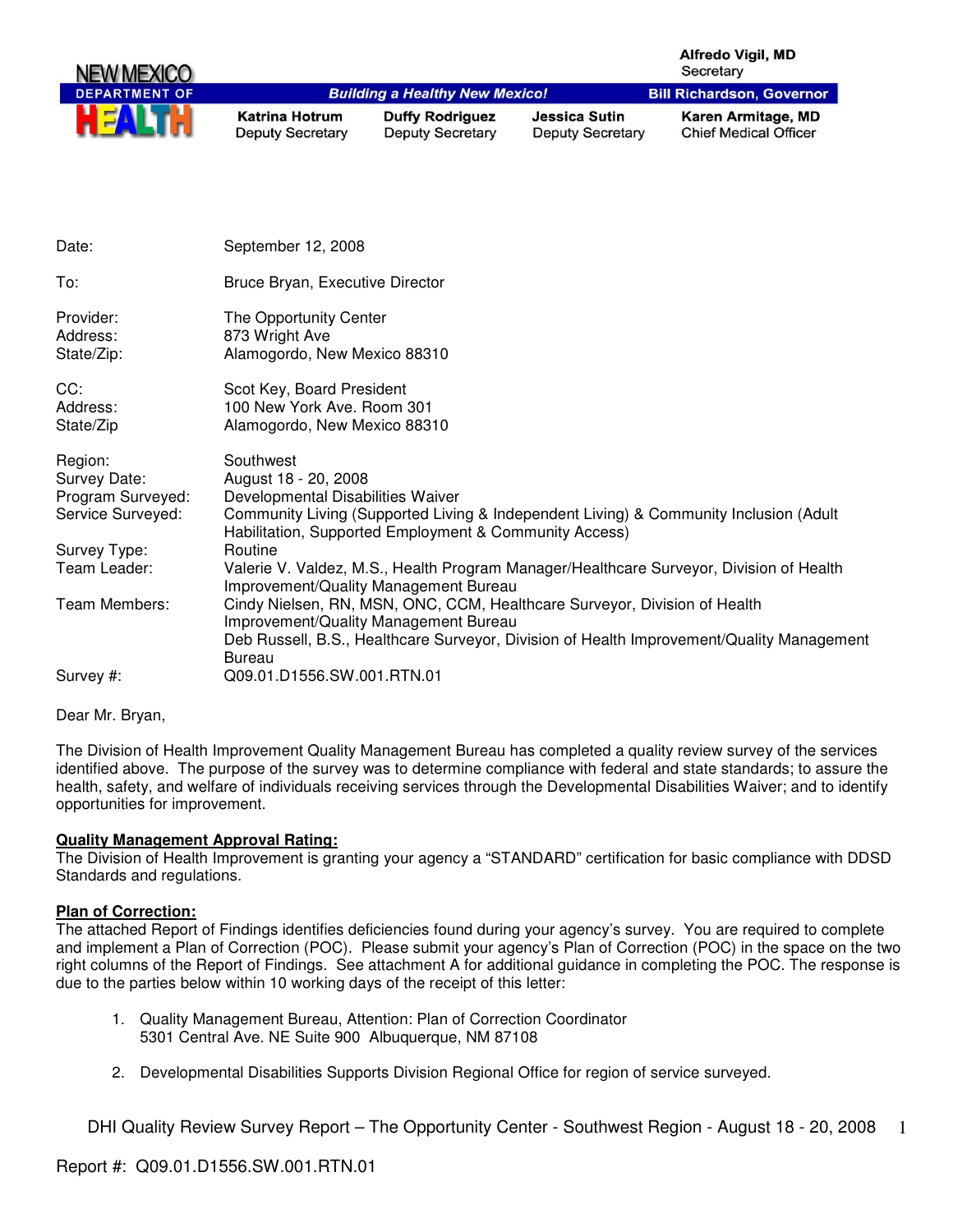Upon notification from QMB that your Plan of Correction has been approved, you must implement all remedies and corrective actions within 45 working days. If your plan of correction is denied, you must resubmit a revised plan ASAP for approval. All remedies must still be completed within 45 working days of the original submission.

Failure to submit, complete or implement your POC within the required time frames will result in the imposition of a \$200 per day Civil Monetary Penalty until it is received, completed and/or implemented.

#### **Request for Informal Reconsideration of Findings (IRF):**

If you disagree with a determination of noncompliance (finding) you have 10 working days upon receipt of this notice to request an IRF. Submit your request for an IRF in writing to:

> QMB Deputy Bureau Chief 5301 Central Ave NE Suite #900 Albuquerque, NM 87108 Attention: IRF request

A request for an IRF will not delay the implementation of your Plan of Correction which must be completed within 45 working days. Providers may not appeal the nature or interpretation of the standard or regulation, the team composition, sampling methodology or the Scope and Severity of the finding.

If the IRF approves the change or removal of a finding, you will be advised of any changes.

This IRF process is separate and apart from the Informal Dispute Resolution (IDR) and Fair Hearing Process for Sanctions from DOH.

Please call the Team Leader at 575-528-5037, if you have questions about the survey or the report. Thank you for your cooperation and for the work you perform.

Sincerely,

llalenis 11. Maldo-

Valerie V. Valdez, M.S.

Team Lead/Health Program Manager/Healthcare Surveyor Division of Health Improvement Quality Management Bureau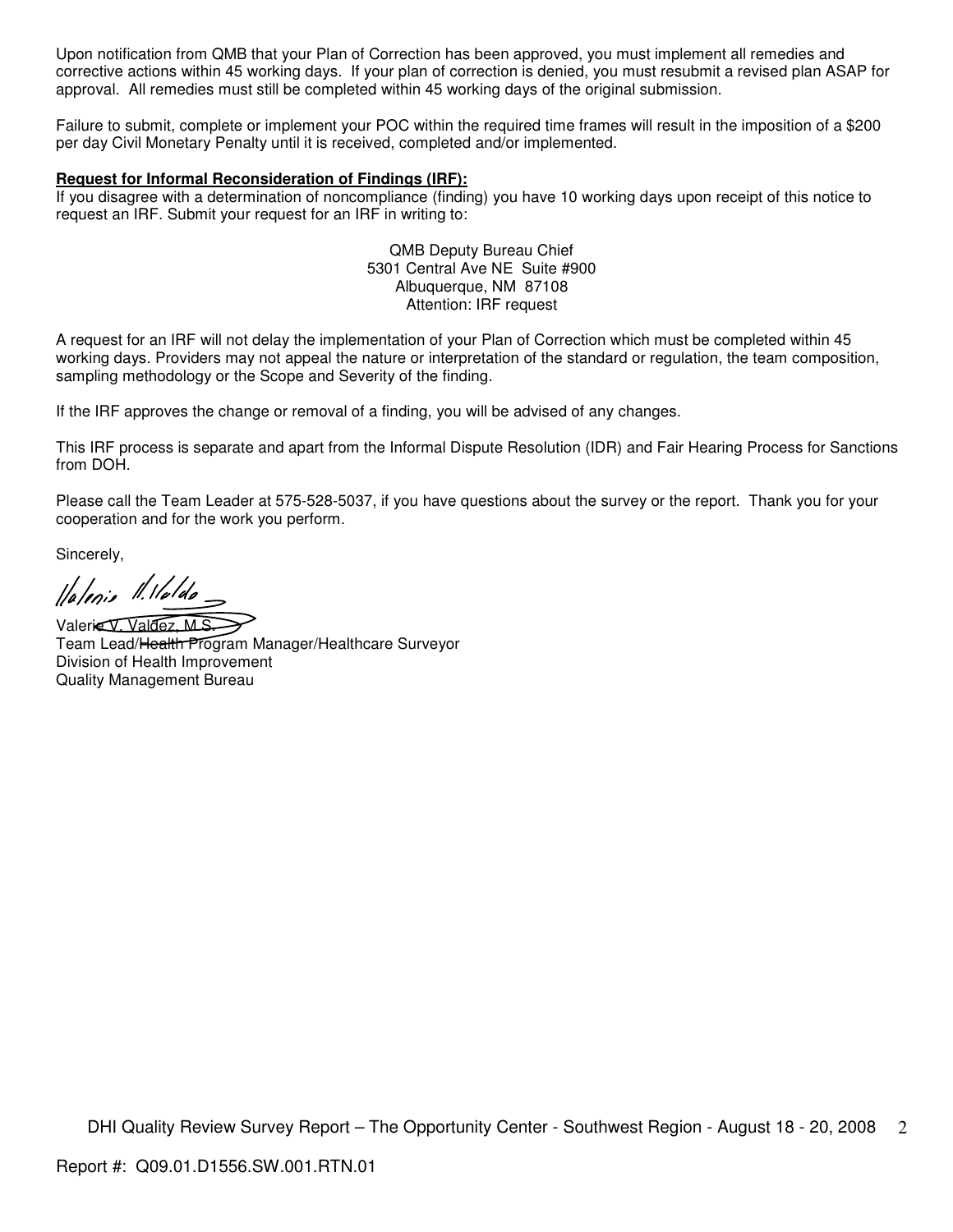| <b>Survey Process Employed:</b>              |                                                                                                                                                                                                                                                                                                                                                                                                                                |                                                                                                                                                                                      |  |
|----------------------------------------------|--------------------------------------------------------------------------------------------------------------------------------------------------------------------------------------------------------------------------------------------------------------------------------------------------------------------------------------------------------------------------------------------------------------------------------|--------------------------------------------------------------------------------------------------------------------------------------------------------------------------------------|--|
| <b>Entrance Conference Date:</b><br>Present: |                                                                                                                                                                                                                                                                                                                                                                                                                                | August 18, 2008<br><b>The Opportunity Center</b><br>Bruce Bryan, Executive Director                                                                                                  |  |
|                                              | DOH/DHI/QMB<br>Surveyor<br>Surveyor                                                                                                                                                                                                                                                                                                                                                                                            | Valerie V. Valdez, M.S., Team Lead/Health Program Manager/Healthcare<br>Debbie Russell, B.S., Healthcare Surveyor<br>Cynthia Nielsen, RN, MSN, ONC, CCM, Clinical Liaison/Healthcare |  |
| <b>Exit Conference Date:</b><br>Present:     | August 20, 2008<br><b>The Opportunity Center</b><br>Ericka Arellano, RN                                                                                                                                                                                                                                                                                                                                                        | Bruce Bryan, Executive Director<br>Christina Martinez, Office Manager<br>Teresa Anschutz, Service Coordinator                                                                        |  |
|                                              | DOH/DHI/QMB<br>Surveyor<br>Surveyor                                                                                                                                                                                                                                                                                                                                                                                            | Valerie V. Valdez, M.S., Team Lead/Health Program Manager/Healthcare<br>Debbie Russell, B.S., Healthcare Surveyor<br>Cynthia Nielsen, RN, MSN, ONC, CCM, Clinical Liaison/Healthcare |  |
| <b>Homes Visited</b>                         | Number:                                                                                                                                                                                                                                                                                                                                                                                                                        | 6                                                                                                                                                                                    |  |
| <b>Administrative Locations Visited</b>      | Number:                                                                                                                                                                                                                                                                                                                                                                                                                        | 1                                                                                                                                                                                    |  |
| <b>Total Sample Size</b>                     | Number:                                                                                                                                                                                                                                                                                                                                                                                                                        | 7<br>6 - Supported Living<br>1 - Independent Living<br>7 - Adult Habilitation<br>3 - Supported Employment<br>2 - Community Access                                                    |  |
| Persons Served Interviewed                   | Number:                                                                                                                                                                                                                                                                                                                                                                                                                        | 5                                                                                                                                                                                    |  |
| Persons Served Observed                      | Number:                                                                                                                                                                                                                                                                                                                                                                                                                        | 2 (Surveyors unable to complete interview)                                                                                                                                           |  |
| Records Reviewed (Persons Served)            | Number:                                                                                                                                                                                                                                                                                                                                                                                                                        | 7                                                                                                                                                                                    |  |
| <b>Administrative Files Reviewed</b>         | <b>Billing Records</b><br><b>Medical Records</b><br>$\bullet$<br>Incident Management Records<br>٠<br><b>Personnel Files</b><br>$\bullet$<br><b>Training Records</b><br>٠<br>Agency Policy and Procedure<br>$\bullet$<br><b>Caregiver Criminal History Screening Records</b><br>$\bullet$<br><b>Employee Abuse Registry</b><br>Human Rights Notes and/or Meeting Minutes<br>Nursing personnel files<br><b>Evacuation Drills</b> |                                                                                                                                                                                      |  |

• Quality Improvement/Quality Assurance Plan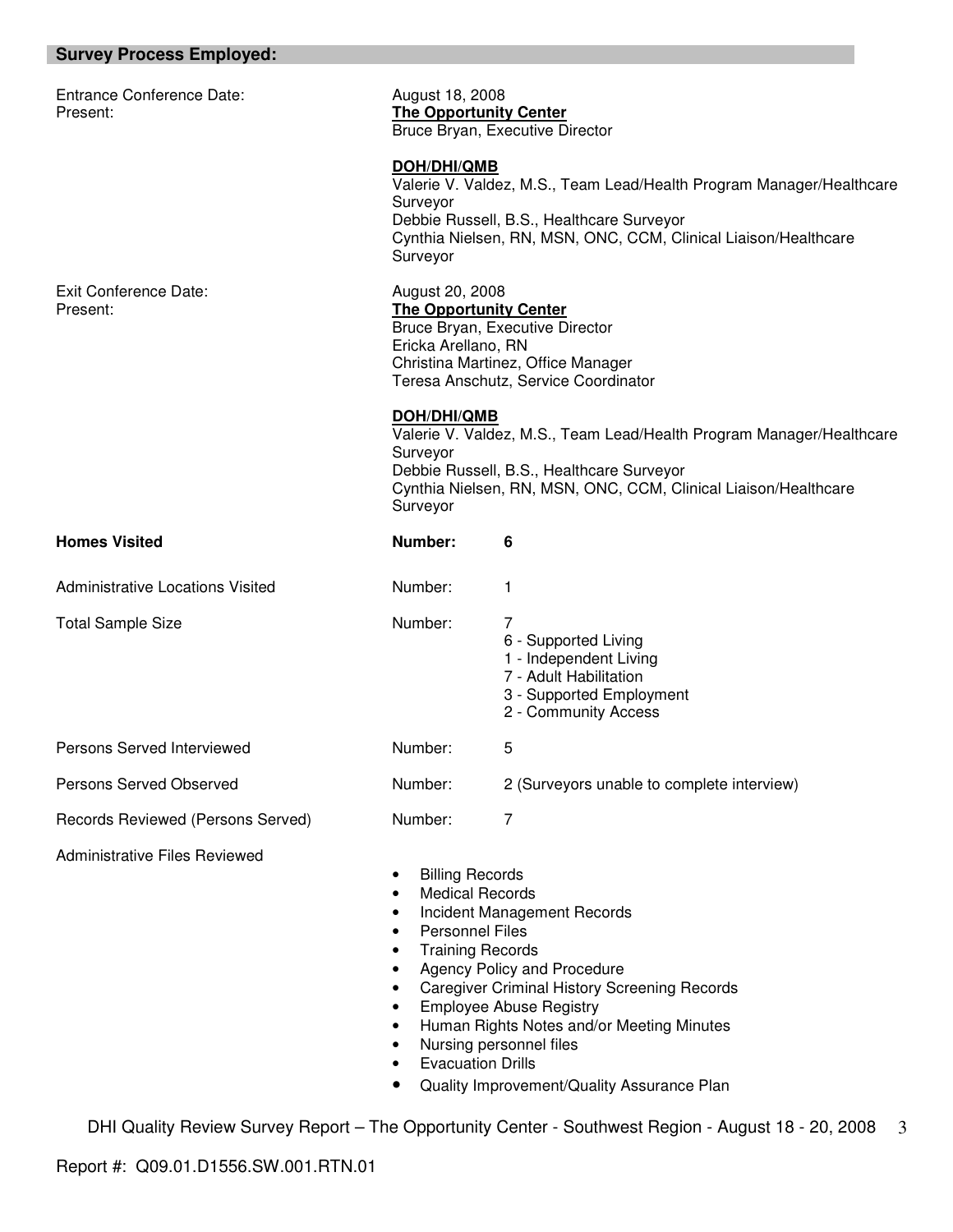- CC: Distribution List: DOH Division of Health Improvement
	- DOH Developmental Disabilities Supports Division
	- DOH Office of Internal Audit
	- HSD Medical Assistance Division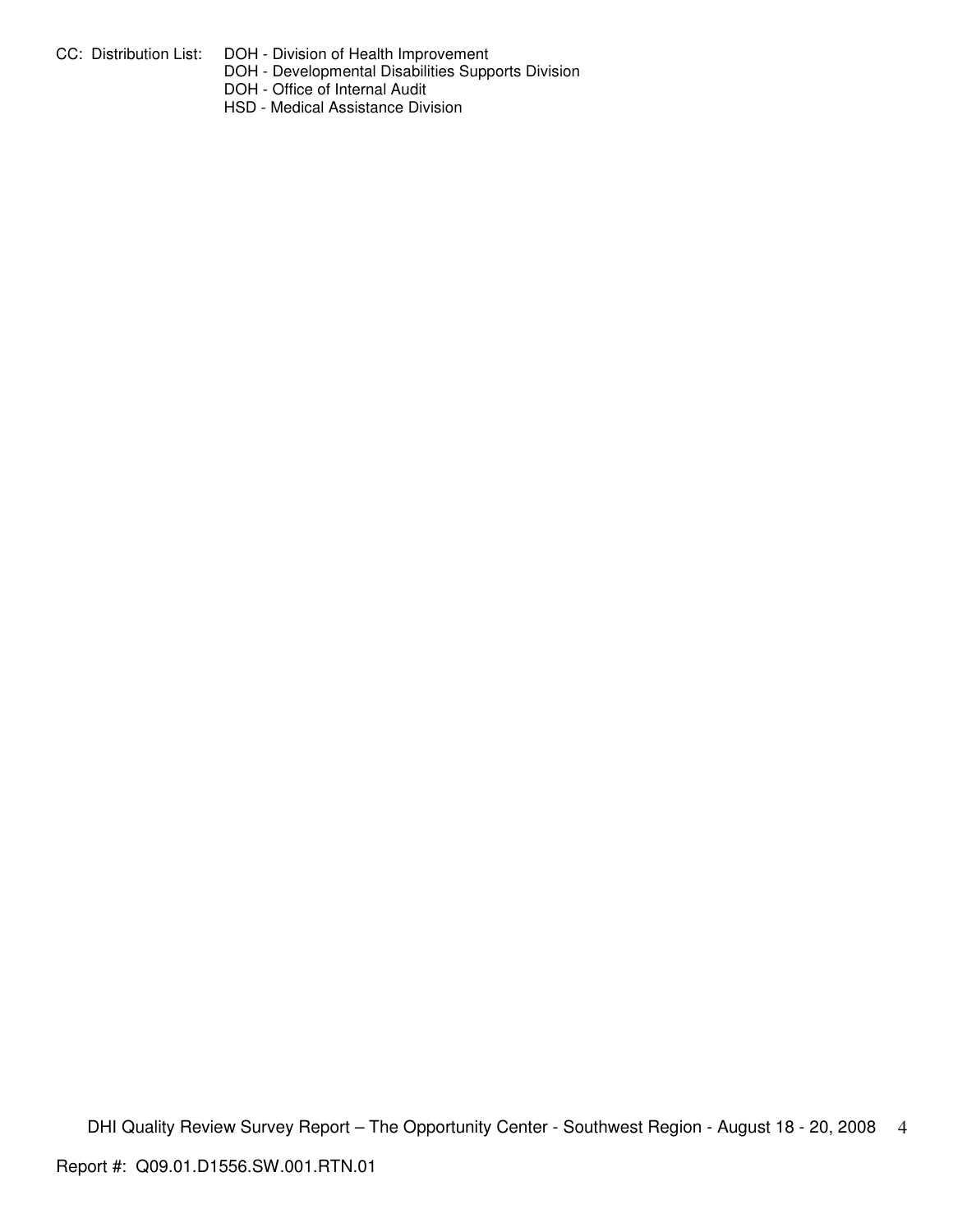# **Provider Instructions for Completing the QMB Plan of Correction (POC) Process**

- After a QMB Quality Review, your Survey Report will be sent to you via certified mail. You may request that it also be sent to you electronically by calling George Perrault, Plan of Correction Coordinator at 505-222-8624.
- Within 10 business days of the date you received your survey report, you must develop and send your Plan of Correction response to the QMB office. (Providers who do not pick up their mail will be referred to the Internal Review Committee [IRC]).
- For each Deficiency in your Survey Report, include specific information about HOW you will correct each Deficiency, WHO will fix each Deficiency ("Responsible Party"), and by WHEN ("Date Due").
- Your POC must not only address HOW, WHO and WHEN each Deficiency will be corrected, but must also address overall systemic issues to prevent the Deficiency from reoccurring, i.e., Quality Assurance (QA). Your description of your QA must include specifics about your selfauditing processes, such as HOW OFTEN you will self-audit, WHO will do it, and WHAT FORMS will be used.
- Corrective actions should be incorporated into your agency's Quality Assurance/Quality Improvement policies and procedures.
- You may send your POC response electronically to George.Perrault@state.nm.us, by fax (505- 841-5815), or by postal mail.
- Do not send supporting documentation to QMB until after your POC has been approved by QMB.
- QMB will notify you if your POC has been "Approved" or "Denied".
- Whether your POC is "Approved" or "Denied", you have a maximum of 45 business days to correct all survey Deficiencies from the date of receipt of your Survey Report. If your POC is "Denied" it must be revised and resubmitted ASAP, as the 45 working day limit is in effect. Providers whose revised POC is denied will be referred to the IRC.
- The POC must be completed on the official QMB Survey Report and Plan of Correction Form, unless approved in advance by the POC Coordinator.
- The following Deficiencies must be corrected within the deadlines below (after receipt of your Survey Report):

| $\circ$ CCHS and EAR:              | 10 working days |
|------------------------------------|-----------------|
| $\circ$ Medication errors:         | 10 working days |
| $\circ$ IMS system/training:       | 20 working days |
| $\circ$ ISP related documentation: | 30 working days |
| $\circ$ DDSD Training              | 45 working days |
|                                    |                 |

- If you have questions about the POC process, call the QMB POC Coordinator, George Perrault at 505-222-8624 for assistance.
- For Technical Assistance (TA) in developing or implementing your POC, contact your local DDSD Regional Office.
- Once your POC has been approved by QMB, the POC may not be altered or the dates changed.
- Requests for an extension or modification of your POC (post approval) must be made in writing and submitted to the POC Coordinator at QMB, and are approved on a case-by case basis.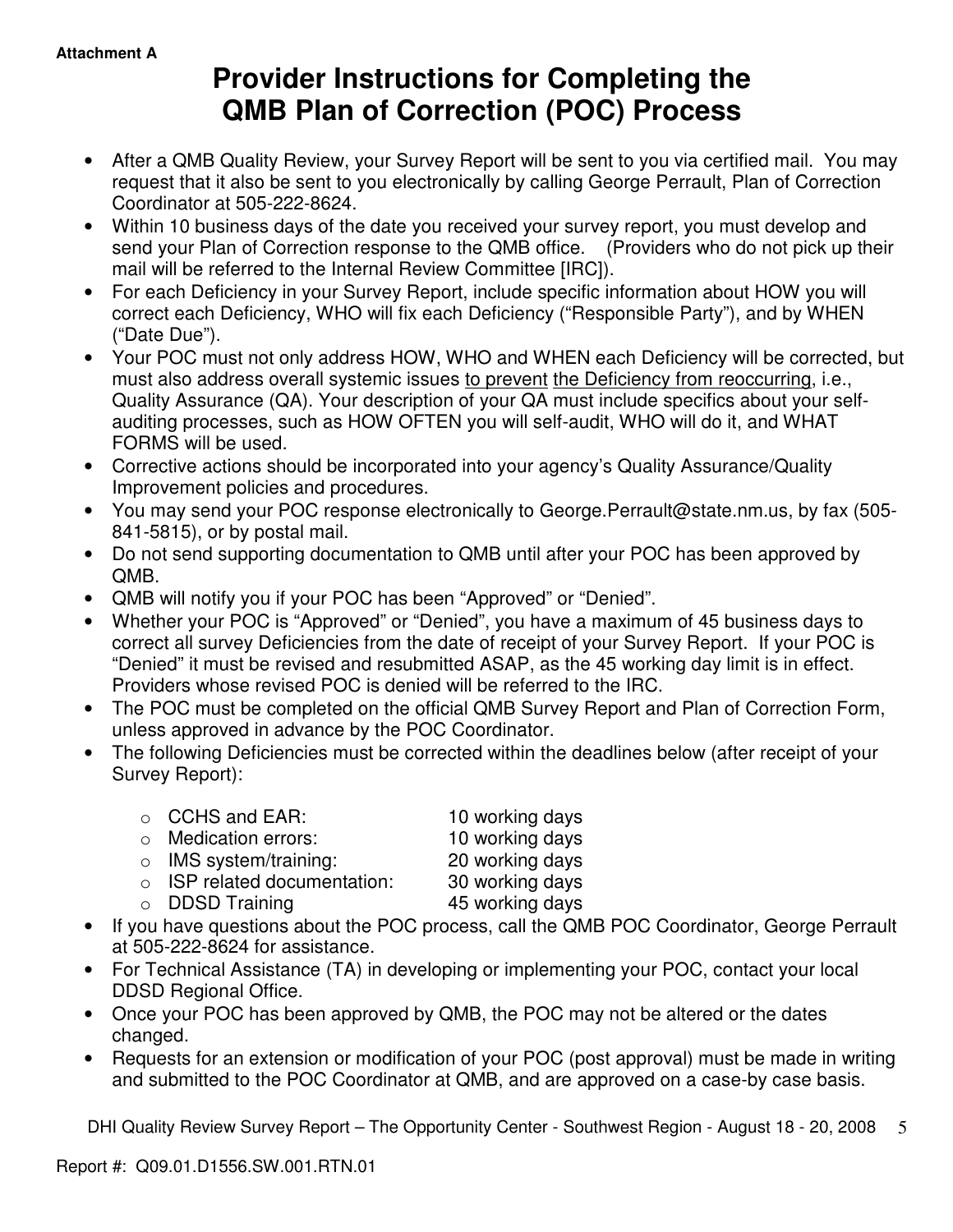- When submitting supporting documentation, organize your documents by Tag #s, and annotate or label each document using Individual #s.
- Do not submit original documents, copies are fine. Originals must be maintained in the agency/client file(s) as per DDSD Standards.
- Failure to submit, complete or implement your POC within the required timeframes will result in a referral to the IRC and the possible imposition of a \$200 per day Civil Monetary Penalty until it is received, completed and/or implemented.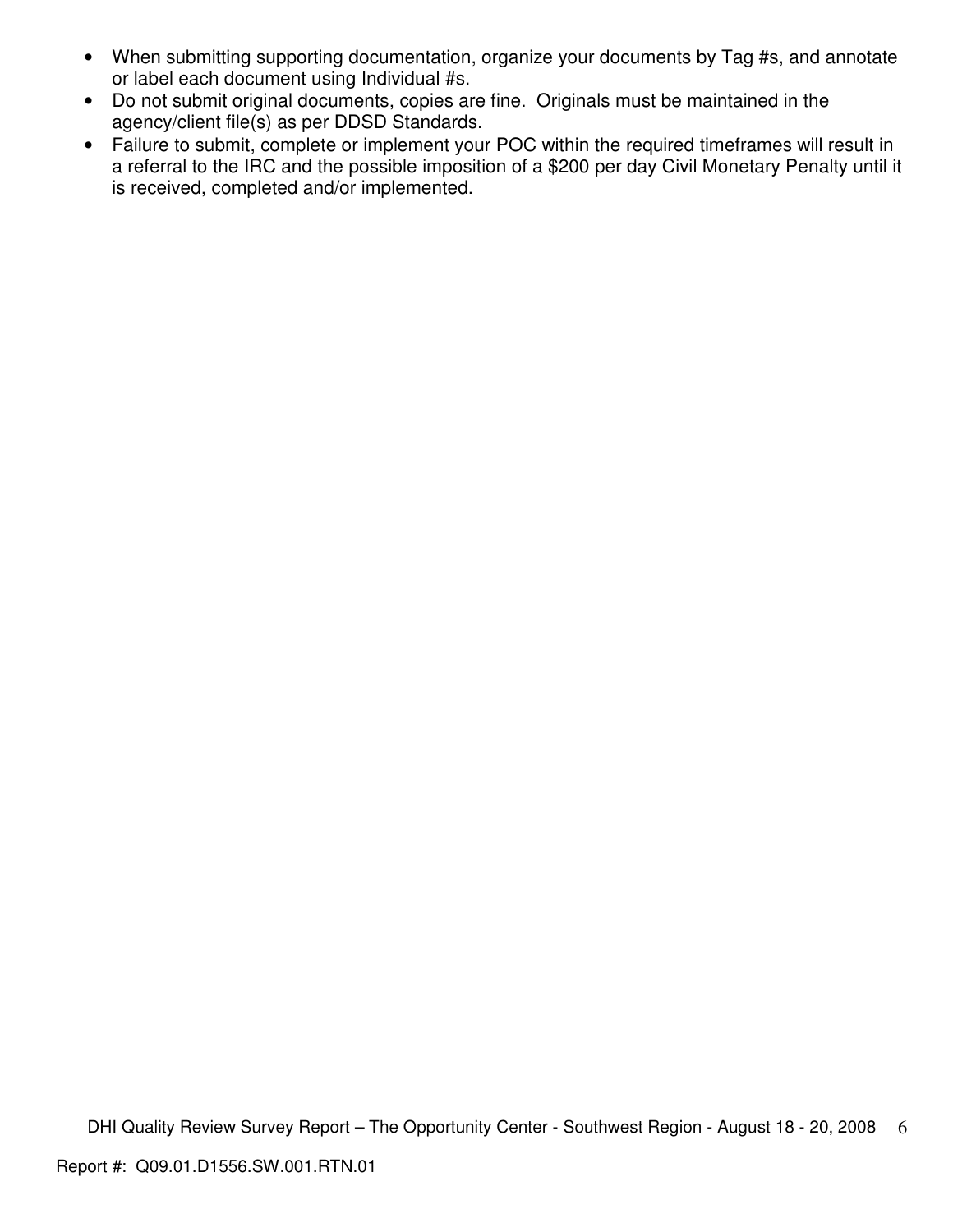## **QMB Scope and Severity Matrix of survey results**

Each deficiency in your Report of Findings is scored on a Scope and Severity Scale. The culmination of each deficiency's Scope and Severity is used to determine degree of compliance to standards and regulations and level of QMB Certification.

|                 |                           |                                                                |                                  | <b>SCOPE</b>                  |                                               |
|-----------------|---------------------------|----------------------------------------------------------------|----------------------------------|-------------------------------|-----------------------------------------------|
|                 |                           |                                                                | <b>Isolated</b><br>$01\% - 15\%$ | <b>Pattern</b><br>$16% - 79%$ | <b>Widespread</b><br>$80\% - 100\%$           |
|                 | High Impact               | Immediate<br>Jeopardy to<br>individual health<br>and or safety | J.                               | K.                            | L.                                            |
| <b>SEVERITY</b> |                           | <b>Actual harm</b>                                             | G.                               | Н.                            | I.                                            |
|                 | Medium<br>Impact          | <b>No Actual Harm</b><br><b>Potential for more</b>             | D.                               | Е.                            | $F.$ (3 or more)                              |
|                 |                           | than minimal harm                                              | $D.$ (2 or less)                 |                               | <b>F.</b> (no conditions<br>of participation) |
|                 | Impact<br>NO <sub>-</sub> | No Actual Harm<br>Minimal potential<br>for harm.               | A.                               | <b>B.</b>                     | C.                                            |

Scope and Severity Definitions:

## Key to Scope scale:

## Isolated:

A deficiency that is limited to 1% to 15% of the sample, usually impacting no more than one or two individuals in the sample.

## Pattern:

A deficiency that impacts a number or group of individuals from 16% to 79% of the sample is defined as a pattern finding. Pattern findings suggest the need for system wide corrective actions.

## Widespread:

A deficiency that impacts most or all (80% to 100%) of the individuals in the sample is defined as widespread or pervasive. Widespread findings suggest the need for system wide corrective actions as well as the need to implement a Continuous Quality Improvement process to improve or build infrastructure. Widespread findings must be referred to the Internal Review Committee for review and possible actions or sanctions.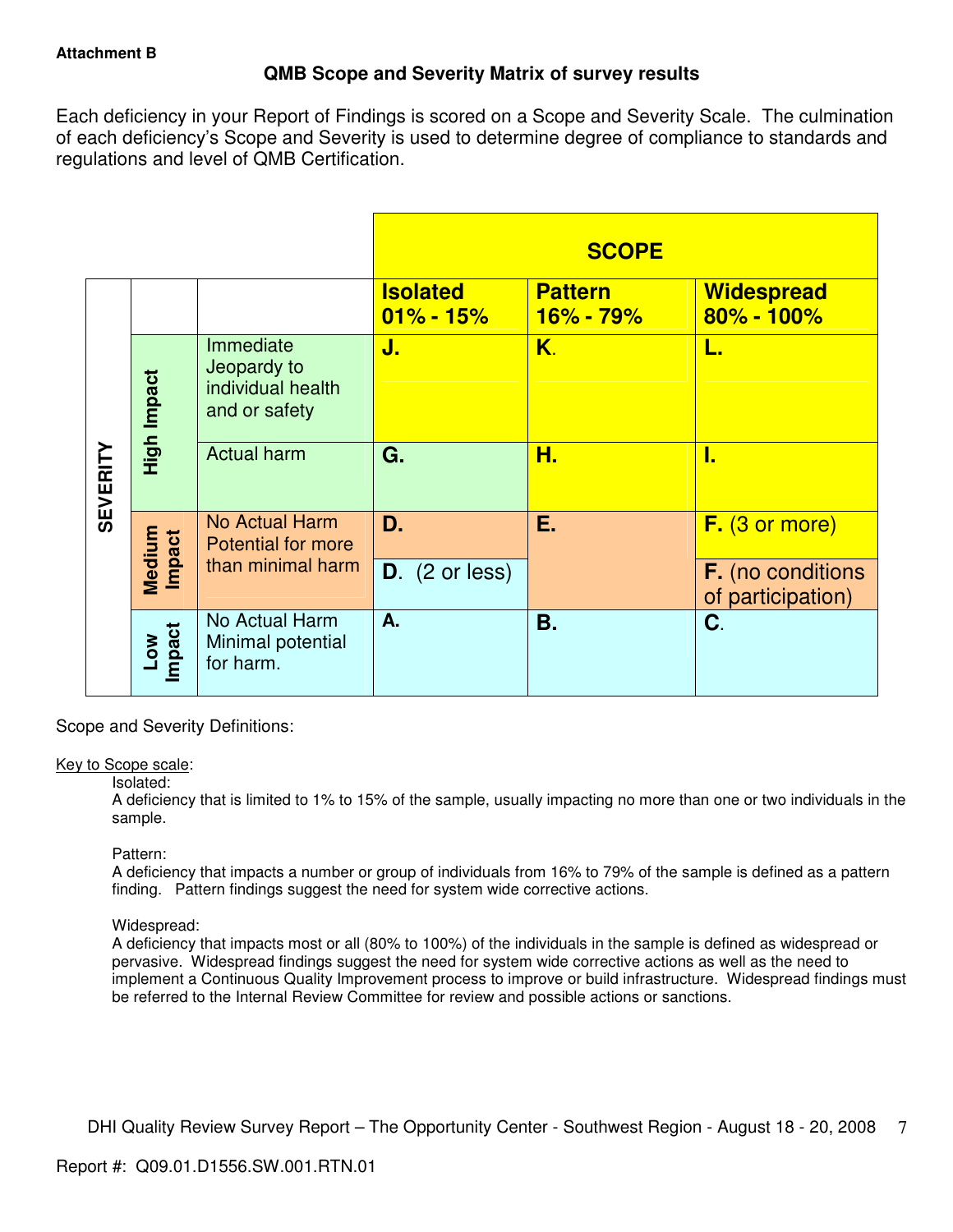#### Key to Severity scale:

Low Impact Severity: (Blue)

Low level findings have no or minimal potential for harm to an individual. Providers that have no findings above a "C" level may receive a "Quality" Certification approval rating from QMB.

#### Medium Impact Severity: (Tan)

Medium level findings have a potential for harm to an individual. Providers that have no findings above a "F" level and/or no more than two F level findings and no F level Conditions of Participation may receive a "Merit" Certification approval rating from QMB.

#### High Impact Severity: (Green or Yellow)

High level findings are when harm to an individual has occurred. Providers that have no findings above "I" level may only receive a "Standard" Approval rating from QMB and will be referred to the IRC.

#### High Impact Severity: (Yellow)

"J, K, and L" Level findings:

This is a finding of Immediate Jeopardy. If a provider is found to have "I" level findings or higher, with an outcome of Immediate Jeopardy, including repeat findings or Conditions of Participation they will be referred to the Internal Review Committee.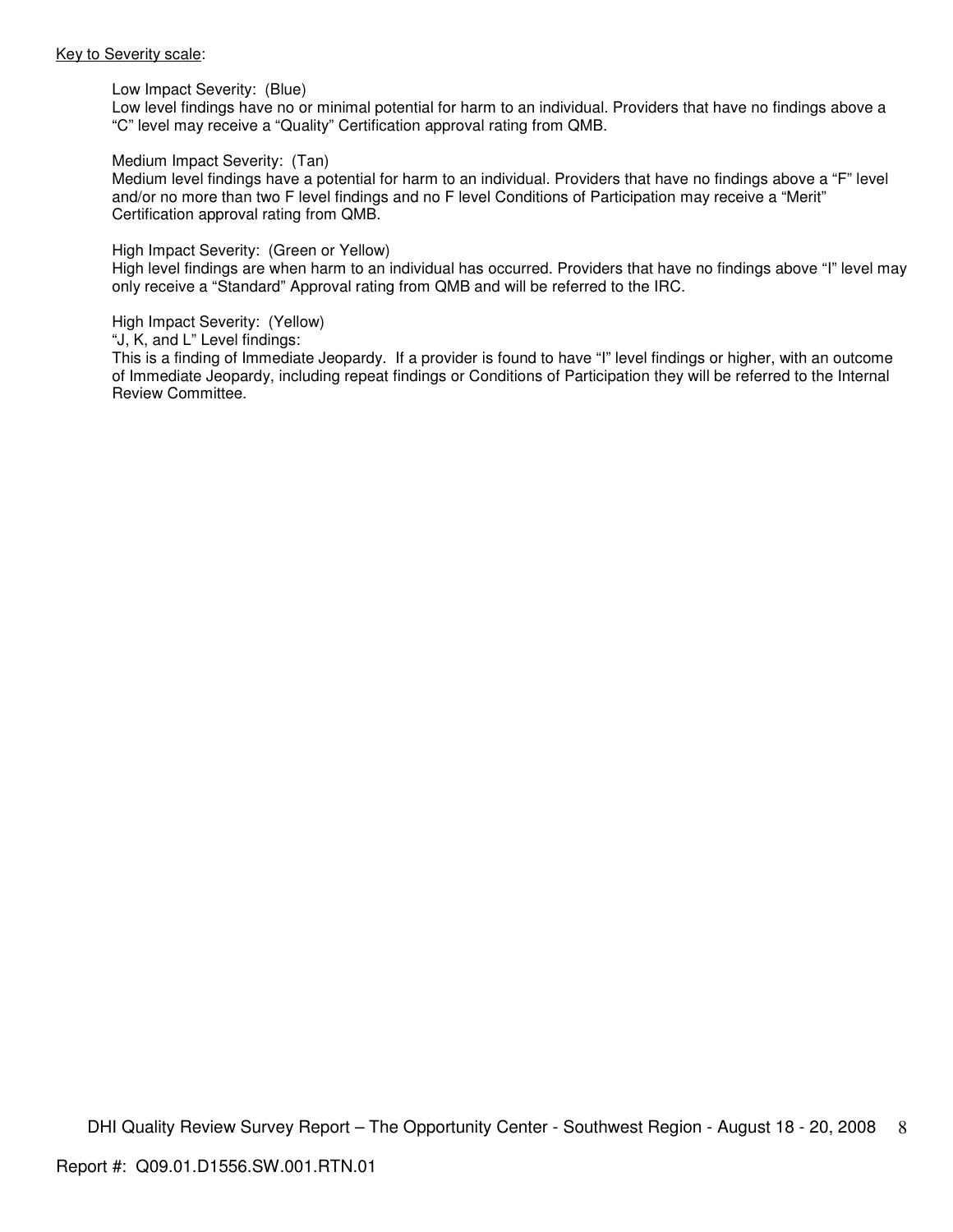## **Guidelines for the Provider Informal Reconsideration of Finding (IRF) Process**

## **Introduction:**

Throughout the process, surveyors are openly communicating with providers. Open communication means that surveyors have clarified issues and/or requested missing information before completing the review. Regardless, there may still be instances where the provider disagrees with a specific finding.

To informally dispute a finding the provider must request in writing an Informal Reconsideration of the Finding (IRF) to the QMB Deputy Bureau Chief **within 10 working days** of receipt of the final report.

The written request for an IRF must be completed on the **QMB Request for Informal Reconsideration of Finding Form** (available on the QMB website) and must specify in detail the request for reconsideration and why the finding is inaccurate. The **IRF request must include all supporting documentation or evidence that was not previously reviewed during the survey process.** 

## **The following limitations apply to the IRF process:**

- The request for an IRF and all supporting evidence must be received in 10 days.
- Findings based on evidence requested during the survey and not provided may not be subject to reconsideration.
- The supporting documentation must be new evidence not previously reviewed by the survey team.
- Providers must continue to complete their plan of correction during the IRF process
- Providers may not request an IRF to challenge the Scope and Severity of a finding.
- Providers may not request an IRF to challenge the sampling methodology.
- Providers may not request an IRF based on disagreement with the nature of the standard or regulation.
- Providers may not request an IRF to challenge the team composition
- Providers may not request an IRF to challenge the QMB Quality Approval Rating and the length of their DDSD provider contract.

## **A Provider forfeits the right to an IRF if the request is not made within 10 working days of receiving the report and does not include all supporting documentation or evidence to show compliance with the standards and regulations.**

QMB has 30 working days to complete the review and notify the provider of the decision. The request will be reviewed by the IRF committee. The Provider will be notified in writing of the ruling, no face to face meeting will be conducted.

When a Provider requests that a finding be reconsidered, it does not stop or delay the Plan of Correction process. **Providers must continue to complete the Plan of Correction, including the finding in dispute regardless of the IRF status.** If a finding is successfully reconsidered, it will be noted and will be removed or modified from the report. It should be noted that in some cases a Plan of Correction may be completed prior to the IRF process being completed. The provider will be notified in writing on the decisions of the IRF committee.

## **Administrative Review Process:**

If a Provider desires to challenge the decision of the IRF committee they may request an Administrative Review by the DHI and DDSD Director. The Request must be made in writing to the QMB Bureau Chief and received within 5 days of notification from the IRF decision.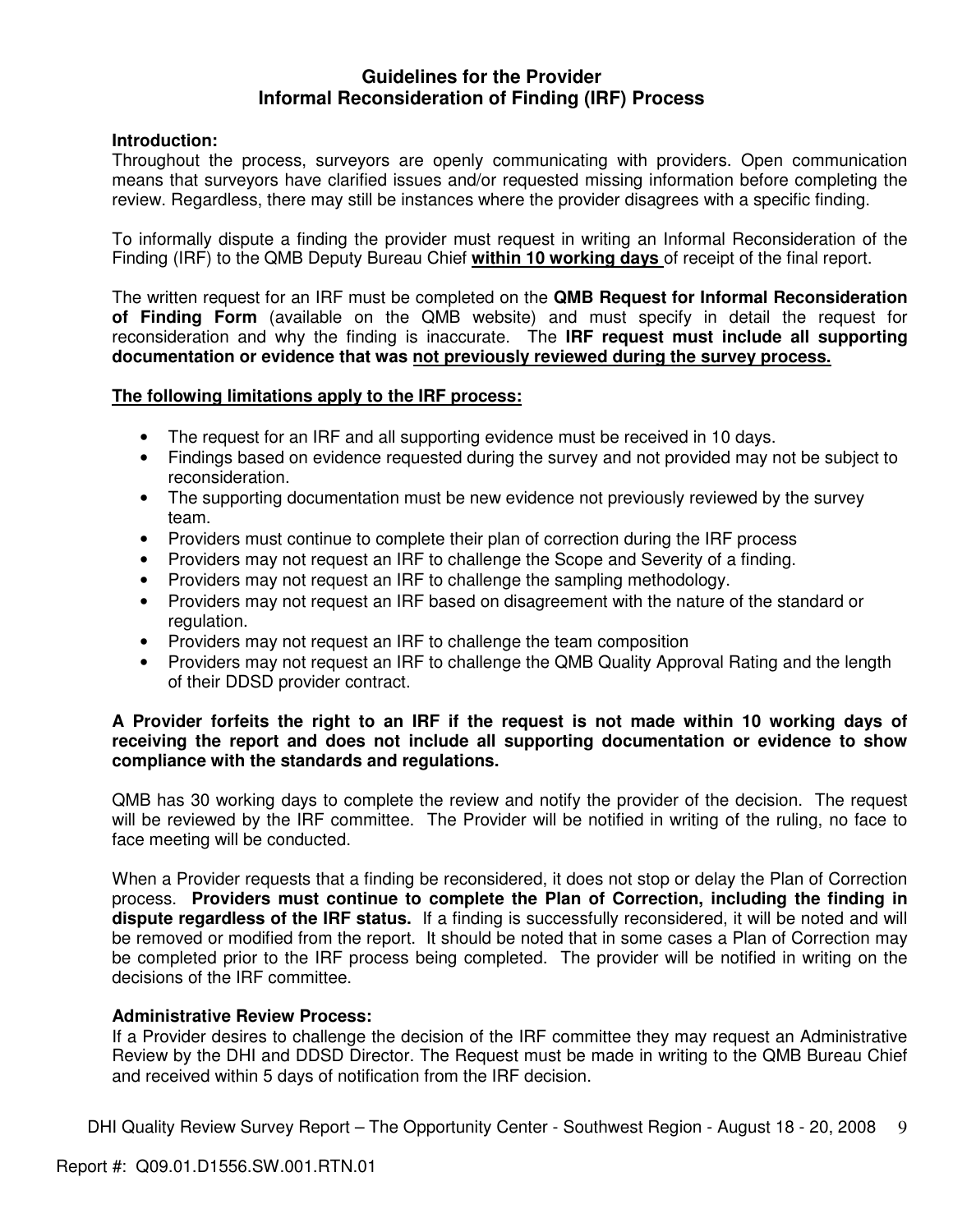## **Regarding IRC Sanctions:**

The Informal Reconsideration of the Finding process is a separate process specific to QMB Survey Findings and should not be confused with any process associated with IRC Sanctions.

If a Provider desires to Dispute or Appeal an IRC Sanction that is a separate and different process. Providers may choose the Informal Dispute Resolution Process or the Formal Medicaid Fair Hearing Process to dispute or appeal IRC sanctions, please refer to the DOH Sanction policy and section 39 of the provider contract agreement.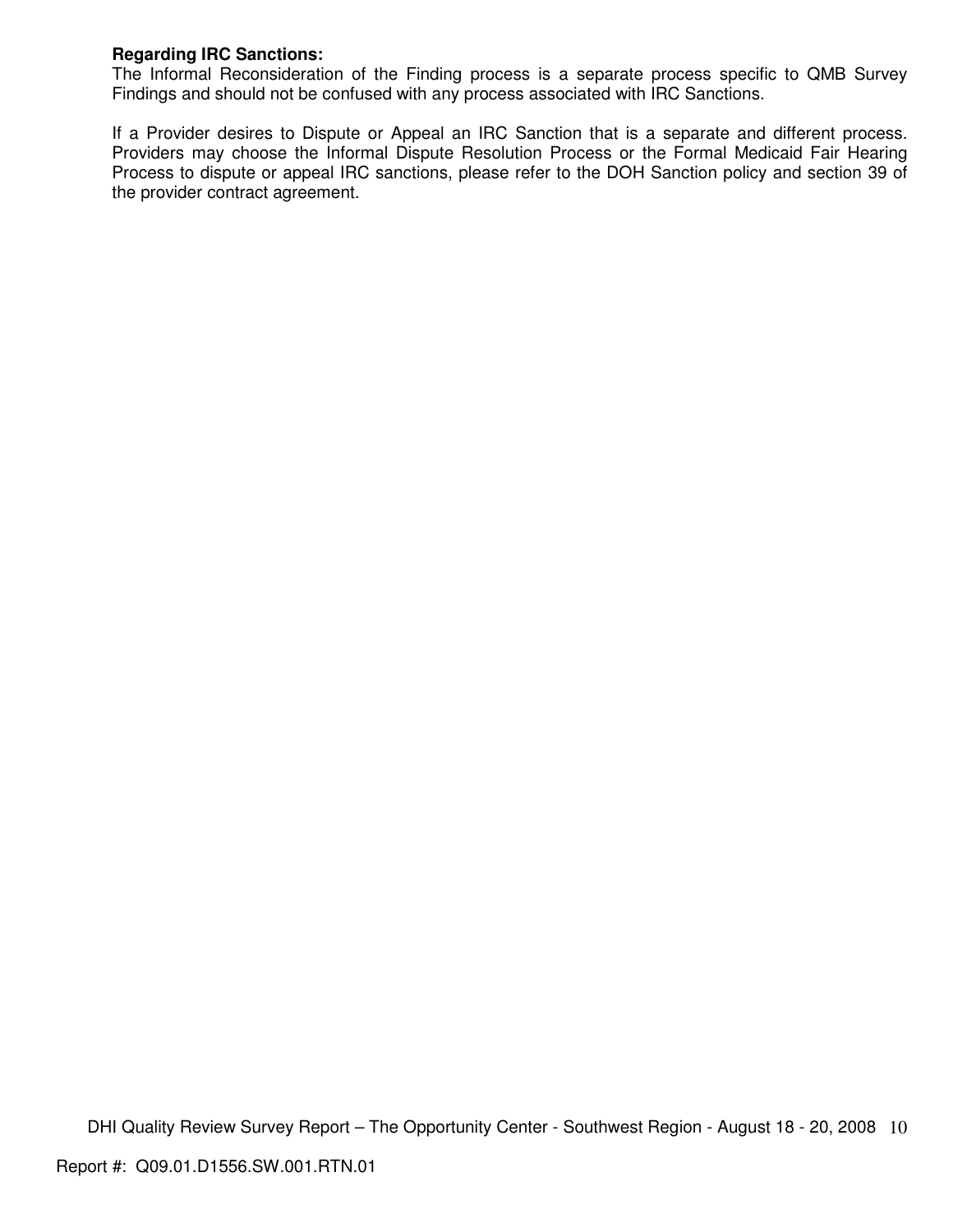## **Agency: The Opportunity Center - Southwest Region**Program: Developmental Disabilities Waiver Service: Community Living (Supported Living & Independent Living) & Community Inclusion (Community Access, Supported Employment & Adult Habilitation)

Monitoring Type:<br>Date of Survey:

**Date of Survey: August 18 - 20, 2008** 

| <b>Statute</b>                                    | <b>Deficiency</b>                                | <b>Agency Plan of Correction and</b> | <b>Date Due</b> |
|---------------------------------------------------|--------------------------------------------------|--------------------------------------|-----------------|
|                                                   |                                                  | <b>Responsible Party</b>             |                 |
| Tag # 1A03 CQI System                             | <b>Scope and Severity Rating: C</b>              |                                      |                 |
| Developmental Disabilities (DD) Waiver Service    | Based on record review, the Agency failed to     |                                      |                 |
| Standards effective 4/1/2007                      | implement a Continuous Quality Management        |                                      |                 |
| <b>CHAPTER 1 I. PROVIDER AGENCY</b>               | System.                                          |                                      |                 |
| <b>ENROLLMENT PROCESS</b>                         |                                                  |                                      |                 |
| I. Continuous Quality Management System:          | Review of the Agency's FY '09 Quality            |                                      |                 |
| Prior to approval or renewal of a DD Waiver       | Improvement Plan failed to address how the       |                                      |                 |
| Provider Agreement, the Provider Agency is        | agency will collect, analyze, act on data and    |                                      |                 |
| required to submit in writing the current         | evaluate results related to the following areas: |                                      |                 |
| Continuous Quality Improvement Plan to the        |                                                  |                                      |                 |
| DOH for approval. In addition, on an annual       | • Individual access to needed services and       |                                      |                 |
| basis DD Waiver Provider Agencies shall           | supports;                                        |                                      |                 |
| develop or update and implement the               | • Effectiveness and timeliness of                |                                      |                 |
| Continuous Quality Improvement Plan. The CQI      | implementation of Individualized Service         |                                      |                 |
| Plan shall be used to 1) discover strengths and   | Plans;                                           |                                      |                 |
| challenges of the provider agency, as well as     | • Trends in achievement of individual            |                                      |                 |
| strengths, and barriers individuals experience in | outcomes in the Individual Service Plans;        |                                      |                 |
| receiving the quality, quantity, and              | • Quality and completeness documentation;        |                                      |                 |
| meaningfulness of services that he or she         | and                                              |                                      |                 |
| desires; 2) build on strengths and remediate      | • Trends in individual and guardian              |                                      |                 |
| individual and provider level issues to improve   | satisfaction.                                    |                                      |                 |
| the provider's service provision over time. At a  |                                                  |                                      |                 |
| minimum the CQI Plan shall address how the        |                                                  |                                      |                 |
| agency will collect, analyze, act on data and     |                                                  |                                      |                 |
| evaluate results related to:                      |                                                  |                                      |                 |
| Individual access to needed services and<br>(1)   |                                                  |                                      |                 |
| supports;                                         |                                                  |                                      |                 |
| Effectiveness and timeliness of<br>(2)            |                                                  |                                      |                 |
| implementation of Individualized Service          |                                                  |                                      |                 |
| Plans;                                            |                                                  |                                      |                 |
| Trends in achievement of individual<br>(3)        |                                                  |                                      |                 |
| outcomes in the Individual Service Plans;         |                                                  |                                      |                 |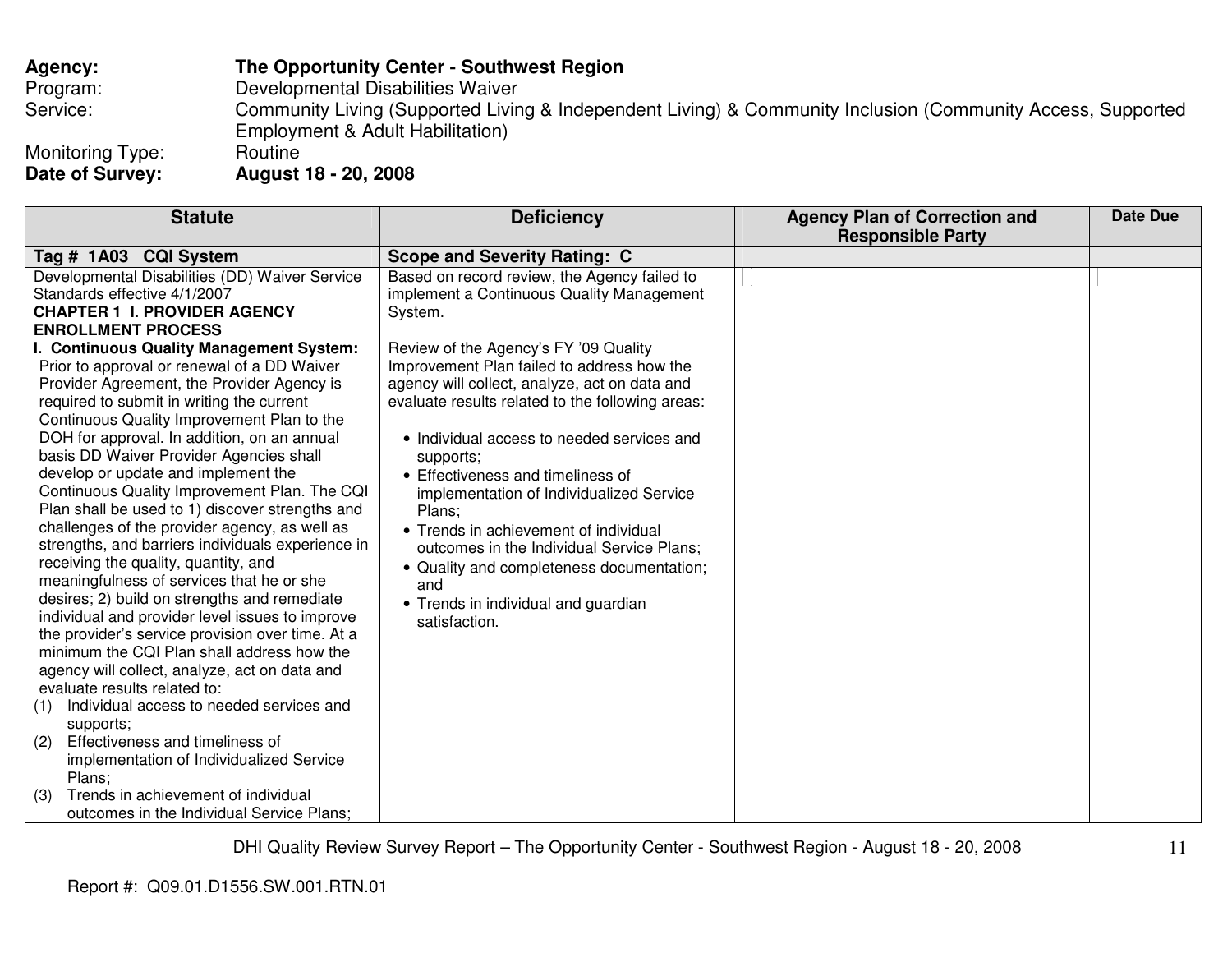|     | (4) Trends in medication and medical incidents                                                                                       |  |  |
|-----|--------------------------------------------------------------------------------------------------------------------------------------|--|--|
|     | leading to adverse health events;                                                                                                    |  |  |
|     | (5) Trends in the adequacy of planning and                                                                                           |  |  |
|     |                                                                                                                                      |  |  |
|     | coordination of healthcare supports at both<br>supervisory and direct support levels;<br>(6) Quality and completeness documentation; |  |  |
|     |                                                                                                                                      |  |  |
|     |                                                                                                                                      |  |  |
|     | and                                                                                                                                  |  |  |
|     |                                                                                                                                      |  |  |
| (7) | Trends in individual and guardian                                                                                                    |  |  |
|     | satisfaction.                                                                                                                        |  |  |
|     |                                                                                                                                      |  |  |
|     |                                                                                                                                      |  |  |
|     |                                                                                                                                      |  |  |
|     |                                                                                                                                      |  |  |
|     |                                                                                                                                      |  |  |
|     |                                                                                                                                      |  |  |
|     |                                                                                                                                      |  |  |
|     |                                                                                                                                      |  |  |
|     |                                                                                                                                      |  |  |
|     |                                                                                                                                      |  |  |
|     |                                                                                                                                      |  |  |
|     |                                                                                                                                      |  |  |
|     |                                                                                                                                      |  |  |
|     |                                                                                                                                      |  |  |
|     |                                                                                                                                      |  |  |
|     |                                                                                                                                      |  |  |
|     |                                                                                                                                      |  |  |
|     |                                                                                                                                      |  |  |
|     |                                                                                                                                      |  |  |
|     |                                                                                                                                      |  |  |
|     |                                                                                                                                      |  |  |
|     |                                                                                                                                      |  |  |
|     |                                                                                                                                      |  |  |
|     |                                                                                                                                      |  |  |
|     |                                                                                                                                      |  |  |
|     |                                                                                                                                      |  |  |
|     |                                                                                                                                      |  |  |
|     |                                                                                                                                      |  |  |
|     |                                                                                                                                      |  |  |
|     |                                                                                                                                      |  |  |
|     |                                                                                                                                      |  |  |
|     |                                                                                                                                      |  |  |
|     |                                                                                                                                      |  |  |
|     |                                                                                                                                      |  |  |
|     |                                                                                                                                      |  |  |
|     |                                                                                                                                      |  |  |
|     |                                                                                                                                      |  |  |
|     |                                                                                                                                      |  |  |
|     |                                                                                                                                      |  |  |
|     |                                                                                                                                      |  |  |
|     |                                                                                                                                      |  |  |
|     |                                                                                                                                      |  |  |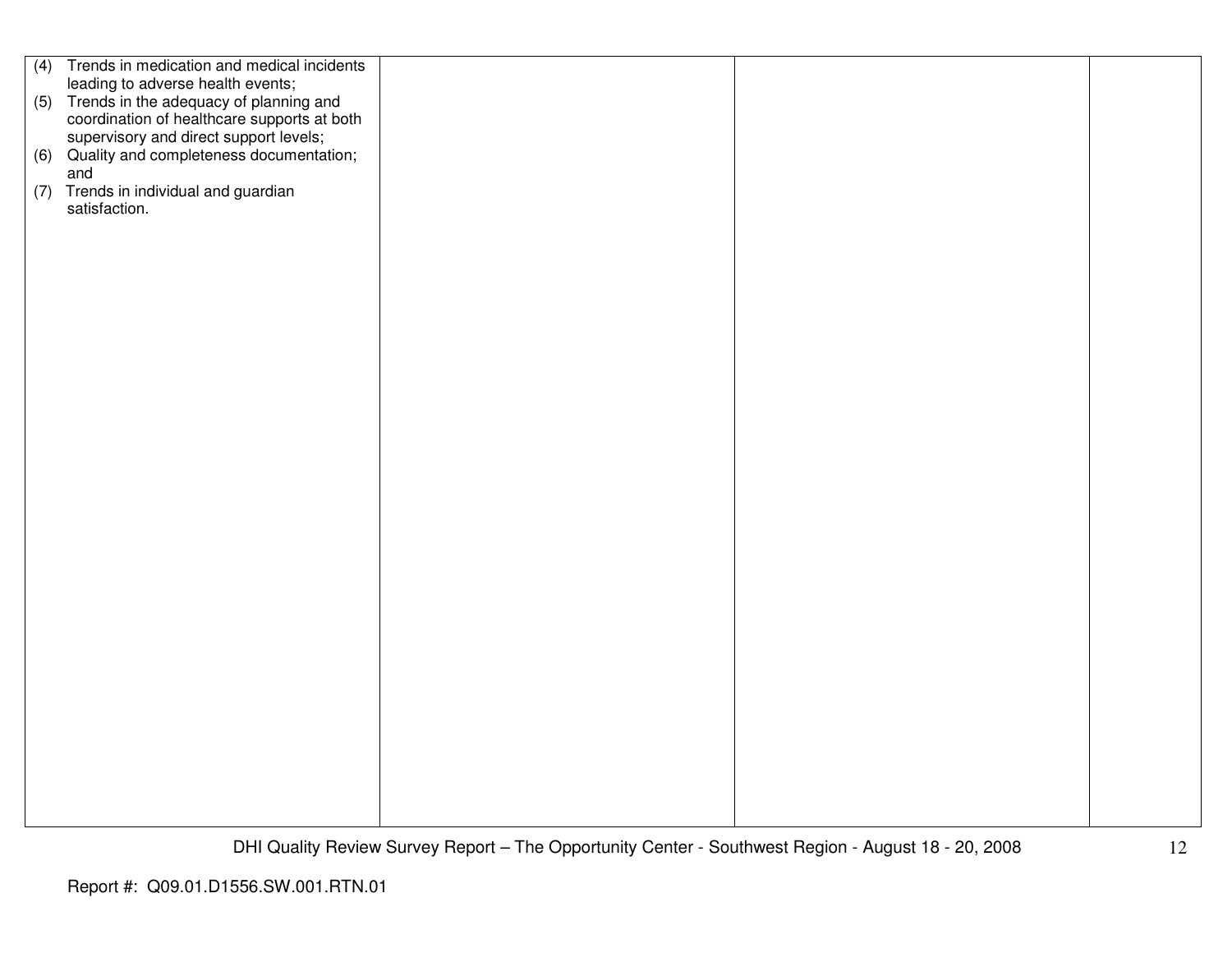| Tag #1A07 SSI Payments                               | <b>Scope and Severity Rating: C</b>               |  |
|------------------------------------------------------|---------------------------------------------------|--|
| Developmental Disabilities (DD) Waiver Service       | Based on record review and interview, the         |  |
| Standards effective 4/1/2007                         | Agency failed to include in the Agency policy and |  |
| <b>CHAPTER 1 II. PROVIDER AGENCY</b>                 | procedure for Representative Payee, how the       |  |
| <b>REQUIREMENTS:</b> The objective of these          | Agency would account for all spending by the      |  |
| standards is to establish Provider Agency policy,    | Provider Agency and outlining protocols for       |  |
| procedure and reporting requirements for DD          | fulfilling the responsibilities as representative |  |
| Medicaid Waiver program. These requirements          | payee if the agency is so designated for an       |  |
| apply to all such Provider Agency staff, whether     | individual.                                       |  |
| directly employed or subcontracting with the         |                                                   |  |
| Provider Agency. Additional Provider Agency          | Review of the Agency policy and procedure did     |  |
| requirements and personnel qualifications may        | not indicate how the Agency would account for     |  |
| be applicable for specific service standards.        | the funds of individuals.                         |  |
| C. Provider Agency Financial Records and             |                                                   |  |
| Accounting: Each individual served will be           | When #69 was asked to explain the Agency's        |  |
| presumed able to manage his or her own funds         | policy and procedure, #69 was able to explain     |  |
| unless the ISP documents justified limitations or    | and show how funds are accounted for, yet there   |  |
| supports for self-management, and where              | were no formal steps written within the Agency's  |  |
| appropriate, reflects a plan to increase this skill. | policies.                                         |  |
| All Provider Agencies shall maintain and enforce     |                                                   |  |
| written policies and procedures regarding the        |                                                   |  |
| use of the individual's SSI payments or other        |                                                   |  |
| personal funds, including accounting for all         |                                                   |  |
| spending by the Provider Agency, and outlining       |                                                   |  |
| protocols for fulfilling the responsibilities as     |                                                   |  |
| representative payee if the agency is so             |                                                   |  |
| designated for an individual.                        |                                                   |  |
|                                                      |                                                   |  |
|                                                      |                                                   |  |
|                                                      |                                                   |  |
|                                                      |                                                   |  |
|                                                      |                                                   |  |
|                                                      |                                                   |  |
|                                                      |                                                   |  |
|                                                      |                                                   |  |
|                                                      |                                                   |  |
|                                                      |                                                   |  |
|                                                      |                                                   |  |
|                                                      |                                                   |  |
|                                                      |                                                   |  |
|                                                      |                                                   |  |
|                                                      |                                                   |  |
|                                                      |                                                   |  |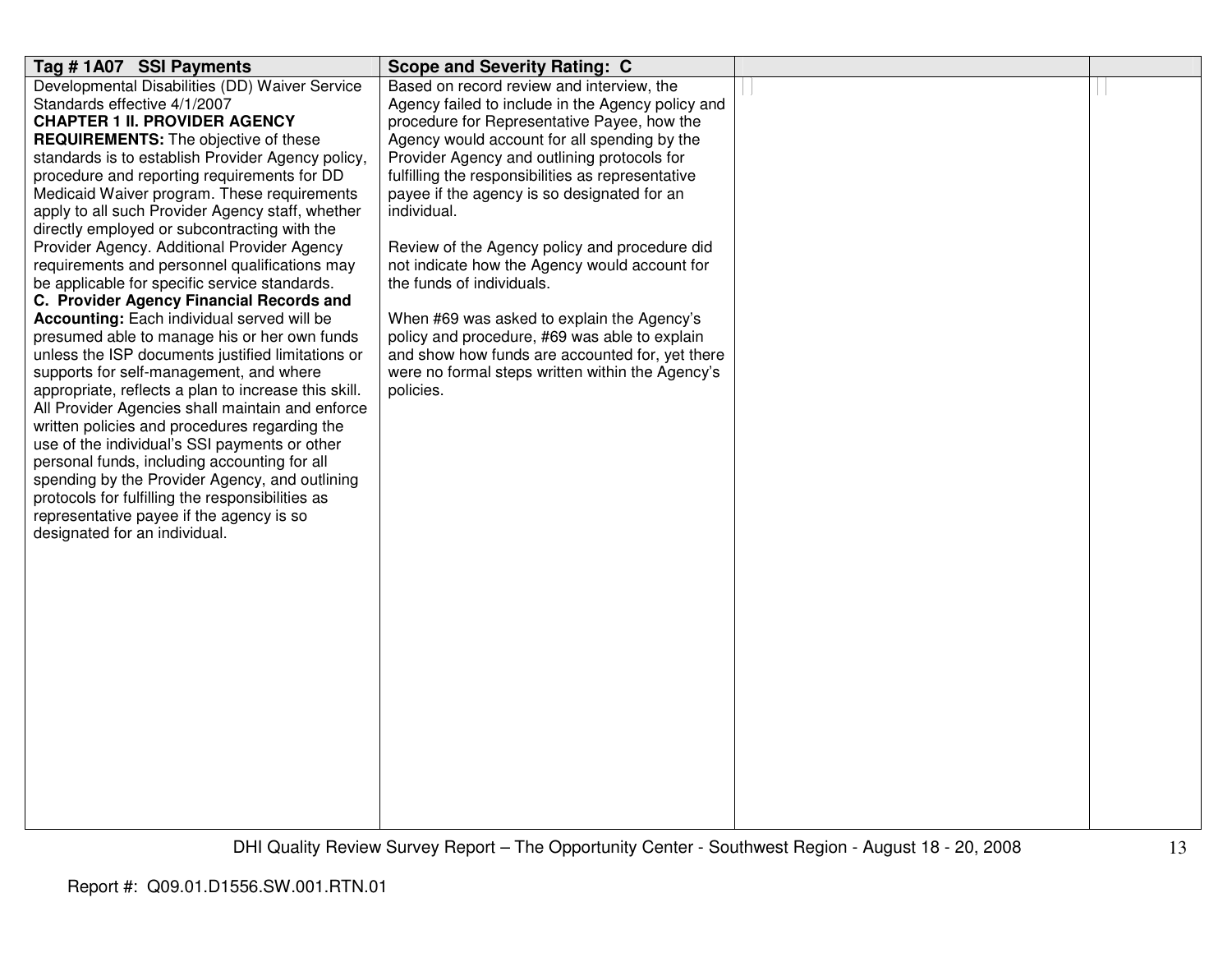| Tag #1A08 Agency Case File                                                                 | <b>Scope and Severity Rating: B</b>                    |  |
|--------------------------------------------------------------------------------------------|--------------------------------------------------------|--|
| Developmental Disabilities (DD) Waiver Service                                             | Based on record review, the Agency failed to           |  |
| Standards effective 4/1/2007                                                               | maintain at the administrative office a                |  |
| <b>CHAPTER 1 II. PROVIDER AGENCY</b>                                                       | confidential case file for 4 of 7 individuals.         |  |
| <b>REQUIREMENTS:</b> The objective of these                                                |                                                        |  |
| standards is to establish Provider Agency policy,                                          | Review of the Agency individual case files             |  |
| procedure and reporting requirements for DD                                                | revealed the following items were missing,             |  |
| Medicaid Waiver program. These requirements                                                | incomplete or not current:                             |  |
| apply to all such Provider Agency staff, whether                                           |                                                        |  |
| directly employed or subcontracting with the                                               | Annual ISP (#3)<br>٠                                   |  |
| Provider Agency. Additional Provider Agency                                                |                                                        |  |
| requirements and personnel qualifications may                                              | Addendum A (#3)<br>$\bullet$                           |  |
| be applicable for specific service standards.                                              |                                                        |  |
| D. Provider Agency Case File for the                                                       | Individual Specific Training (Addendum B)<br>$\bullet$ |  |
| Individual: All Provider Agencies shall maintain                                           | (#3, 4 & 7)                                            |  |
| at the administrative office a confidential case                                           |                                                        |  |
| file for each individual. Case records belong to                                           | Positive Behavioral Plan (#1)<br>$\bullet$             |  |
| the individual receiving services and copies shall                                         |                                                        |  |
| be provided to the receiving agency whenever                                               | Speech Therapy Plan (#3 & 4)<br>$\bullet$              |  |
| an individual changes providers. The record                                                |                                                        |  |
| must also be made available for review when                                                |                                                        |  |
| requested by DOH, HSD or federal government<br>representatives for oversight purposes. The |                                                        |  |
| individual's case file shall include the following                                         |                                                        |  |
| requirements:                                                                              |                                                        |  |
| Emergency contact information, including                                                   |                                                        |  |
| (1)<br>the individual's address, telephone number,                                         |                                                        |  |
| names and telephone numbers of relatives,                                                  |                                                        |  |
| or guardian or conservator, physician's                                                    |                                                        |  |
| name(s) and telephone number(s),                                                           |                                                        |  |
| pharmacy name, address and telephone                                                       |                                                        |  |
| number, and health plan if appropriate;                                                    |                                                        |  |
| The individual's complete and current ISP,<br>(2)                                          |                                                        |  |
| with all supplemental plans specific to the                                                |                                                        |  |
| individual, and the most current completed                                                 |                                                        |  |
| Health Assessment Tool (HAT);                                                              |                                                        |  |
| Progress notes and other service delivery<br>(3)                                           |                                                        |  |
| documentation;                                                                             |                                                        |  |
| Crisis Prevention/Intervention Plans, if there<br>(4)                                      |                                                        |  |
| are any for the individual;                                                                |                                                        |  |
| A medical history, which shall include at<br>(5)                                           |                                                        |  |
| least demographic data, current and past                                                   |                                                        |  |
| medical diagnoses including the cause (if                                                  |                                                        |  |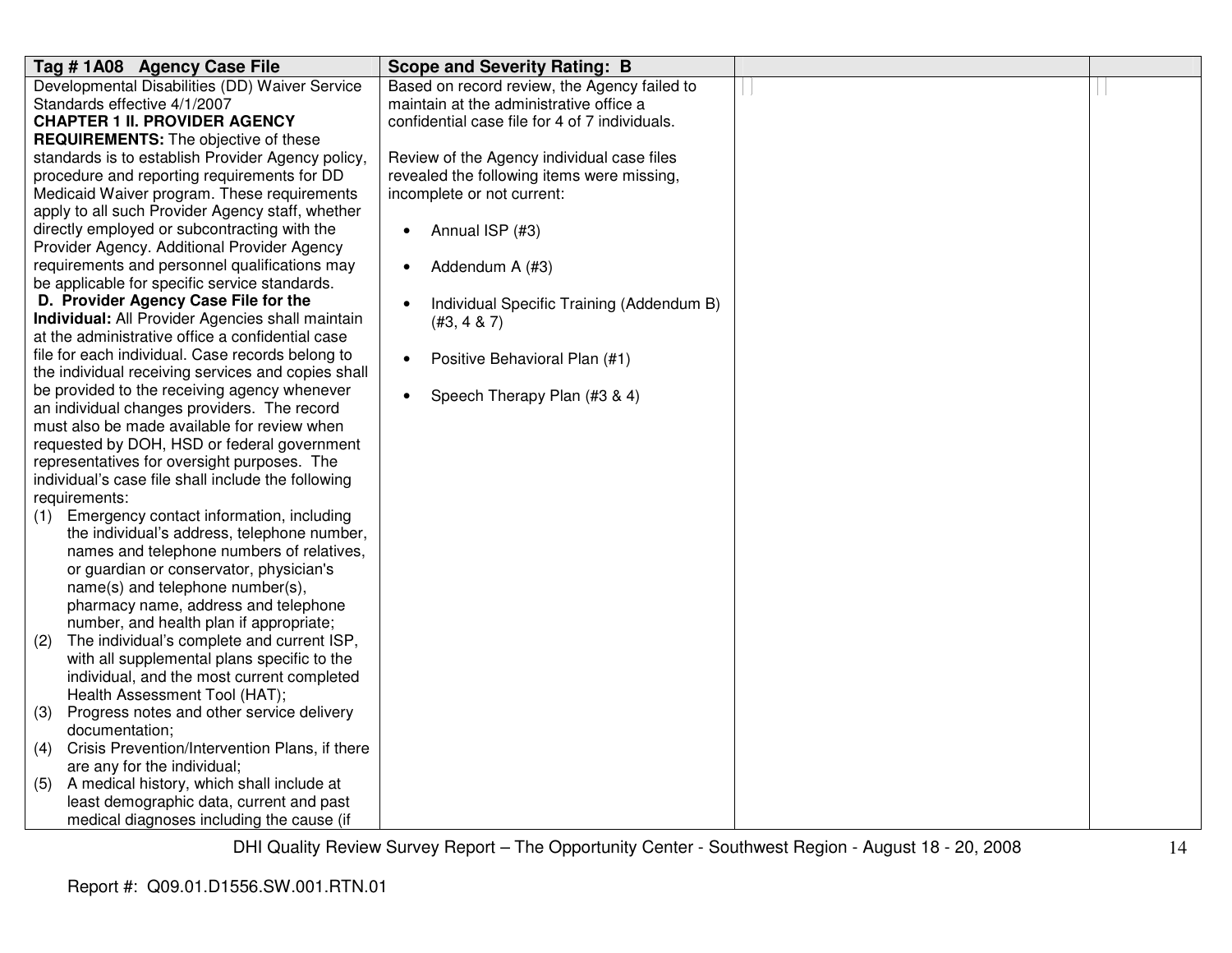|     | known) of the developmental disability,        |  |  |
|-----|------------------------------------------------|--|--|
|     | psychiatric diagnoses, allergies (food,        |  |  |
|     | environmental, medications),                   |  |  |
|     | immunizations, and most recent physical        |  |  |
|     | exam;                                          |  |  |
| (6) | When applicable, transition plans              |  |  |
|     | completed for individuals at the time of       |  |  |
|     | discharge from Fort Stanton Hospital or Los    |  |  |
|     | Lunas Hospital and Training School; and        |  |  |
| (7) | Case records belong to the individual          |  |  |
|     | receiving services and copies shall be         |  |  |
|     | provided to the individual upon request.       |  |  |
| (8) | The receiving Provider Agency shall be         |  |  |
|     | provided at a minimum the following            |  |  |
|     | records whenever an individual changes         |  |  |
|     | provider agencies:                             |  |  |
|     | (a) Complete file for the past 12 months;      |  |  |
|     | (b) ISP and quarterly reports from the current |  |  |
|     | and prior ISP year;                            |  |  |
|     | (c) Intake information from original admission |  |  |
|     | to services; and                               |  |  |
|     | (d) When applicable, the Individual Transition |  |  |
|     | Plan at the time of discharge from Los         |  |  |
|     | Lunas Hospital and Training School or Ft.      |  |  |
|     | Stanton Hospital.                              |  |  |
|     |                                                |  |  |
|     |                                                |  |  |
|     |                                                |  |  |
|     |                                                |  |  |
|     |                                                |  |  |
|     |                                                |  |  |
|     |                                                |  |  |
|     |                                                |  |  |
|     |                                                |  |  |
|     |                                                |  |  |
|     |                                                |  |  |
|     |                                                |  |  |
|     |                                                |  |  |
|     |                                                |  |  |
|     |                                                |  |  |
|     |                                                |  |  |
|     |                                                |  |  |
|     |                                                |  |  |
|     |                                                |  |  |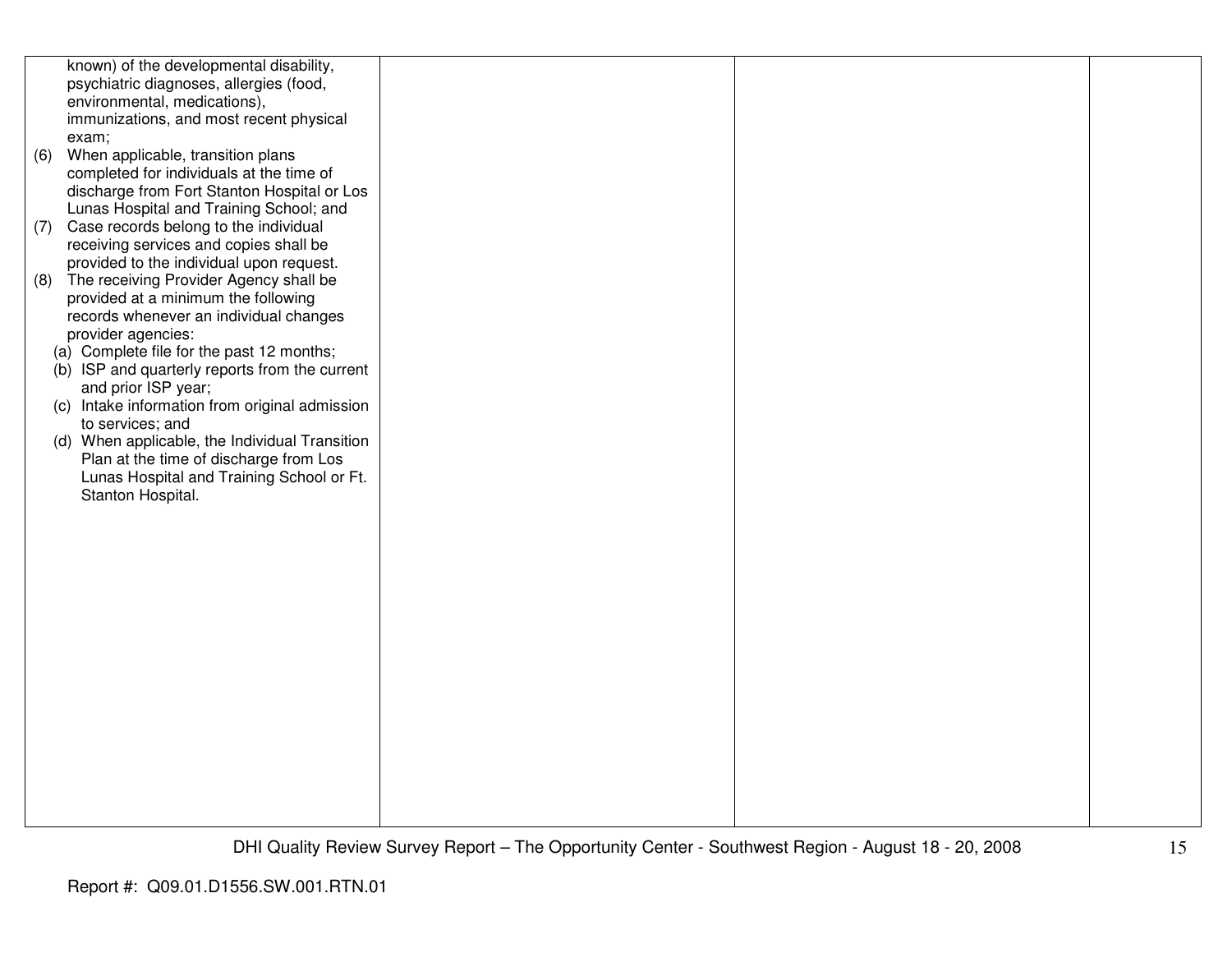| Tag # 1A09 Medication Delivery (MAR)                                                       | <b>Scope and Severity Rating: F</b>                 |  |
|--------------------------------------------------------------------------------------------|-----------------------------------------------------|--|
| Developmental Disabilities (DD) Waiver Service                                             | Medication Administration Records (MAR) were        |  |
| Standards effective 4/1/2007                                                               | reviewed for the months of April, May, June &       |  |
| <b>CHAPTER 1 II. PROVIDER AGENCY</b>                                                       | August (on-site visits) 2008 for 6 of 7 individuals |  |
| <b>REQUIREMENTS:</b> The objective of these                                                | receiving Community Living & Community              |  |
| standards is to establish Provider Agency policy,                                          | <b>Inclusion Services.</b>                          |  |
| procedure and reporting requirements for DD                                                |                                                     |  |
| Medicaid Waiver program. These requirements                                                | The following MARs contained missing                |  |
| apply to all such Provider Agency staff, whether                                           | medications entries or other errors:                |  |
| directly employed or subcontracting with the                                               |                                                     |  |
| Provider Agency. Additional Provider Agency                                                | Individual #1                                       |  |
| requirements and personnel qualifications may                                              | <b>June 2008</b>                                    |  |
| be applicable for specific service standards.                                              | MAR contained missing entries. No                   |  |
| <b>Medication Delivery: Provider Agencies</b><br>Е.                                        | documentation found indicating reason for           |  |
| that provide Community Living, Community                                                   | missing entries:                                    |  |
| Inclusion or Private Duty Nursing services shall                                           | • Carbatrol 300mg - 2 times daily - Blank 6/21      |  |
| have written policies and procedures regarding                                             | & 22 (0800 & 2000) & 6/27, 28 & 29 (2000).          |  |
| medication(s) delivery and tracking and reporting                                          | • Adderall XR 20mg - 1 time daily - Blank 6/21      |  |
| of medication errors in accordance with DDSD                                               | & 22.                                               |  |
| Medication Assessment and Delivery Policy and                                              | • Loratadine 10mg - 1 time daily - Blank 6/21       |  |
| Procedures, the Board of Nursing Rules and<br>Board of Pharmacy standards and regulations. | & 22.                                               |  |
|                                                                                            | • Advair Diskus 100/50 - 2 times daily - Blank      |  |
| When required by the DDSD Medication<br>(2)                                                | 6/21 & 22 (0800 & 2000)                             |  |
| Assessment and Delivery Policy, Medication                                                 | Individual #2                                       |  |
| Administration Records (MAR) shall be                                                      | April 2008                                          |  |
| maintained and include:                                                                    | MAR did not indicate the form (i.e. liquid,         |  |
| (a) The name of the individual, a transcription                                            | tablet, capsule, injections, etc.) for the          |  |
| of the physician's written or licensed                                                     | following medication:                               |  |
| health care provider's prescription                                                        | • Effexor XR 150mg - 1 time daily.                  |  |
| including the brand and generic name of                                                    | • Klonopin 0.5mg - 3 times daily.                   |  |
| the medication, diagnosis for which the                                                    |                                                     |  |
| medication is prescribed;                                                                  | May 2008                                            |  |
| (b) Prescribed dosage, frequency and                                                       | MAR did not indicate the form (i.e. liquid,         |  |
| method/route of administration, times and                                                  | tablet, capsule, injections, etc.) for the          |  |
| dates of administration;                                                                   | following medication:                               |  |
| (c) Initials of the individual administering or                                            | • Effexor XR 150mg - 1 time daily.                  |  |
| assisting with the medication;                                                             | • Klonopin 0.5mg - 3 times daily.                   |  |
| (d) Explanation of any medication irregularity;                                            |                                                     |  |
| (e) Documentation of any allergic reaction or                                              | <b>June 2008</b>                                    |  |
| adverse medication effect; and                                                             | MAR contained missing entries. No                   |  |
| For PRN medication, an explanation for                                                     | documentation found indicating reason for           |  |
| the use of the PRN medication shall                                                        |                                                     |  |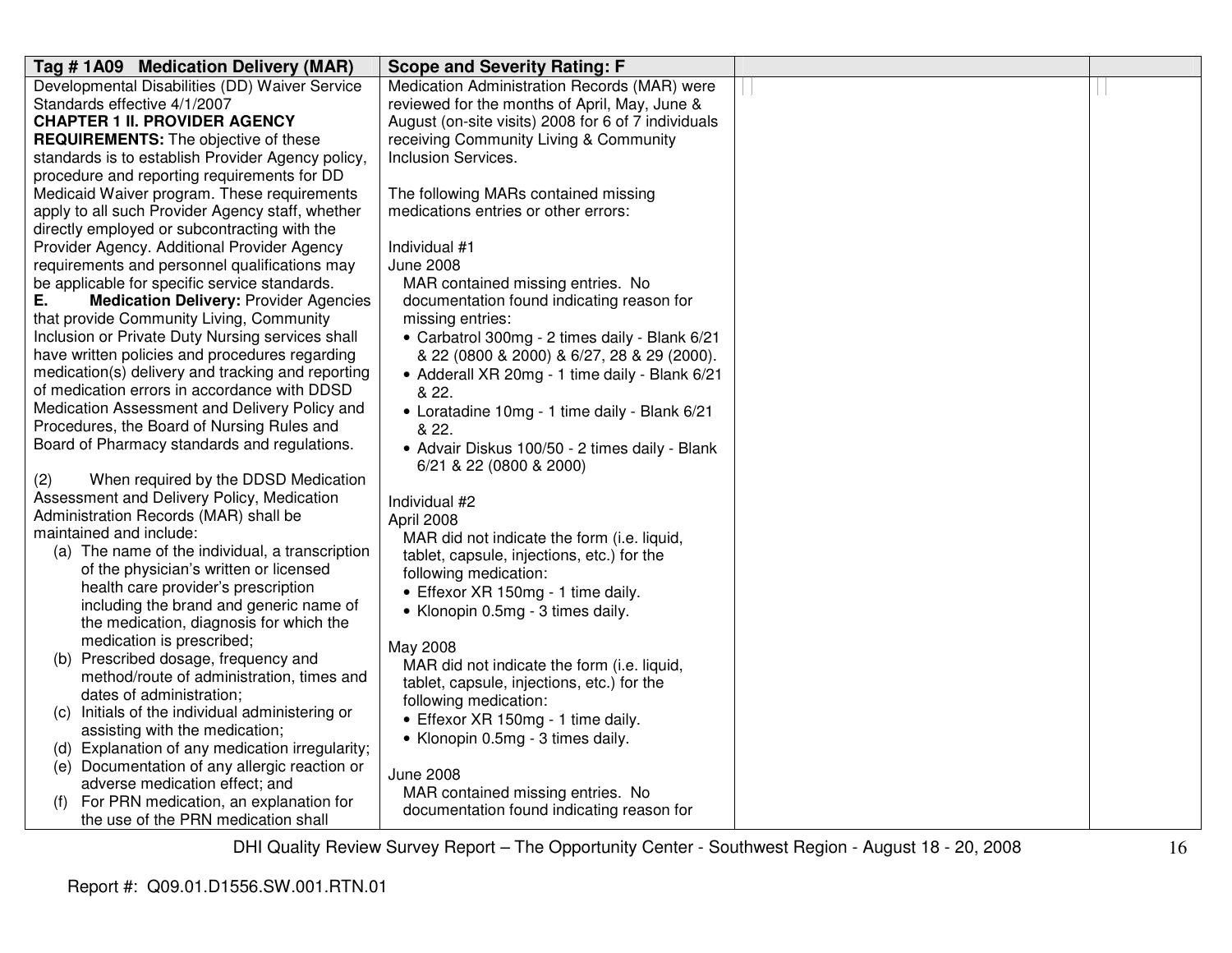|     | include observable signs/symptoms or                                               | missing entries:                                                                         |  |
|-----|------------------------------------------------------------------------------------|------------------------------------------------------------------------------------------|--|
|     | circumstances in which the medication is                                           | • Simvastatin 10mg - 1 time daily - Blank 6/21                                           |  |
|     | to be used, and documentation of                                                   | & 22.                                                                                    |  |
|     | effectiveness of PRN medication<br>administered.                                   | • Metoptrolol 25mg - 1 time daily - Blank 6/21,<br>22 & 23.                              |  |
|     | (3) The Provider Agency shall also maintain a                                      | • Magnisuim oxide 400mg - 2 times weekly -                                               |  |
|     | signature page that designates the full                                            | <b>Blank 6/23.</b>                                                                       |  |
|     | name that corresponds to each initial used<br>to document administered or assisted | • Advair Diskus 500/50 - 2 times daily - Blank<br>6/21 & 22 (0800 & 2000) & 6/23 (0800). |  |
|     | delivery of each dose;                                                             | • Protonix 40mg - 1 time daily - Blank 6/21, 22                                          |  |
| (4) | MARs are not required for individuals                                              | & 23.                                                                                    |  |
|     | participating in Independent Living who self-<br>administer their own medications; | • Nortriptyline 25mg - 1 time daily - Blank 6/21                                         |  |
| (5) | Information from the prescribing pharmacy                                          | & 22.                                                                                    |  |
|     | regarding medications shall be kept in the                                         | • Effexor XR 150mg - 1 time daily - Blank 6/21<br>& 22.                                  |  |
|     | home and community inclusion service<br>locations and shall include the expected   | • Klonopin 0.5mg - 3 times daily - Blank 6/21                                            |  |
|     | desired outcomes of administrating the                                             | & 22 (0800; 1400; 2000)                                                                  |  |
|     | medication, signs and symptoms of adverse                                          | • Depakote 500mg - 2 times daily - Blank 6/21<br>& 22 (0800 & 2000).                     |  |
|     | events and interactions with other                                                 | • Levothyroxin .50mg - 1 time daily - Blank                                              |  |
|     | medications;                                                                       | $6/21$ & 22.                                                                             |  |
|     |                                                                                    | • Multivitamin - 1 time daily - Blank 6/21 & 22.                                         |  |
|     |                                                                                    | · Niaspan 500mg - 1 time daily - Blank 6/21 &                                            |  |
|     |                                                                                    | 22.                                                                                      |  |
|     |                                                                                    | • Abilify 10mg - 1 time daily - Blank 6/21 & 22.                                         |  |
|     |                                                                                    | • QVAR inhaler 80mcg - 2 times daily - Blank                                             |  |
|     |                                                                                    | 6/21 & 22 (0800 & 2000).                                                                 |  |
|     |                                                                                    | • Zantac 150mg - 2 times daily - Blank 6/21 &                                            |  |
|     |                                                                                    | 22 (0800 & 2000).                                                                        |  |
|     |                                                                                    | MAR did not indicate the form (i.e. liquid,                                              |  |
|     |                                                                                    | tablet, capsule, injections, etc.) for the                                               |  |
|     |                                                                                    | following medication:                                                                    |  |
|     |                                                                                    | • Effexor XR 150mg - 1 time daily.                                                       |  |
|     |                                                                                    | • Klonopin 0.5mg - 3 times daily.                                                        |  |
|     |                                                                                    | August 2008 (On-site visit conducted 8/18)                                               |  |
|     |                                                                                    | MAR contained missing entries. No                                                        |  |
|     |                                                                                    | documentation found indicating reason for                                                |  |
|     |                                                                                    | missing entries:                                                                         |  |
|     |                                                                                    | • Magnisium oxide 400mg - 2 times weekly -                                               |  |
|     |                                                                                    | <b>Blank 8/11.</b>                                                                       |  |
|     |                                                                                    |                                                                                          |  |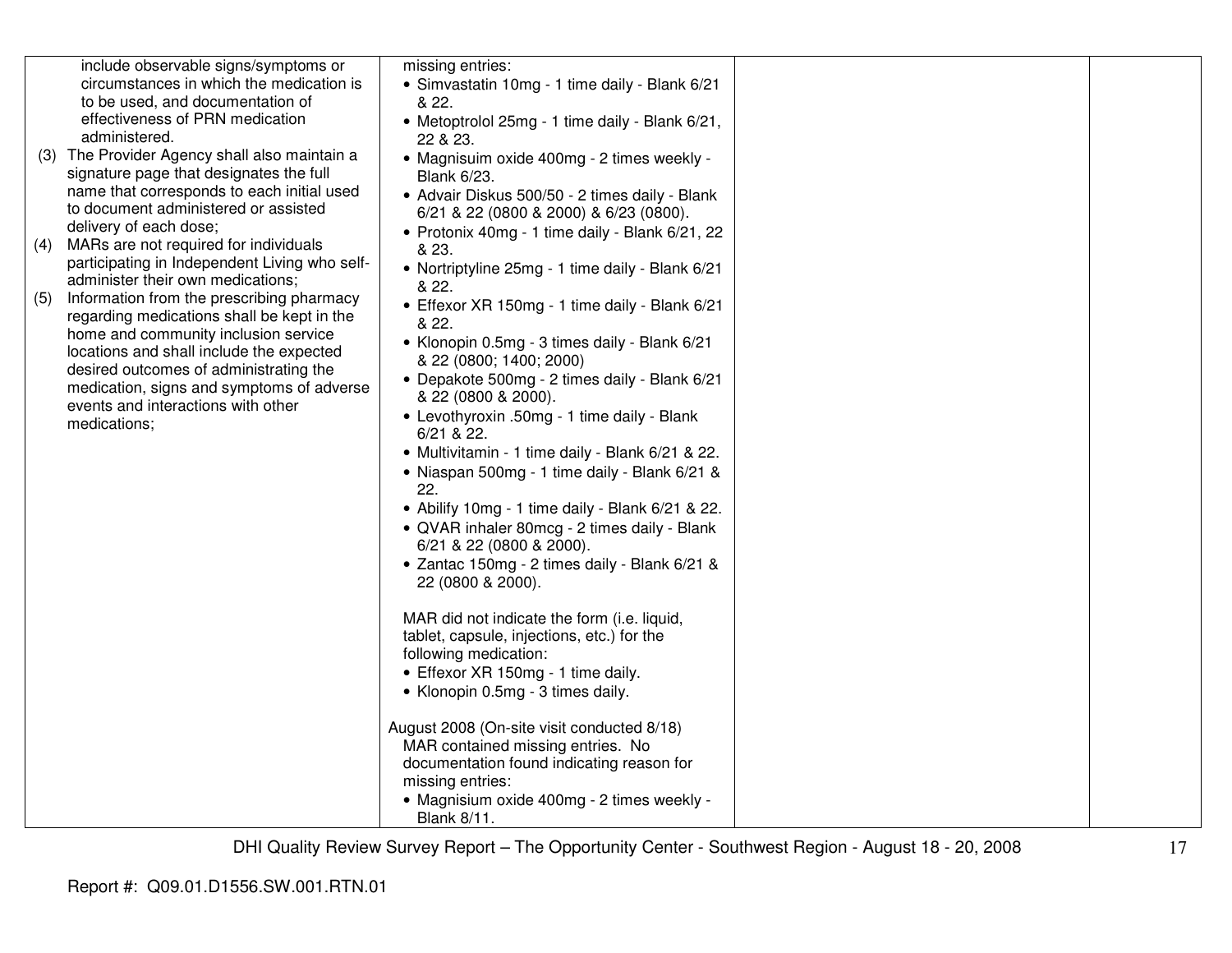| • Depakote 500mg - 2 times daily - Blank 8/9,                                        |  |
|--------------------------------------------------------------------------------------|--|
| 10, 11 & 12 (0800) & 8/8, 9, 10 (2000).                                              |  |
| • Klonopin 0.5mg - 3 times daily - Blank 8/9,                                        |  |
| 10, 11 & 18 (0800 & 1400).                                                           |  |
| · Zantac 150mg - 2 times daily - Blank 8/9, 10,                                      |  |
| 11 & 18 (0800) & 8/8, 9 & 10 (2000).<br>• Zocor 10mg - 1 time daily - Blank 8/8, 9 & |  |
| 10.                                                                                  |  |
| • Niaspan 500mg 1 time daily - Blank 8/8, 9 &                                        |  |
| 10.                                                                                  |  |
| • QVAR inhaler 80mcg - 2 times daily - Blank                                         |  |
| 8/9, 10, 11 & 18 (0800) & 8/8, 9 & 10 (2000).                                        |  |
| • Advair Diskus 500/50 - 2 times daily - Blank                                       |  |
| 8/9, 10, 11 & 18 (0800) & 8/8, 9 & 10 (2000).                                        |  |
| • Nortriptyline 25mg - 1 time daily - Blank 8/8,                                     |  |
| 9 & 10.                                                                              |  |
| · Patanol .1% - 2 times daily - Blank 8/9, 10,                                       |  |
| 11 & 18 (0800) & 8/8, 9 & 10 (2000).                                                 |  |
|                                                                                      |  |
| Individual #3                                                                        |  |
| April 2008                                                                           |  |
| MAR did not indicate the frequency for the<br>following medication:                  |  |
| • Promethazine 25mg.                                                                 |  |
|                                                                                      |  |
| MAR did not indicate the form (i.e. liquid,                                          |  |
| tablet, capsule, injections, etc.) for the                                           |  |
| following medication:                                                                |  |
| • Lamictal 250mg - 2 times daily.                                                    |  |
|                                                                                      |  |
| May 2008                                                                             |  |
| MAR contained missing entries. No                                                    |  |
| documentation found indicating reason for                                            |  |
| missing entries:                                                                     |  |
| • Lamictal 200mg - 2 times daily - Blank 5/31<br>$(0800 \& 2000)$ .                  |  |
| • Lamictal 100mg - 2 times daily - Blank 5/31                                        |  |
| (0800 & 2000).                                                                       |  |
| • Claritin 10mg - 1 time daily - Blank 5/31.                                         |  |
| • Multivitamin - 1 time daily - Blank 5/31.                                          |  |
|                                                                                      |  |
| MAR did not indicate the form (i.e. liquid,                                          |  |
|                                                                                      |  |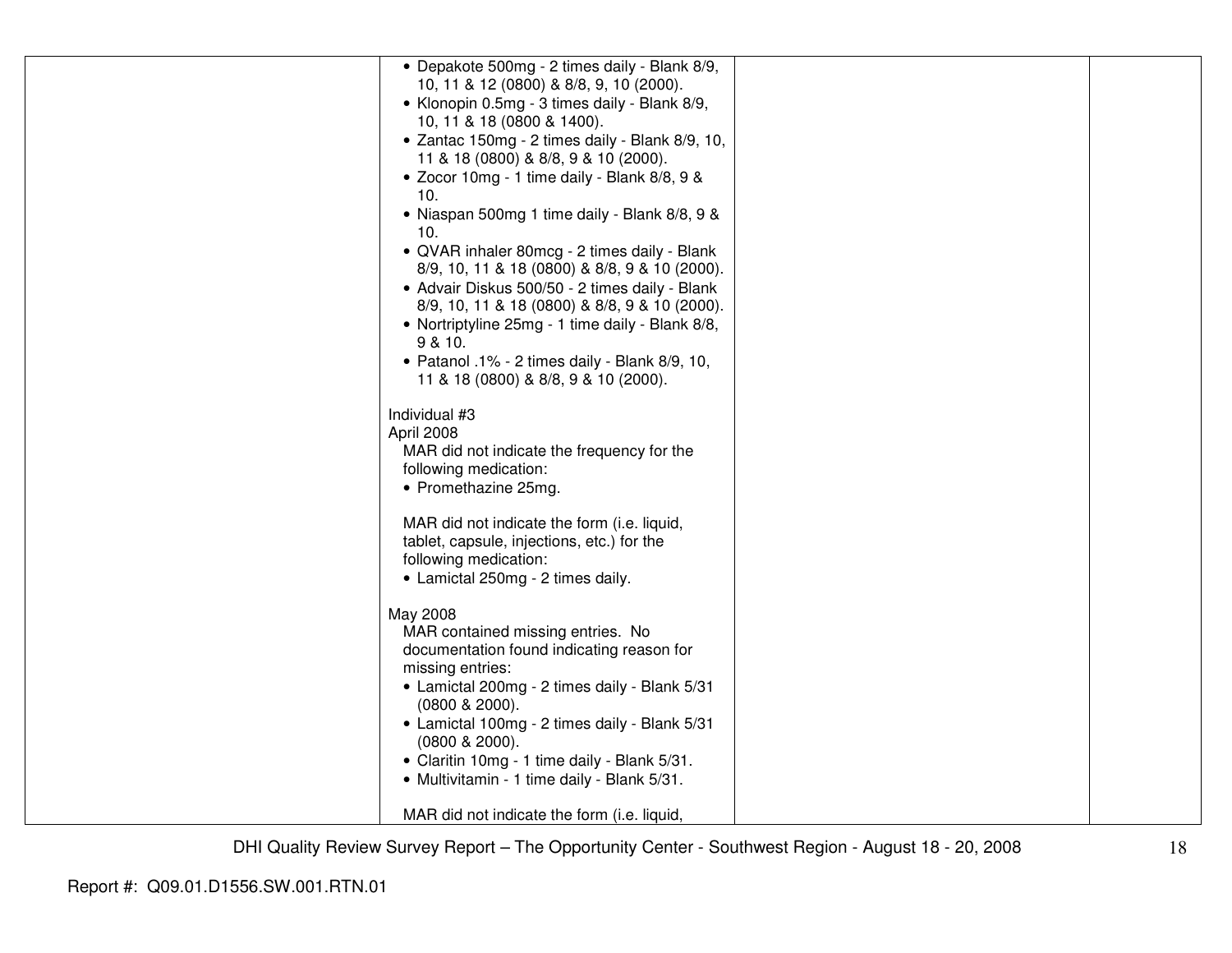| tablet, capsule, injections, etc.) for the     |  |
|------------------------------------------------|--|
| following medication:                          |  |
|                                                |  |
| • Lamictal 200mg - 2 times daily.              |  |
|                                                |  |
| <b>June 2008</b>                               |  |
| MAR did not indicate the form (i.e. liquid,    |  |
|                                                |  |
| tablet, capsule, injections, etc.) for the     |  |
| following medication:                          |  |
| • Lamictal 200mg - 2 times daily.              |  |
|                                                |  |
| Individual #4                                  |  |
|                                                |  |
| April 2008                                     |  |
| MAR contained missing entries. No              |  |
| documentation found indicating reason for      |  |
| missing entries:                               |  |
|                                                |  |
| · Risperdal 2mg - 2 times daily - Blank 4/8    |  |
| (2000).                                        |  |
|                                                |  |
| May 2008                                       |  |
| MAR contained missing entries. No              |  |
|                                                |  |
| documentation found indicating reason for      |  |
| missing entries:                               |  |
| • Seroquel 100mg - 1 time daily - Blank 5/28.  |  |
| • Trileptal 150mg - 1 time daily - Blank 5/28. |  |
|                                                |  |
| • Luvox 100mg - 2 times daily - Blank 5/28     |  |
| (2000).                                        |  |
| • Abilify 15mg - 1 time daily - Blank 5/4.     |  |
| • Abilify 10mg - 1 time daily - Blank 5/4.     |  |
|                                                |  |
|                                                |  |
| August 2008 (On-site visit conducted on 8/18)  |  |
| MAR contained missing entries. No              |  |
| documentation found indicating reason for      |  |
|                                                |  |
| missing entries:                               |  |
| • Seroquel 100mg - 1 time daily - Blank 8/11.  |  |
| • Trileptal 150mg - 1 time daily - Blank 8/11. |  |
| • Luvox 100mg - 2 times daily - Blank 8/12     |  |
|                                                |  |
| (0800) & 8/11 (2200).                          |  |
|                                                |  |
| Individual #5                                  |  |
| April 2008                                     |  |
| MAR contained missing entries. No              |  |
|                                                |  |
| documentation found indicating reason for      |  |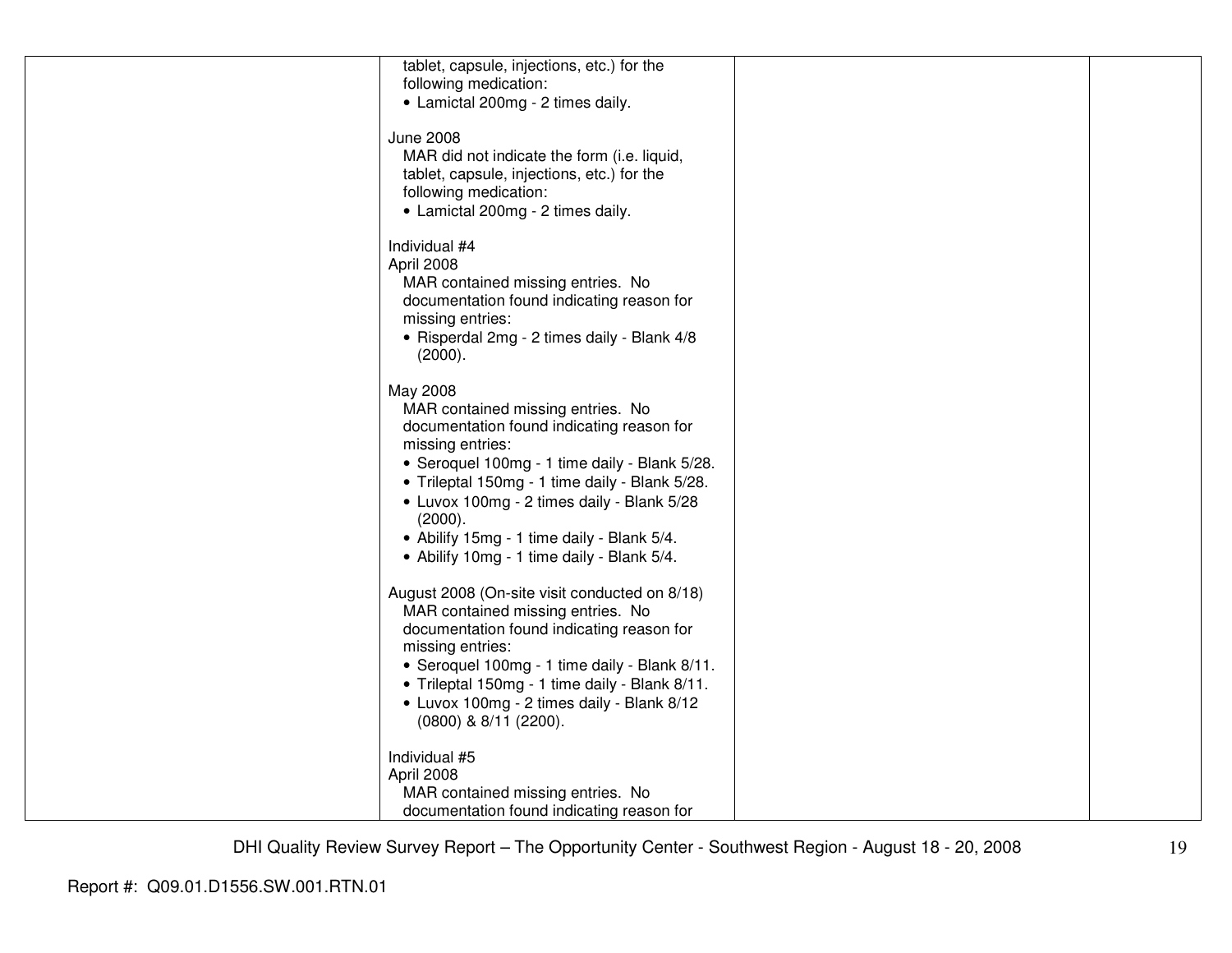| missing entries:<br>• Calcium - 3 times daily - Blank 4/28, 29 & 30<br>(1500).<br>• Ciprodex Otic Sol 5 drops in each ear - 3<br>times daily - Blank 4/23, 28, 29 & 30 (1500).<br>• Lexapro 10mg - 1 time daily - Blank 4/16.<br>• Diovan 80mg - 1 time daily - Blank 4/16.<br>• Spironolactone 25mg - 1 time daily - Blank<br>4/16.                                                                                                                                                                                                   |  |
|----------------------------------------------------------------------------------------------------------------------------------------------------------------------------------------------------------------------------------------------------------------------------------------------------------------------------------------------------------------------------------------------------------------------------------------------------------------------------------------------------------------------------------------|--|
| May 2008<br>MAR contained missing entries. No<br>documentation found indicating reason for<br>missing entries:<br>• Calcium - 3 times daily - Blank 5/7, 12, 13,<br>14, 19, 20, 21, 27 & 29 (1500).<br>• Ciprodex Otic Sol 5 drops in each ear - 3<br>times daily - Blank 5/5, 6, 7, 12, 13, 14, 19,<br>20, 21, 27 & 28 (1500).<br>• Furosemide (lasix) - 1 time daily - Blank 5/7.<br>• Lexapro 10mg - 1 time daily - Blank 5/7.<br>• Diovan 80mg - 1 time daily - Blank 5/7.<br>• Spironolactone 25mg - 1 time daily - Blank<br>5/7. |  |
| <b>June 2008</b><br>MAR contained missing entries. No<br>documentation found indicating reason for<br>missing entries:<br>• Calcium - 3 times daily - Blank 6/11 (1500).<br>• Ciprodex Otic Sol 5 drops in each ear - 3<br>times daily - Blank 6/11 (1500).<br>• Triamcinolon 0.1% - 2 times daily - Blank<br>6/30 (0800).                                                                                                                                                                                                             |  |
| Individual #6 (Meds given via peg tube)<br>April 2008<br>MAR contained missing entries. No<br>documentation found indicating reason for<br>missing entries:<br>• Therapeutic tab - 1 time daily - Blank 4/1 &<br>2.                                                                                                                                                                                                                                                                                                                    |  |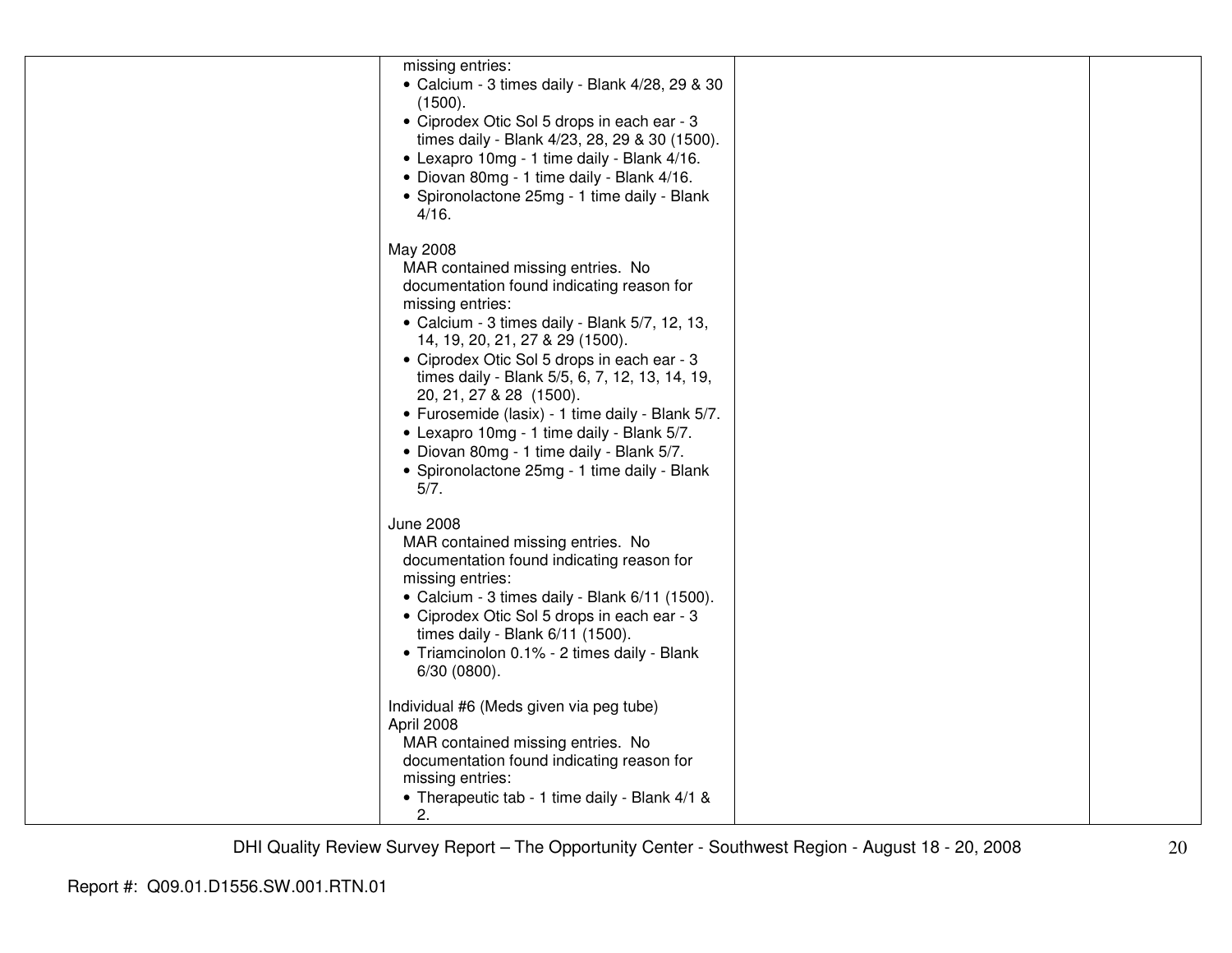| • Buproprin 100mg - 1 time daily - Blank 4/1, 2<br>& 3.<br>• Atenolol 50mg - 1 time daily - Blank 4/1 & 2.<br>· Prilosec 20mg - 2 times daily - Blank 4/1 & 2<br>$(0800 \& 2000)$ .<br>• Miralax 17g - 2 times daily - Blank 4/1 & 2<br>$(0800 \& 2000)$ .<br><b>June 2008</b> |  |
|--------------------------------------------------------------------------------------------------------------------------------------------------------------------------------------------------------------------------------------------------------------------------------|--|
| MAR contained missing entries. No<br>documentation found indicating reason for<br>missing entries:<br>· Miralax 17g - 2 times daily - Blank 6/30<br>(2000).                                                                                                                    |  |
|                                                                                                                                                                                                                                                                                |  |
|                                                                                                                                                                                                                                                                                |  |
|                                                                                                                                                                                                                                                                                |  |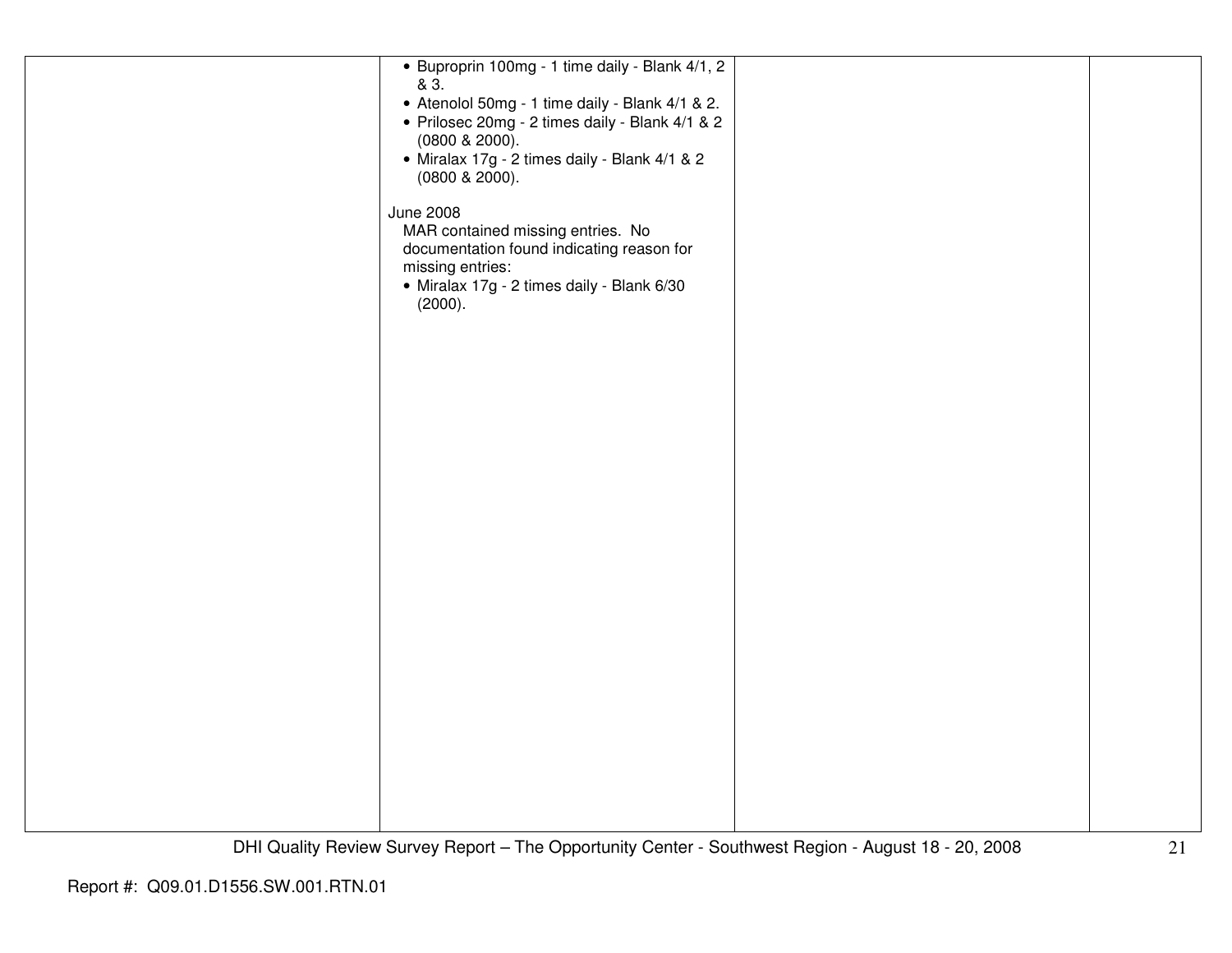| Tag # 1A09 Medication Delivery - PRN                | Scope and Severity Rating: E                     |  |
|-----------------------------------------------------|--------------------------------------------------|--|
| Developmental Disabilities (DD) Waiver Service      | Based on record review the Agency failed to      |  |
| Standards effective 4/1/2007                        | consistently maintain Medication Administration  |  |
| <b>CHAPTER 1 II. PROVIDER AGENCY</b>                | Records, which includes the following: amount of |  |
| <b>REQUIREMENTS:</b> The objective of these         | PRN medication to be used in a 24-hour period,   |  |
| standards is to establish Provider Agency policy,   | an explanation for the use of the PRN            |  |
| procedure and reporting requirements for DD         | medication, including observable                 |  |
| Medicaid Waiver program. These requirements         | signs/symptoms or circumstances in which the     |  |
| apply to all such Provider Agency staff, whether    | medication is to be used, documentation of       |  |
| directly employed or subcontracting with the        | effectiveness, and/or documentation indicating   |  |
| Provider Agency. Additional Provider Agency         | Direct Service Personnel contacted the Agency    |  |
| requirements and personnel qualifications may       | nurse for PRN approval for 4 of 7 individuals.   |  |
| be applicable for specific service standards.       | (Individual $#2, 3, 4 & 6$ )                     |  |
| Ε.<br><b>Medication Delivery: Provider Agencies</b> |                                                  |  |
| that provide Community Living, Community            | Individual #2                                    |  |
| Inclusion or Private Duty Nursing services shall    | April 2008                                       |  |
| have written policies and procedures regarding      | • Ativan 1mg - PRN - 4/11 no results noted.      |  |
| medication(s) delivery and tracking and reporting   |                                                  |  |
| of medication errors in accordance with DDSD        | May 2008                                         |  |
| Medication Assessment and Delivery Policy and       | • Ativan 1mg - PRN - 5/1 no results noted.       |  |
| Procedures, the Board of Nursing Rules and          |                                                  |  |
| Board of Pharmacy standards and regulations.        | June 2008                                        |  |
|                                                     | • Tylenol 500mg - PRN - 5/13 no results noted    |  |
| (f) For PRN medication, an explanation for          | and no nurse approval documented.                |  |
| the use of the PRN medication shall                 |                                                  |  |
| include observable signs/symptoms or                | August 2008                                      |  |
| circumstances in which the medication is            | • Ativan 1mg - PRN - 8/3, 13 & 14 no results     |  |
| to be used, and documentation of                    | noted.                                           |  |
| effectiveness of PRN medication                     |                                                  |  |
| administered.                                       | Individual #3                                    |  |
|                                                     | <b>June 2008</b>                                 |  |
|                                                     | • Enema - PRN - 6/1 no results noted and no      |  |
| <b>Model Custodial Procedure Manual</b>             | nurse approval documented.                       |  |
| <b>D. Administration of Drugs</b>                   |                                                  |  |
| Unless otherwise stated by practitioner, patients   | August 2008 (On-site visit conducted on 8/19)    |  |
| will not be allowed to administer their own         | • Milk of Magnesia - PRN - did not contain the   |  |
| medications.                                        | exact amount to be used in a 24 hour period.     |  |
| Document the practitioner's order authorizing the   | • Calmoseptine Ointment - PRN - did not          |  |
| self-administration of medications.                 | contain the exact amount to be used in a 24      |  |
|                                                     | hour period.                                     |  |
| All PRN (As needed) medications shall have          | • A&D Ointment - PRN - did not contain the       |  |
| complete detail instructions regarding the          | exact amount to be used in a 24 hour period      |  |
| administering of the medication. This shall         |                                                  |  |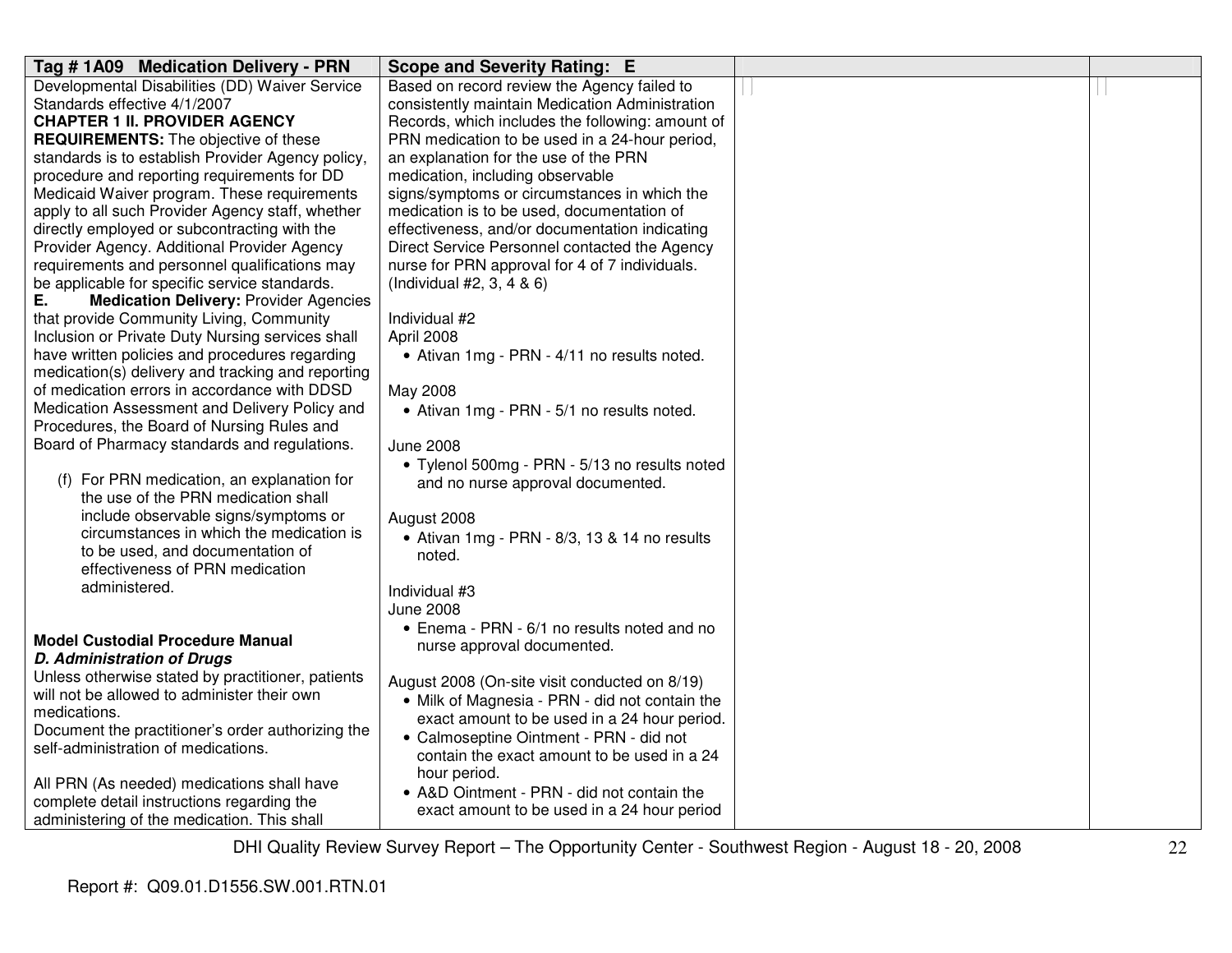| include:                                                                                                                                                          |                                                                                                                                                                                                                                                                                                                                                                                                                                                                                 |  |
|-------------------------------------------------------------------------------------------------------------------------------------------------------------------|---------------------------------------------------------------------------------------------------------------------------------------------------------------------------------------------------------------------------------------------------------------------------------------------------------------------------------------------------------------------------------------------------------------------------------------------------------------------------------|--|
| $\triangleright$ symptoms that indicate the use of the<br>medication,<br>exact dosage to be used, and<br>➤<br>the exact amount to be used in a 24 hour<br>period. | Individual #4<br>May 2008<br>• Ativan 2mg - PRN - 5/1, 2, 3, 4, 5, 6, 7, 8, 9,<br>10, 11, 12, 13, 14, 15, 16, 17, 18, 19, 20,<br>22, 23, 24, 25, 26 & 27 no results noted and<br>no nurse approval documented.<br>• Haldol 5mg - PRN - 5/1, 2, 3, 5, 6, 7, 8, 9,<br>10, 11, 12, 15, 16, 19, 20, 23, 26 & 27 no<br>results noted and no nurse approval<br>documented.<br>• Ibuprofen 600mg - PRN - 5/16 no symptoms<br>and/or results noted and no nurse approval<br>documented. |  |
|                                                                                                                                                                   | <b>June 2008</b><br>• Ibuprofen 600mg - PRN - 6/12 & 13 no<br>results noted and no nurse approval<br>documented.                                                                                                                                                                                                                                                                                                                                                                |  |
|                                                                                                                                                                   | Individual #6<br>April 2008<br>• Tussin DM - PRN - 4/20 & 23 no symptoms<br>and/or results noted and no nurse approval<br>documented.<br>• Ibuprofen 100/5ml - PRN - 4/3, 4, 5 & 6 no<br>symptoms and/or results noted and no nurse<br>approval documented.<br>• Fleet Enema - PRN - 4/28 no symptoms<br>and/or results noted and no nurse approval<br>documented.                                                                                                              |  |
|                                                                                                                                                                   | May 2008<br>· Tussin DM - PRN - 5/1, 6, 10, 14 & 31 no<br>symptoms and/or results noted and no nurse<br>approval documented.<br>• Mucinex - PRN - 5/31 no symptoms and/or<br>results noted and no nurse approval<br>documented.                                                                                                                                                                                                                                                 |  |
|                                                                                                                                                                   | <b>June 2008</b><br>• Lactulose - PRN - 6/20 no symptoms and/or                                                                                                                                                                                                                                                                                                                                                                                                                 |  |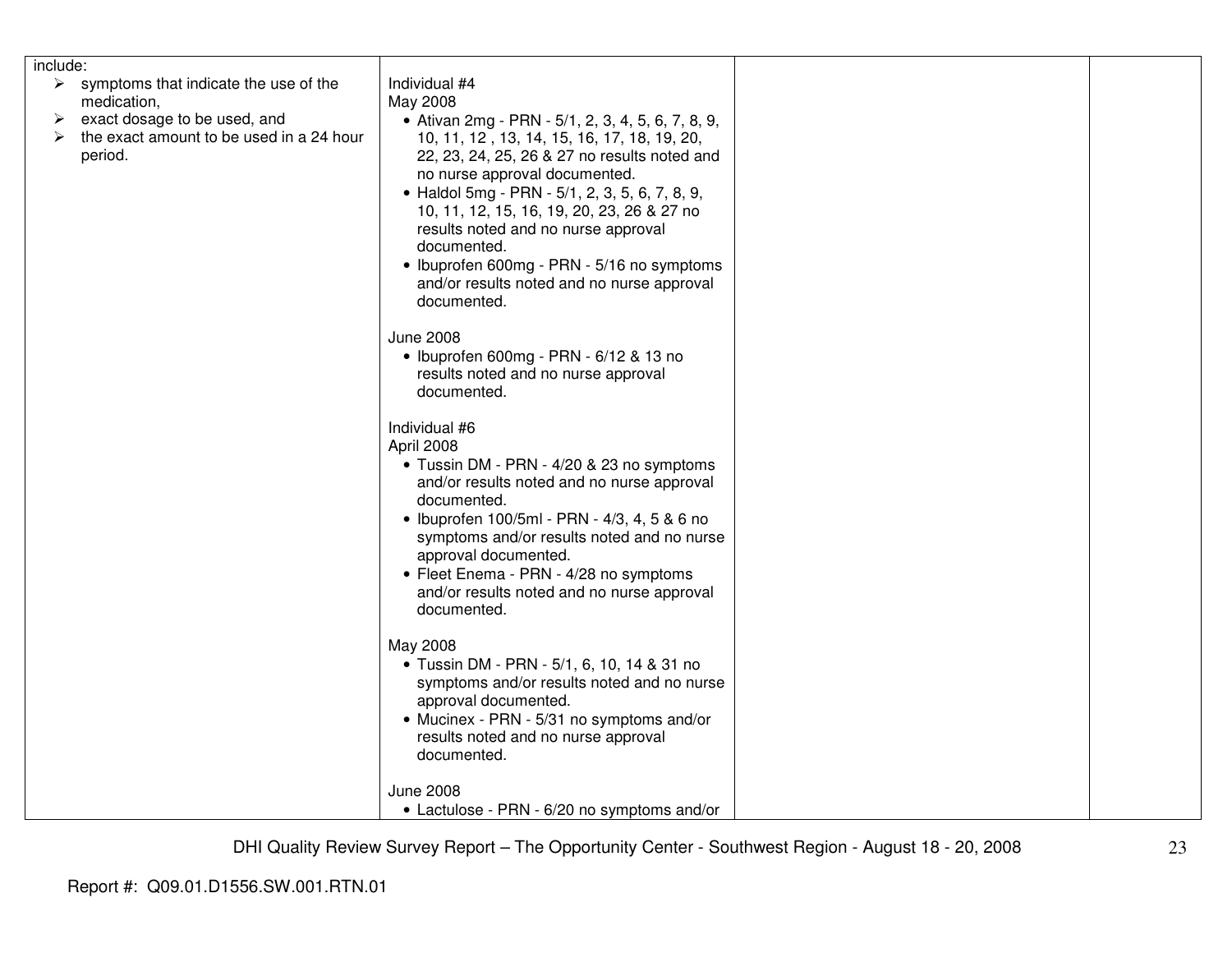| results noted and no nurse approval<br>documented<br>• Fleet Enema - PRN - 6/13, 16 & 21 no<br>symptoms and/or results noted and no nurse<br>approval documented.<br>· Guiatuss DM - PRN - 6/6, 7, 8, 9, 13 & 21 no<br>symptoms and/or results noted and no nurse<br>approval documented<br>· Fexofenadine 180mg - PRN - 6/17 no<br>symptoms and/or results noted and no nurse<br>approval documented |  |
|-------------------------------------------------------------------------------------------------------------------------------------------------------------------------------------------------------------------------------------------------------------------------------------------------------------------------------------------------------------------------------------------------------|--|
|                                                                                                                                                                                                                                                                                                                                                                                                       |  |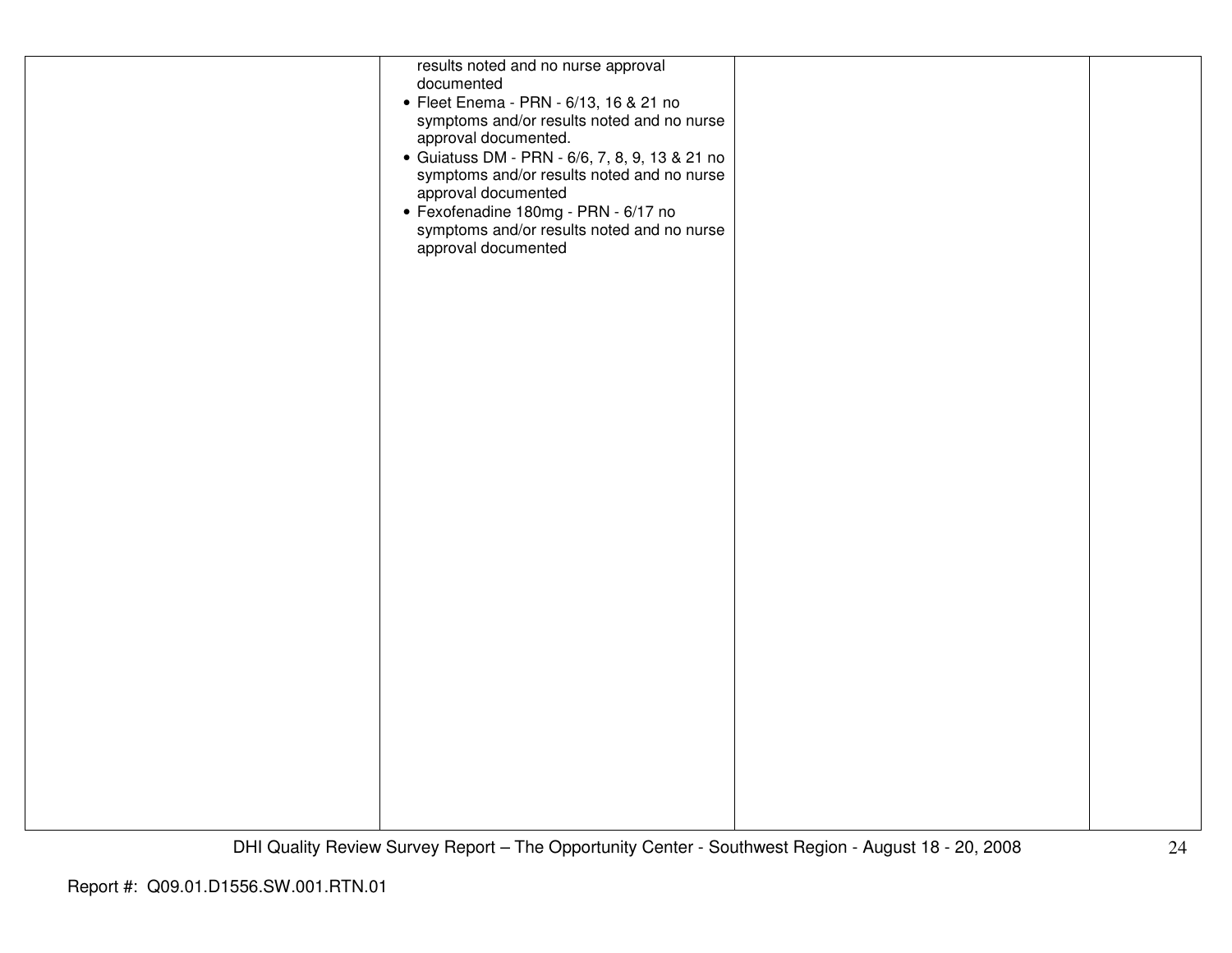| Tag #1A20 DSP Training Documents                                               | <b>Scope and Severity Rating: E</b>                      |  |
|--------------------------------------------------------------------------------|----------------------------------------------------------|--|
| Developmental Disabilities (DD) Waiver Service                                 | Based on record review, the Agency failed to             |  |
| Standards effective 4/1/2007                                                   | ensure that Orientation and Training                     |  |
| <b>CHAPTER 1 IV. GENERAL REQUIREMENTS</b>                                      | requirements were met for 17 of 24 Direct                |  |
| FOR PROVIDER AGENCY SERVICE                                                    | Service Personnel.                                       |  |
| <b>PERSONNEL:</b> The objective of this section is to                          |                                                          |  |
| establish personnel standards for DD Medicaid                                  | Review of Direct Service Personnel training              |  |
| Waiver Provider Agencies for the following                                     | records found no evidence of the following               |  |
| services: Community Living Supports,                                           | required DOH/DDSD trainings and certification            |  |
| Community Inclusion Services, Respite,<br>Substitute Care and Personal Support | being completed:                                         |  |
| Companion Services. These standards apply to                                   |                                                          |  |
| all personnel who provide services, whether                                    | Pre- Service (DSP #42)<br>$\bullet$                      |  |
| directly employed or subcontracting with the                                   | Basic Health/Orientation (DSP #42)<br>$\bullet$          |  |
| Provider Agency. Additional personnel                                          |                                                          |  |
| requirements and qualifications may be                                         | Person-Centered Planning (1-Day) (DSP                    |  |
| applicable for specific service standards.                                     | #59)                                                     |  |
| C. Orientation and Training Requirements:                                      |                                                          |  |
| Orientation and training for direct support                                    | First Aid (DSP #40, 43, 45, 47, 49, 50, 51,<br>$\bullet$ |  |
| staff and his or her supervisors shall comply                                  | 53, 54 & 62)                                             |  |
| with the DDSD/DOH Policy Governing the                                         |                                                          |  |
| <b>Training Requirements for Direct Support</b>                                | CPR (DSP #40, 43, 45, 47, 49, 50, 51, 53,<br>$\bullet$   |  |
| <b>Staff and Internal Service Coordinators</b>                                 | 54 & 62)                                                 |  |
| Serving Individuals with Developmental                                         |                                                          |  |
| Disabilities to include the following:                                         | Assisting With Medications (DSP #41, 43,<br>$\bullet$    |  |
| Each new employee shall receive<br>(1)                                         | 44, 47, 49, 52, 54, 55 & 56)                             |  |
| appropriate orientation, including but not                                     |                                                          |  |
| limited to, all policies relating to fire                                      | Rights & Advocacy (DSP #53)<br>$\bullet$                 |  |
| prevention, accident prevention, incident                                      |                                                          |  |
| management and reporting, and emergency                                        |                                                          |  |
| procedures; and<br>Individual-specific training for each<br>(2)                |                                                          |  |
| individual under his or her direct care, as                                    |                                                          |  |
| described in the individual service plan,                                      |                                                          |  |
| prior to working alone with the individual.                                    |                                                          |  |
|                                                                                |                                                          |  |
|                                                                                |                                                          |  |
|                                                                                |                                                          |  |
|                                                                                |                                                          |  |
|                                                                                |                                                          |  |
|                                                                                |                                                          |  |
|                                                                                |                                                          |  |
|                                                                                |                                                          |  |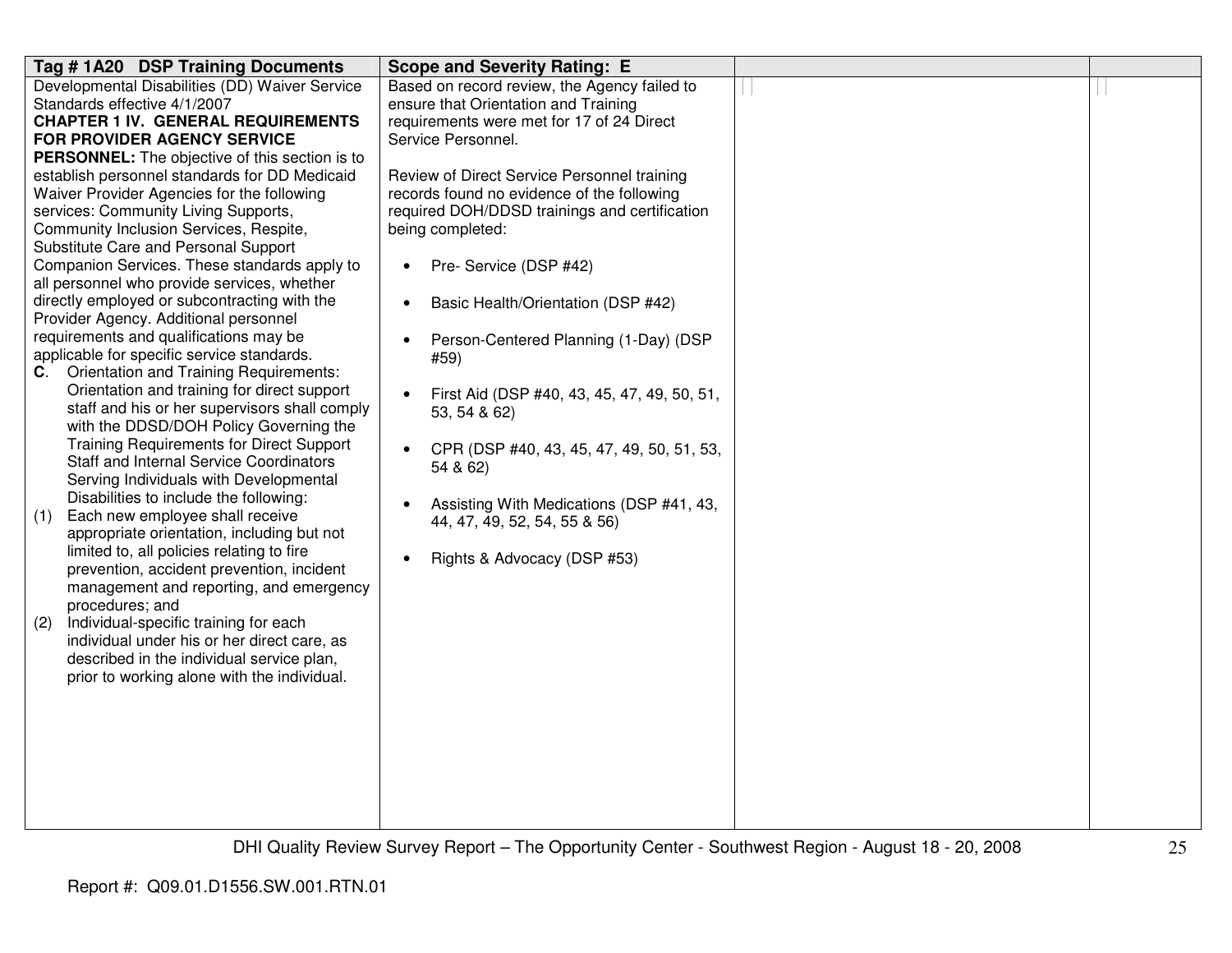| Tag #1A22 Staff Competence                                                           | <b>Scope and Severity Rating: E</b>                                                       |   |  |
|--------------------------------------------------------------------------------------|-------------------------------------------------------------------------------------------|---|--|
| Developmental Disabilities (DD) Waiver Service                                       | Based on interview, the Agency failed to ensure                                           | Ħ |  |
| Standards effective 4/1/2007                                                         | that training competencies were met for 3 of 8                                            |   |  |
| <b>CHAPTER 1 IV. GENERAL REQUIREMENTS</b>                                            | Direct Service Personnel.                                                                 |   |  |
| <b>FOR PROVIDER AGENCY SERVICE</b>                                                   |                                                                                           |   |  |
| PERSONNEL: The objective of this section is to                                       | When DSP were asked if they received training                                             |   |  |
| establish personnel standards for DD Medicaid                                        | on the Individual's Positive Behavioral Plan, the                                         |   |  |
| Waiver Provider Agencies for the following                                           | following was reported:                                                                   |   |  |
| services: Community Living Supports,                                                 | • DSP #42 stated, "NoI haven't seen the                                                   |   |  |
| Community Inclusion Services, Respite,                                               | plan. I know the BT comes, buts she's                                                     |   |  |
| Substitute Care and Personal Support                                                 | suppose to train." (Individual #2)                                                        |   |  |
| Companion Services. These standards apply to                                         |                                                                                           |   |  |
| all personnel who provide services, whether                                          | When DSP were asked if they received training                                             |   |  |
| directly employed or subcontracting with the                                         | on the Individual's Speech Therapy Plan, the                                              |   |  |
| Provider Agency. Additional personnel                                                | following was reported:                                                                   |   |  |
| requirements and qualifications may be                                               | • DSP #64 stated, "No." DSP reported not                                                  |   |  |
| applicable for specific service standards.                                           | being aware that the individual had Speech                                                |   |  |
| F. Qualifications for Direct Service                                                 | Therapy. (Individual #7)                                                                  |   |  |
| <b>Personnel:</b> The following employment                                           |                                                                                           |   |  |
| qualifications and competency requirements are                                       | When DSP were asked if the Individual had                                                 |   |  |
| applicable to all Direct Service Personnel                                           | diabetes, the following was reported:                                                     |   |  |
| employed by a Provider Agency:                                                       | • DSP #64 stated, "No." DSP #64 could not                                                 |   |  |
| (1) Direct service personnel shall be eighteen                                       | describe the signs of low and/or high blood                                               |   |  |
| (18) years or older. Exception: Adult                                                | sugars. Per medical records reviewed the                                                  |   |  |
| Habilitation can employ direct care                                                  | individual has a diagnosis of Diabetes.                                                   |   |  |
| personnel under the age of eighteen 18                                               | (Individual #7)                                                                           |   |  |
| years, but the employee shall work directly<br>under a supervisor, who is physically |                                                                                           |   |  |
| present at all times;                                                                | When DSP were asked if the Individual had any                                             |   |  |
| Direct service personnel shall have the<br>(2)                                       | specific dietary and/or nutritional requirements                                          |   |  |
| ability to read and carry out the                                                    | they had to implement, the following was                                                  |   |  |
| requirements in an ISP;                                                              | reported:                                                                                 |   |  |
| Direct service personnel shall be available<br>(3)                                   | • DSP #42 stated, "We just give him what he                                               |   |  |
| to communicate in the language that is                                               | like, he walks a lot." Per ISP Individual #2                                              |   |  |
| functionally required by the individual or in                                        | has a Nutritional Plan due to his High                                                    |   |  |
| the use of any specific augmentative                                                 | Cholesterol. During the DSP interview,<br>Individual #2 stated, "I'm on a low carb diet." |   |  |
| communication system utilized by the                                                 | (Individual #2)                                                                           |   |  |
| individual;                                                                          |                                                                                           |   |  |
| Direct service personnel shall meet the<br>(4)                                       | When DSP were asked if they knew what                                                     |   |  |
| qualifications specified by DDSD in the                                              | medications are prescribed for the Individual and                                         |   |  |
| Policy Governing the Training                                                        | what was the purpose of each medication, the                                              |   |  |
| Requirements for Direct Support Staff and                                            | following was reported:                                                                   |   |  |
| Internal Service Coordinators, Serving                                               | • DSP #42 stated, "I don't assist with any of                                             |   |  |
|                                                                                      |                                                                                           |   |  |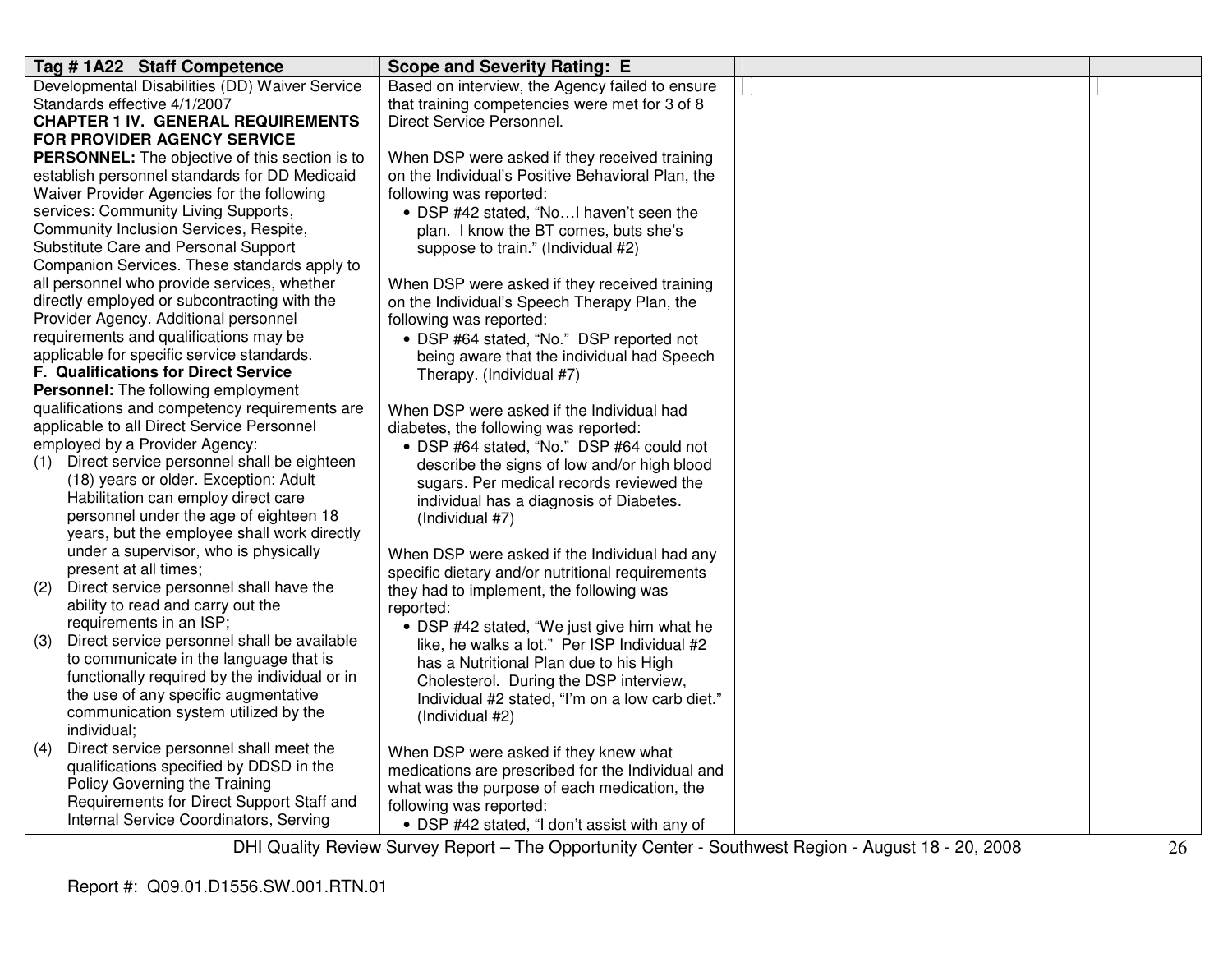| (5) | Individuals with Developmental Disabilities;<br>and<br>Direct service Provider Agencies of Respite | his meds. I don't know." (Individual #2)<br>When DSP were asked if they assisted the          |  |
|-----|----------------------------------------------------------------------------------------------------|-----------------------------------------------------------------------------------------------|--|
|     | Services, Substitute Care, Personal<br>Support Services, Nutritional Counseling,                   | Individual with their medications and if they had<br>completed the Assisting with Medications |  |
|     | Therapists and Nursing shall demonstrate                                                           | training, the following was reported:                                                         |  |
|     | basic knowledge of developmental                                                                   | • DSP #54 reported he had not received the                                                    |  |
|     | disabilities and have training or<br>demonstrable qualifications related to the                    | training and was assisting Individual #5 with<br>medications.                                 |  |
|     | role he or she is performing and complete                                                          |                                                                                               |  |
|     | individual specific training as required in the                                                    |                                                                                               |  |
|     | ISP for each individual he or she support.<br>Report required personnel training status to         |                                                                                               |  |
| (6) | the DDSD Statewide Training Database as                                                            |                                                                                               |  |
|     | specified in DDSD policies as related to                                                           |                                                                                               |  |
|     | training requirements as follows:<br>(a) Initial comprehensive personnel status                    |                                                                                               |  |
|     | report (name, date of hire, Social Security                                                        |                                                                                               |  |
|     | number category) on all required                                                                   |                                                                                               |  |
|     | personnel to be submitted to DDSD<br>Statewide Training Database within the                        |                                                                                               |  |
|     | first ninety (90) calendar days of providing                                                       |                                                                                               |  |
|     | services;<br>(b) Staff who do not wish to use his or her                                           |                                                                                               |  |
|     | Social Security Number may request an                                                              |                                                                                               |  |
|     | alternative tracking number; and                                                                   |                                                                                               |  |
|     | (c) Quarterly personnel update reports sent<br>to DDSD Statewide Training Database to              |                                                                                               |  |
|     | reflect new hires, terminations, inter-                                                            |                                                                                               |  |
|     | provider Agency position changes, and                                                              |                                                                                               |  |
|     | name changes.                                                                                      |                                                                                               |  |
|     |                                                                                                    |                                                                                               |  |
|     |                                                                                                    |                                                                                               |  |
|     |                                                                                                    |                                                                                               |  |
|     |                                                                                                    |                                                                                               |  |
|     |                                                                                                    |                                                                                               |  |
|     |                                                                                                    |                                                                                               |  |
|     |                                                                                                    |                                                                                               |  |
|     |                                                                                                    |                                                                                               |  |
|     |                                                                                                    |                                                                                               |  |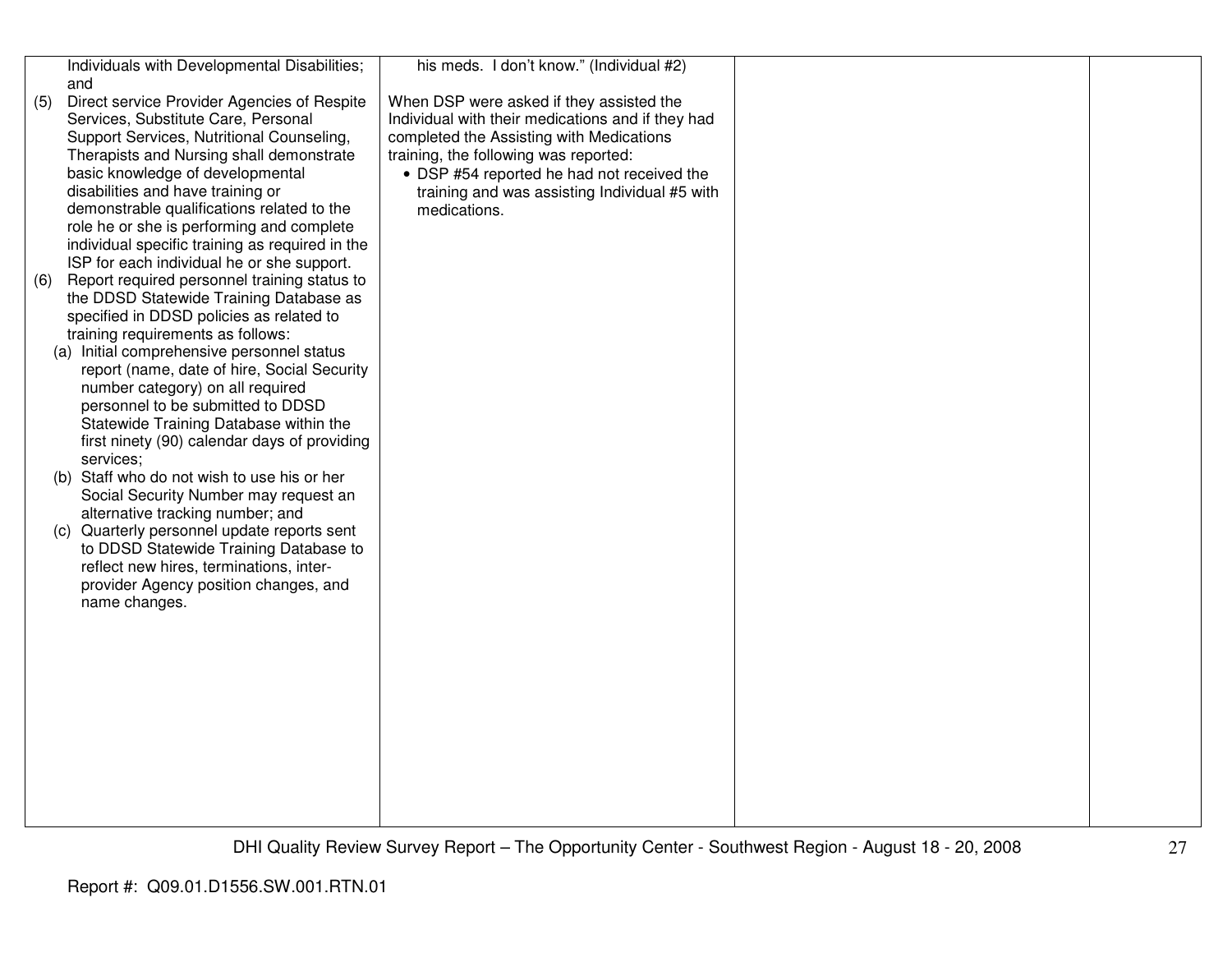| Tag #1A25 (CoP) CCHS                                | <b>Scope and Severity Rating: E</b>             |  |
|-----------------------------------------------------|-------------------------------------------------|--|
| <b>NMAC 7.1.9.9</b>                                 | Based on record review, the Agency failed to    |  |
| A. Prohibition on Employment: A care                | maintain documentation indicating no            |  |
| provider shall not hire or continue the             | "disqualifying convictions" or documentation of |  |
| employment or contractual services of any           | the timely submission of pertinent application  |  |
| applicant, caregiver or hospital caregiver for      | information to the Caregiver Criminal History   |  |
| whom the care provider has received notice of a     | Screening Program was on file for 8 of 25       |  |
| disqualifying conviction, except as provided in     | Agency Personnel.                               |  |
| Subsection B of this section.                       |                                                 |  |
| <b>NMAC 7.1.9.11</b>                                | • #45 - Date of hire 9/20/2007                  |  |
| <b>DISQUALIFYING CONVICTIONS.</b> The               |                                                 |  |
| following felony convictions disqualify an          | • #48 - Date of hire 5/20/2008                  |  |
| applicant, caregiver or hospital caregiver from     |                                                 |  |
| employment or contractual services with a care      | • #58 - Date of hire 7/21/2008                  |  |
| provider:                                           |                                                 |  |
| A. homicide;                                        | • #59 - Date of hire 6/19/2008                  |  |
| <b>B.</b> trafficking, or trafficking in controlled |                                                 |  |
| substances;                                         | • #60 - Date of hire 5/7/2008                   |  |
| C. kidnapping, false imprisonment, aggravated       |                                                 |  |
| assault or aggravated battery;                      | • #61 - Date of hire $4/28/2008$                |  |
| D. rape, criminal sexual penetration, criminal      |                                                 |  |
| sexual contact, incest, indecent exposure, or       | • #62 - Date of hire 10/18/2007                 |  |
| other related felony sexual offenses;               |                                                 |  |
| E. crimes involving adult abuse, neglect or         | • #63 – Date of hire $7/24/2008$                |  |
| financial exploitation;                             |                                                 |  |
| F. crimes involving child abuse or neglect;         |                                                 |  |
| G. crimes involving robbery, larceny, extortion,    |                                                 |  |
| burglary, fraud, forgery, embezzlement, credit      |                                                 |  |
| card fraud, or receiving stolen property; or        |                                                 |  |
| H. an attempt, solicitation, or conspiracy          |                                                 |  |
| involving any of the felonies in this subsection.   |                                                 |  |
|                                                     |                                                 |  |
| Chapter 1.IV. General Provider Requirements.        |                                                 |  |
| D. Criminal History Screening: All personnel        |                                                 |  |
| shall be screened by the Provider Agency in         |                                                 |  |
| regard to the employee's qualifications,            |                                                 |  |
| references, and employment history, prior to        |                                                 |  |
| employment. All Provider Agencies shall comply      |                                                 |  |
| with the Criminal Records Screening for             |                                                 |  |
| Caregivers 7.1.12 NMAC and Employee Abuse           |                                                 |  |
| Registry 7.1.12 NMAC as required by the             |                                                 |  |
| Department of Health, Division of Health            |                                                 |  |
| Improvement.                                        |                                                 |  |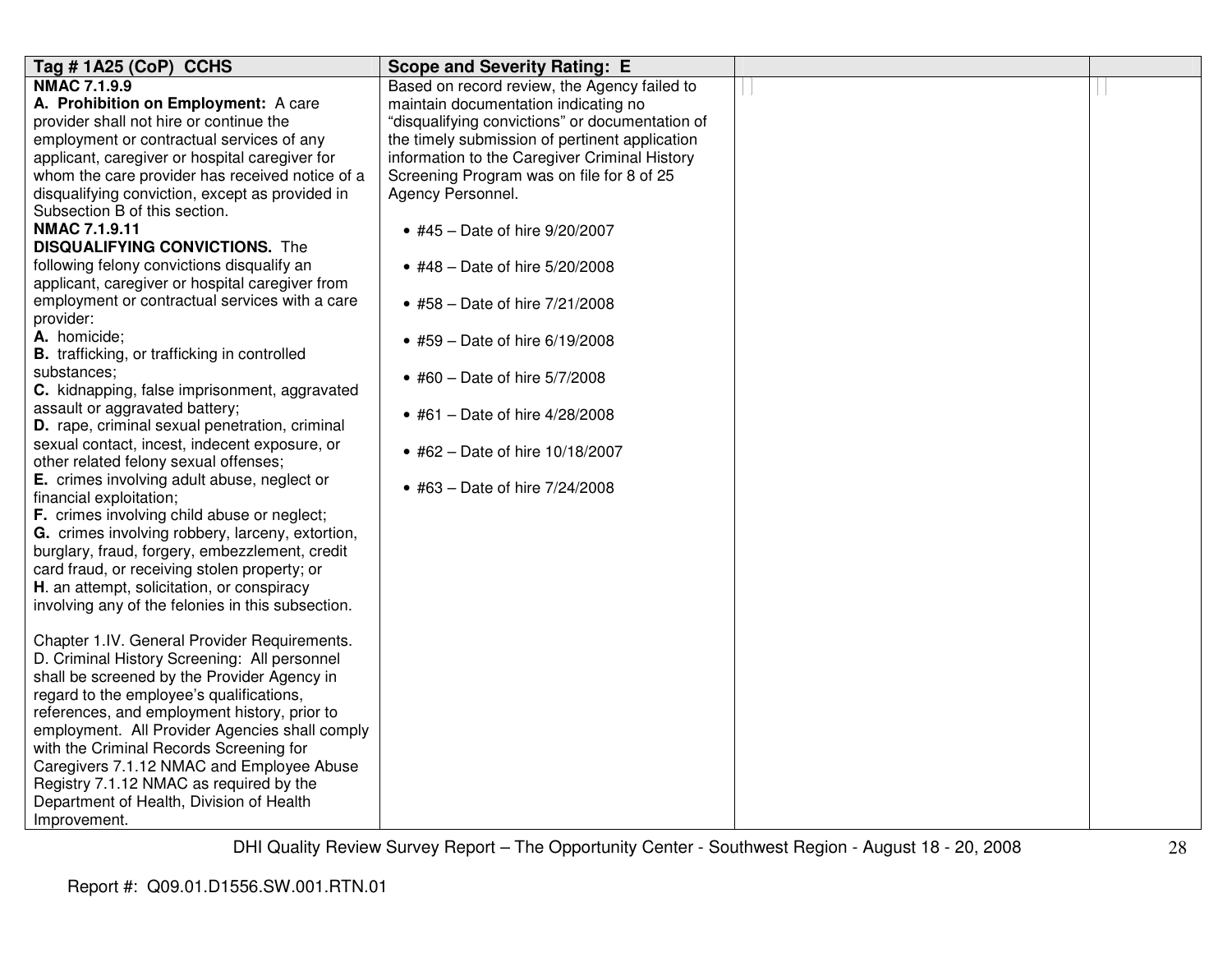| Tag #1A27 Late/Failure/Duty to Report                                                            | <b>Scope and Severity Rating: E</b>                |  |
|--------------------------------------------------------------------------------------------------|----------------------------------------------------|--|
| 7.1.13.9 INCIDENT MANAGEMENT SYSTEM                                                              | Based on record review, the Agency failed to       |  |
| <b>REPORTING REQUIREMENTS FOR</b>                                                                | immediately report abuse, neglect or               |  |
| <b>COMMUNITY BASED SERVICE PROVIDERS:</b>                                                        | misappropriation of property to the Division of    |  |
| A. Duty To Report:                                                                               | Health Improvement.                                |  |
| (1) All community based service providers shall                                                  |                                                    |  |
| immediately report abuse, neglect or                                                             | Based on the Incident Management Bureau's          |  |
| misappropriation of property to the adult                                                        | Late and Failure Reports, the agency filed late    |  |
| protective services division.                                                                    | reports and/or failed to report suspected abuse,   |  |
| (2) All community based service providers shall                                                  | neglect, or misappropriation of property,          |  |
| report to the division within twenty four (24)                                                   | unexpected and natural/expected deaths; or         |  |
| hours : abuse, neglect, or misappropriation of                                                   | other reportable incidents for 2 of 7 individuals. |  |
| property, unexpected and natural/expected                                                        |                                                    |  |
| deaths; and other reportable incidents                                                           | Individual #3                                      |  |
| to include: 7.1.13 NMAC 4                                                                        | • Alleged Incident of neglect occurred on          |  |
| (a) an environmental hazardous condition, which                                                  | 3/28/2008. Incident was reported late to           |  |
| creates an immediate threat to life or health; or                                                | DHI/IMB on 4/1/2008. DHI confirmed                 |  |
| (b) admission to a hospital or psychiatric facility                                              | neglect.                                           |  |
| or the provision of emergency services that<br>results in medical care which is unanticipated or |                                                    |  |
| unscheduled for the consumer and which would                                                     | • Alleged Incident of neglect occurred on          |  |
| not routinely be provided by a community based                                                   | 4/24/2008. Incident was reported late to           |  |
| service provider.                                                                                | DHI/IMB on 5/2/2008. DHI confirmed                 |  |
| (3) All community based service providers shall                                                  | neglect.                                           |  |
| ensure that the reporter with direct knowledge of                                                |                                                    |  |
| an incident has immediate access to the division                                                 |                                                    |  |
| incident report form to allow the reporter to                                                    |                                                    |  |
| respond to, report, and document incidents in a                                                  |                                                    |  |
| timely and accurate manner.                                                                      |                                                    |  |
| B. Notification: (1) Incident Reporting: Any                                                     |                                                    |  |
| consumer, employee, family member or legal                                                       |                                                    |  |
| guardian may report an incident independently                                                    |                                                    |  |
| or through the community based service provider                                                  |                                                    |  |
| to the division by telephone call, written                                                       |                                                    |  |
| correspondence or other forms of                                                                 |                                                    |  |
| communication utilizing the division's incident                                                  |                                                    |  |
| report form. The incident report form and                                                        |                                                    |  |
| instructions for the completion and filing are                                                   |                                                    |  |
| available at the division's website,                                                             |                                                    |  |
| http://dhi.health.state.nm.us/elibrary/ironline/ir.ph                                            |                                                    |  |
| p or may be obtained from the department by                                                      |                                                    |  |
| calling the toll free number.                                                                    |                                                    |  |
|                                                                                                  |                                                    |  |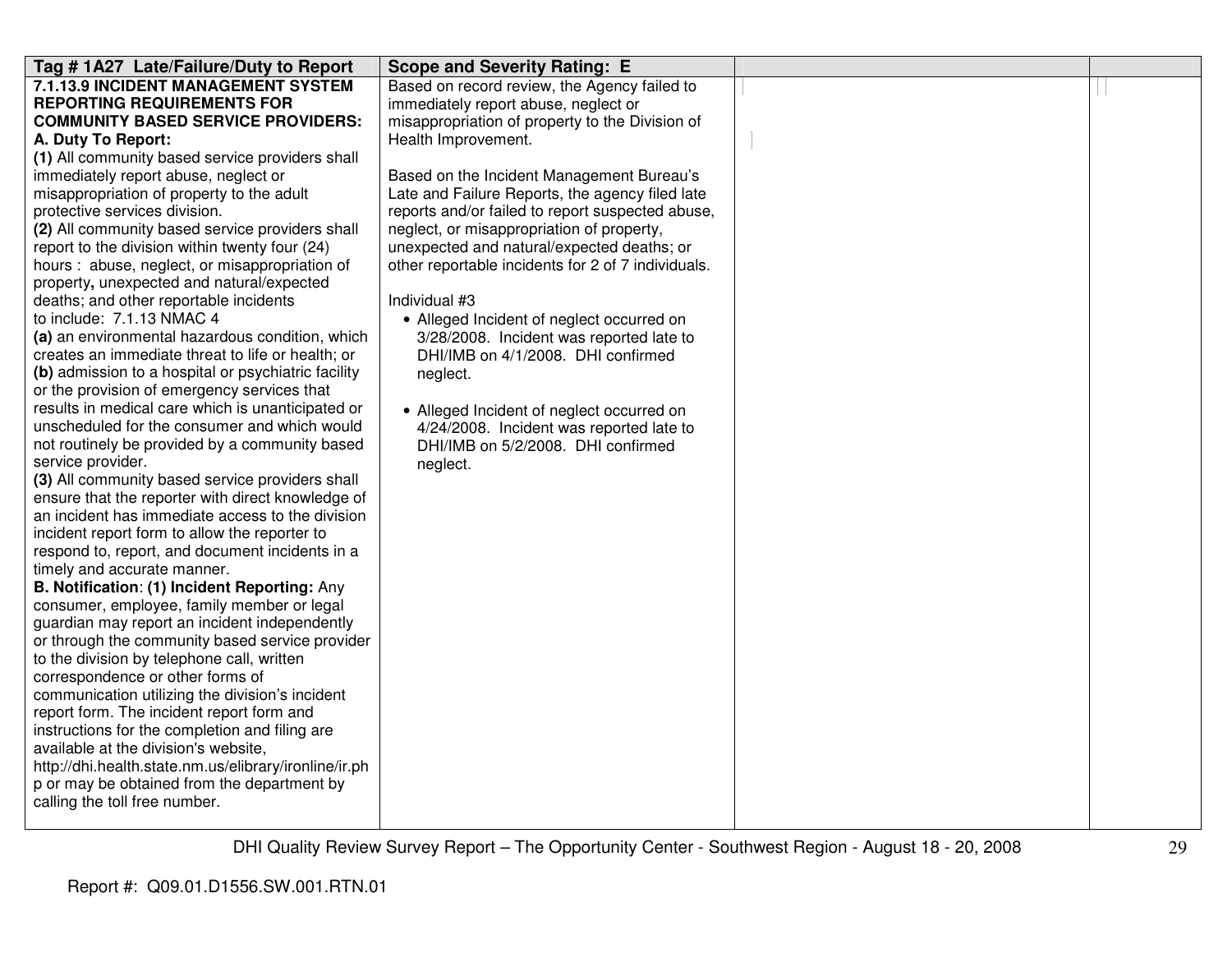| Tag #1A28 (CoP) Incident Mgt. System                | <b>Scope &amp; Severity Rating: E</b>         |  |
|-----------------------------------------------------|-----------------------------------------------|--|
| NMAC 7.1.13.10                                      | Based on record review, the Agency failed to  |  |
| <b>INCIDENT MANAGEMENT SYSTEM</b>                   | provide documentation verifying completion of |  |
| <b>REQUIREMENTS:</b>                                | Incident Management Training for 8 of 25      |  |
| A. General: All licensed health care facilities and | Agency Personnel.                             |  |
| community based service providers shall             |                                               |  |
| establish and maintain an incident management       | • Abuse, Neglect & Exploitation (#40, 41, 48, |  |
| system, which emphasizes the principles of          | 51, 54, 56, 60 & 61)                          |  |
| prevention and staff involvement. The licensed      |                                               |  |
| health care facility or community based service     |                                               |  |
| provider shall ensure that the incident             |                                               |  |
| management system policies and procedures           |                                               |  |
| requires all employees to be competently trained    |                                               |  |
| to respond to, report, and document incidents in    |                                               |  |
| a timely and accurate manner.                       |                                               |  |
| D. Training Documentation: All licensed             |                                               |  |
| health care facilities and community based          |                                               |  |
| service providers shall prepare training            |                                               |  |
| documentation for each employee to include a        |                                               |  |
| signed statement indicating the date, time, and     |                                               |  |
| place they received their incident management       |                                               |  |
| reporting instruction. The licensed health care     |                                               |  |
| facility and community based service provider       |                                               |  |
| shall maintain documentation of an employee's       |                                               |  |
| training for a period of at least twelve (12)       |                                               |  |
| months, or six (6) months after termination of an   |                                               |  |
| employee's employment. Training curricula shall     |                                               |  |
| be kept on the provider premises and made           |                                               |  |
| available on request by the department. Training    |                                               |  |
| documentation shall be made available               |                                               |  |
| immediately upon a division representative's        |                                               |  |
| request. Failure to provide employee training       |                                               |  |
| documentation shall subject the licensed health     |                                               |  |
| care facility or community based service provider   |                                               |  |
| to the penalties provided for in this rule.         |                                               |  |
|                                                     |                                               |  |
|                                                     |                                               |  |
|                                                     |                                               |  |
|                                                     |                                               |  |
|                                                     |                                               |  |
|                                                     |                                               |  |
|                                                     |                                               |  |
|                                                     |                                               |  |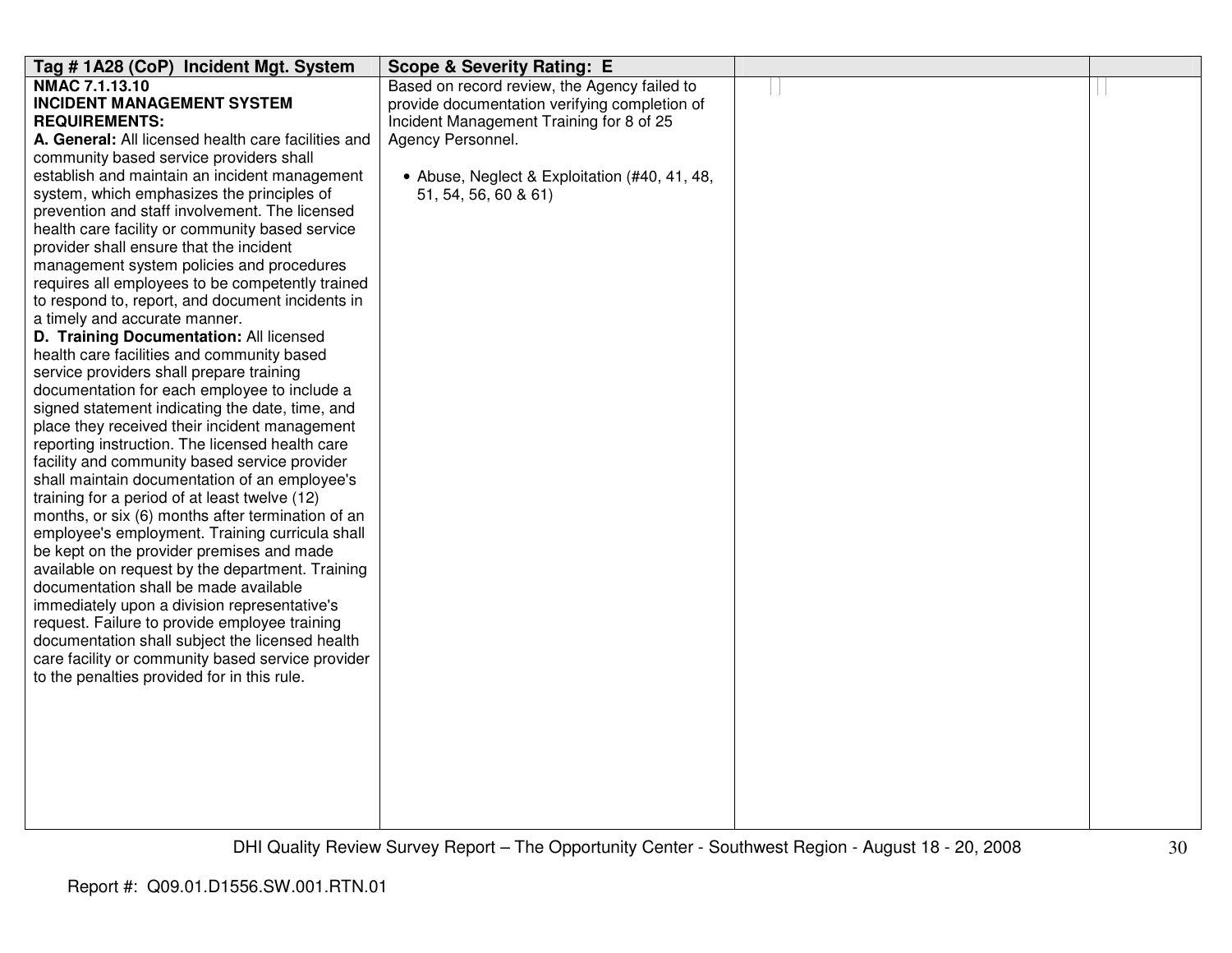| Tag # 1A28 (CoP) Incident Mgt. System                                                            | <b>Scope &amp; Severity Rating: D</b>           |  |
|--------------------------------------------------------------------------------------------------|-------------------------------------------------|--|
| NMAC 7.1.13.10                                                                                   | Based on observation, the Agency failed to post |  |
| <b>INCIDENT MANAGEMENT SYSTEM</b>                                                                | two (2) or more Incident Management             |  |
| <b>REQUIREMENTS:</b>                                                                             | Information posters in a prominent public       |  |
| General: All licensed health care<br>А.                                                          | location for the following locations:           |  |
| facilities and community based service providers                                                 |                                                 |  |
| shall establish and maintain an incident                                                         | Residence of:                                   |  |
| management system, which emphasizes the                                                          | Individual #3<br>$\bullet$                      |  |
| principles of prevention and staff involvement.                                                  |                                                 |  |
| The licensed health care facility or community                                                   |                                                 |  |
| based service provider shall ensure that the                                                     |                                                 |  |
| incident management system policies and                                                          |                                                 |  |
| procedures requires all employees to be                                                          |                                                 |  |
| competently trained to respond to, report, and                                                   |                                                 |  |
| document incidents in a timely and accurate                                                      |                                                 |  |
| manner.                                                                                          |                                                 |  |
| F.<br><b>Posting of Incident Management</b>                                                      |                                                 |  |
| Information Poster: All licensed health care                                                     |                                                 |  |
| facilities and community based service providers                                                 |                                                 |  |
| shall post two (2) or more posters, to be                                                        |                                                 |  |
| furnished by the division, in a prominent public                                                 |                                                 |  |
| location which states all incident management                                                    |                                                 |  |
| reporting procedures, including contact numbers                                                  |                                                 |  |
| and Internet addresses. All licensed health care                                                 |                                                 |  |
| facilities and community based service providers                                                 |                                                 |  |
| operating sixty (60) or more beds shall post                                                     |                                                 |  |
| three (3) or more posters, to be furnished by the                                                |                                                 |  |
| division, in a prominent public location which                                                   |                                                 |  |
| states all incident management reporting                                                         |                                                 |  |
| procedures, including contact numbers and                                                        |                                                 |  |
| Internet addresses. The posters shall be posted                                                  |                                                 |  |
| where employees report each day and from                                                         |                                                 |  |
| which the employees operate to carry out their                                                   |                                                 |  |
| activities. Each licensed health care facility or                                                |                                                 |  |
| community based service provider shall take<br>steps to insure that the notices are not altered, |                                                 |  |
| defaced, removed, or covered by other material.                                                  |                                                 |  |
| [7.1.13.10 NMAC - N, 02/28/06]                                                                   |                                                 |  |
|                                                                                                  |                                                 |  |
|                                                                                                  |                                                 |  |
|                                                                                                  |                                                 |  |
|                                                                                                  |                                                 |  |
|                                                                                                  |                                                 |  |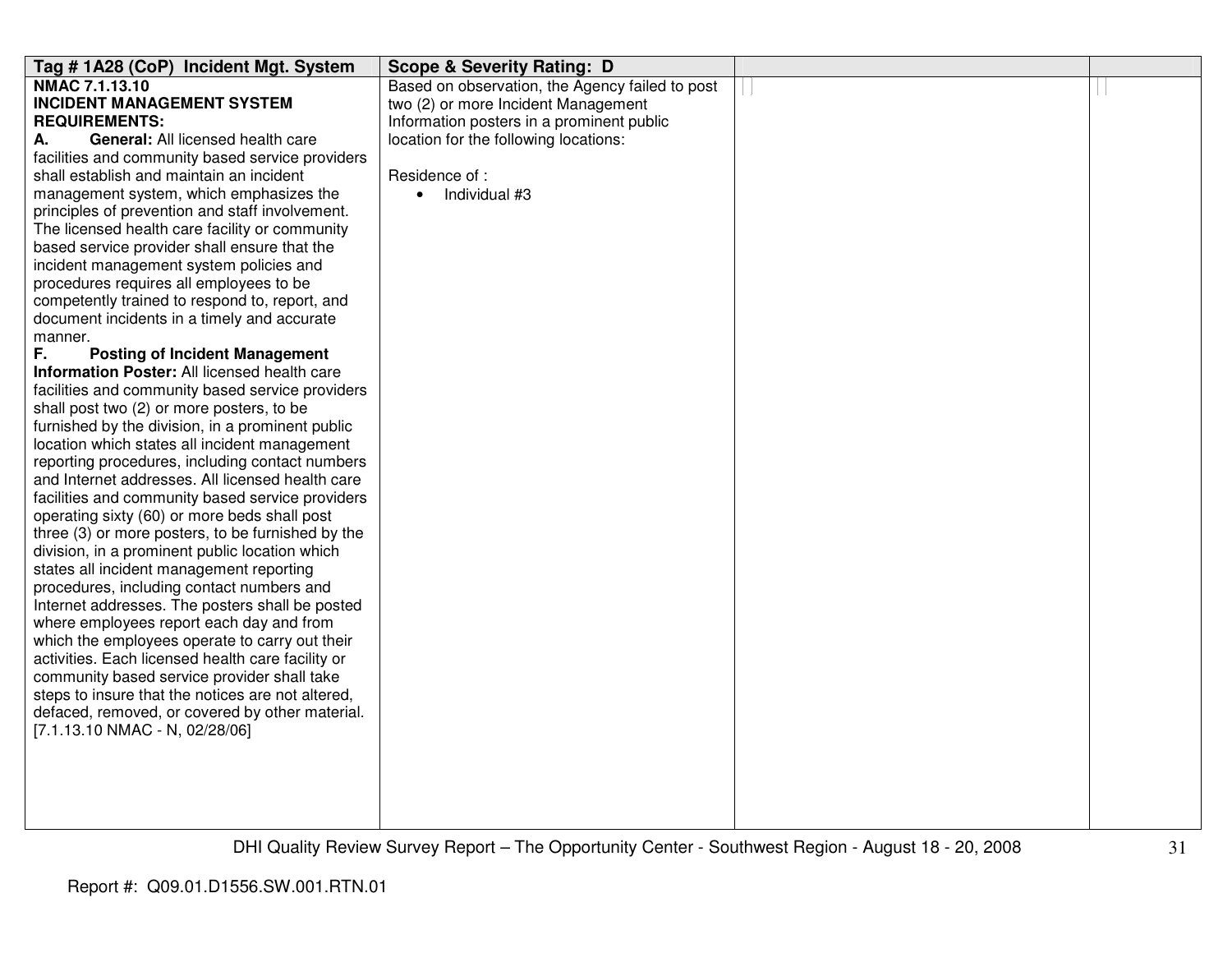| Tag #1A29 Complaints / Grievances                                                               | <b>Scope and Severity Rating: A</b>                             |  |
|-------------------------------------------------------------------------------------------------|-----------------------------------------------------------------|--|
| <b>NMAC 7.26.3.6</b>                                                                            | Based on record review, the Agency failed to                    |  |
| These regulations set out rights that the<br>А.                                                 | provide documentation that the complaint                        |  |
| department expects all providers of services to                                                 | procedure had been made available to                            |  |
| individuals with developmental disabilities to                                                  | individuals or their legal guardians for 2 of 7<br>individuals. |  |
| respect. These regulations are intended to<br>complement the department's Client Complaint      |                                                                 |  |
| Procedures (7 NMAC 26.4) [now 7.26.4 NMAC].                                                     | Grievance/Complaint Procedure (#4 & 7)<br>$\bullet$             |  |
|                                                                                                 |                                                                 |  |
| NMAC 7.26.3.13 Client Complaint Procedure                                                       |                                                                 |  |
| Available. A complainant may initiate a                                                         |                                                                 |  |
| complaint as provided in the client complaint                                                   |                                                                 |  |
| procedure to resolve complaints alleging that a                                                 |                                                                 |  |
| service provider has violated a client's rights as                                              |                                                                 |  |
| described in Section 10 [now 7.26.3.10 NMAC].                                                   |                                                                 |  |
| The department will enforce remedies for<br>substantiated complaints of violation of a client's |                                                                 |  |
| rights as provided in client complaint procedure.                                               |                                                                 |  |
| [09/12/94; 01/15/97; Recompiled 10/31/01]                                                       |                                                                 |  |
|                                                                                                 |                                                                 |  |
| NMAC 7.26.4.13 Complaint Process:                                                               |                                                                 |  |
| A. (2). The service provider's complaint or                                                     |                                                                 |  |
| grievance procedure shall provide, at a                                                         |                                                                 |  |
| minimum, that: (a) the client is notified of the                                                |                                                                 |  |
| service provider's complaint or grievance                                                       |                                                                 |  |
| procedure                                                                                       |                                                                 |  |
|                                                                                                 |                                                                 |  |
|                                                                                                 |                                                                 |  |
|                                                                                                 |                                                                 |  |
|                                                                                                 |                                                                 |  |
|                                                                                                 |                                                                 |  |
|                                                                                                 |                                                                 |  |
|                                                                                                 |                                                                 |  |
|                                                                                                 |                                                                 |  |
|                                                                                                 |                                                                 |  |
|                                                                                                 |                                                                 |  |
|                                                                                                 |                                                                 |  |
|                                                                                                 |                                                                 |  |
|                                                                                                 |                                                                 |  |
|                                                                                                 |                                                                 |  |
|                                                                                                 |                                                                 |  |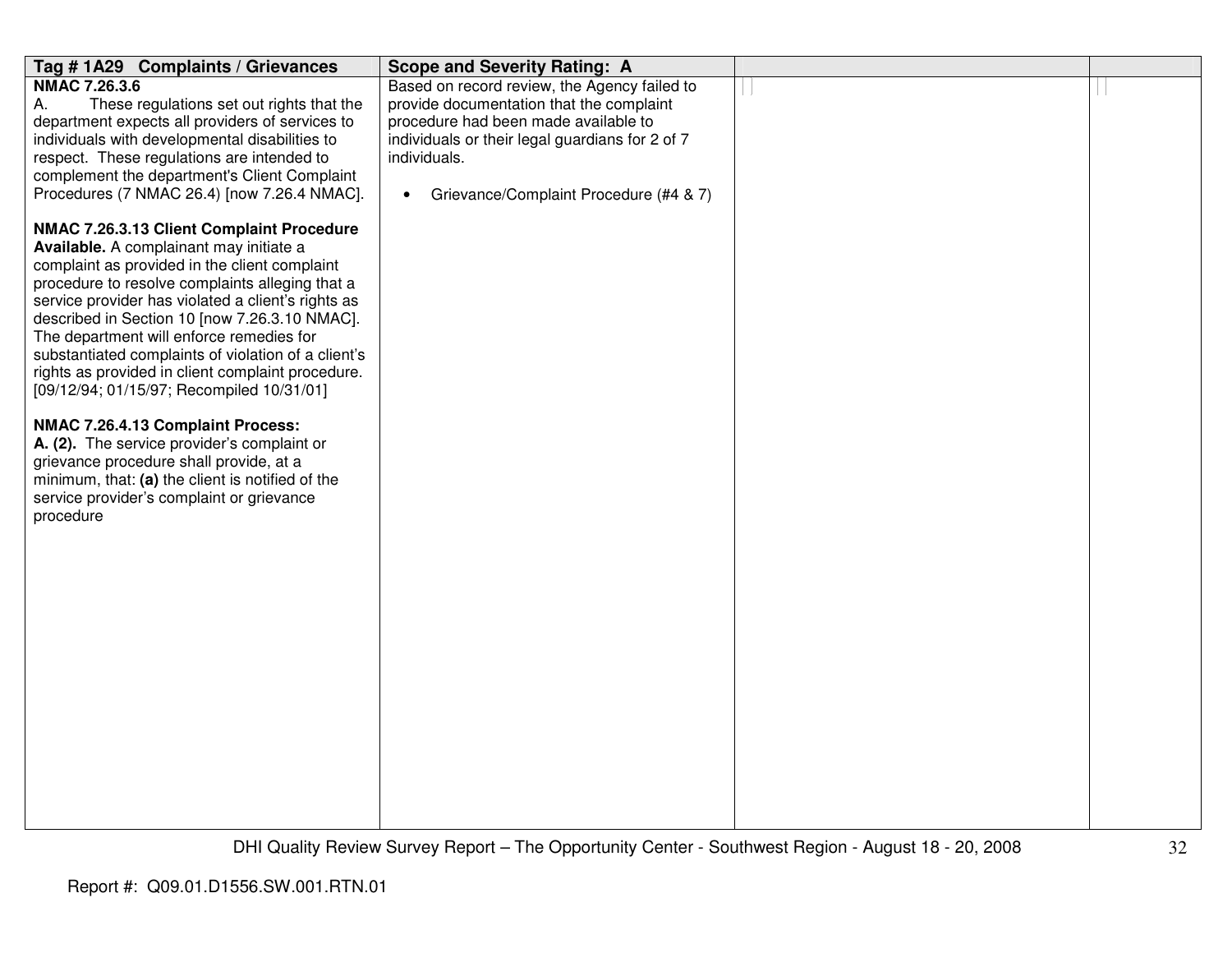| Tag # 1A31 (CoP) Client Rights                        | <b>Scope and Severity Rating: E</b>                 |  |
|-------------------------------------------------------|-----------------------------------------------------|--|
| NMAC 7.26.3.11                                        | Based on record review and interview, the           |  |
| <b>RESTRICTIONS OR LIMITATION OF CLIENT'S</b>         | Agency failed to adopt reasonable program           |  |
| <b>RIGHTS:</b>                                        | policies of general applicability to clients served |  |
| A. A service provider shall not restrict or limit a   | by that service provider that do not violate client |  |
| client's rights except:                               | rights.                                             |  |
| where the restriction or limitation is allowed<br>(1) |                                                     |  |
| in an emergency and is necessary to prevent           | A review of the Agency Individual files indicated   |  |
| imminent risk of physical harm to the client or       | 3 of 7 individuals required Human Rights            |  |
| another person; or                                    | Committee Approval for restrictions.                |  |
| where the interdisciplinary team has<br>(2)           |                                                     |  |
| determined that the client's limited capacity to      | No documentation was found regarding Human          |  |
| exercise the right threatens his or her physical      | Rights Approval for the following:                  |  |
| safety; or                                            |                                                     |  |
| (3) as provided for in Section 10.1.14 [now           | • PRN Ativan (#2)                                   |  |
| Subsection N of 7.26.3.10 NMAC].                      | • Physical Restriction, i.e. CPI, MANDT or          |  |
| B. Any emergency intervention to prevent              | Handle with Care per Positive Behavior Plan         |  |
| physical harm shall be reasonable to prevent          | (#4 & 8)                                            |  |
| harm, shall be the least restrictive intervention     |                                                     |  |
| necessary to meet the emergency, shall be             | When surveyors asked #69 for documentation          |  |
| allowed no longer than necessary and shall be         | regarding Human Rights Committee Approval for       |  |
| subject to interdisciplinary team (IDT) review.       | the above mentioned, surveyors were presented       |  |
| The IDT upon completion of its review may refer       | with the Human Rights Committee Meeting             |  |
| its findings to the office of quality assurance.      | Minutes (August 2007 - July 18, 2008). No           |  |
| The emergency intervention may be subject to          | evidence was found indicating approval had          |  |
| review by the service provider's behavioral           | been given for the listed restrictions.             |  |
| support committee or human rights committee in        |                                                     |  |
| accordance with the behavioral support policies       |                                                     |  |
| or other department regulation or policy.             |                                                     |  |
| C. The service provider may adopt reasonable          |                                                     |  |
| program policies of general applicability to          |                                                     |  |
| clients served by that service provider that do       |                                                     |  |
| not violate client rights.                            |                                                     |  |
| [09/12/94; 01/15/97; Recompiled 10/31/01]             |                                                     |  |
|                                                       |                                                     |  |
| <b>DDSD Policy Title: Human Rights Committee</b>      |                                                     |  |
| Requirements eff. 3/1/2003                            |                                                     |  |
| A. HUMAN RIGHTS COMMITTEE ROLE IN                     |                                                     |  |
| <b>BEHAVIOR SUPPORTS</b>                              |                                                     |  |
| 2. The Human Rights Committee will determine          |                                                     |  |
| and adopt a written policy stating the frequency      |                                                     |  |
| and purpose of meetings. Behavior Support             |                                                     |  |
| Plans approved by the Human Rights Committee          |                                                     |  |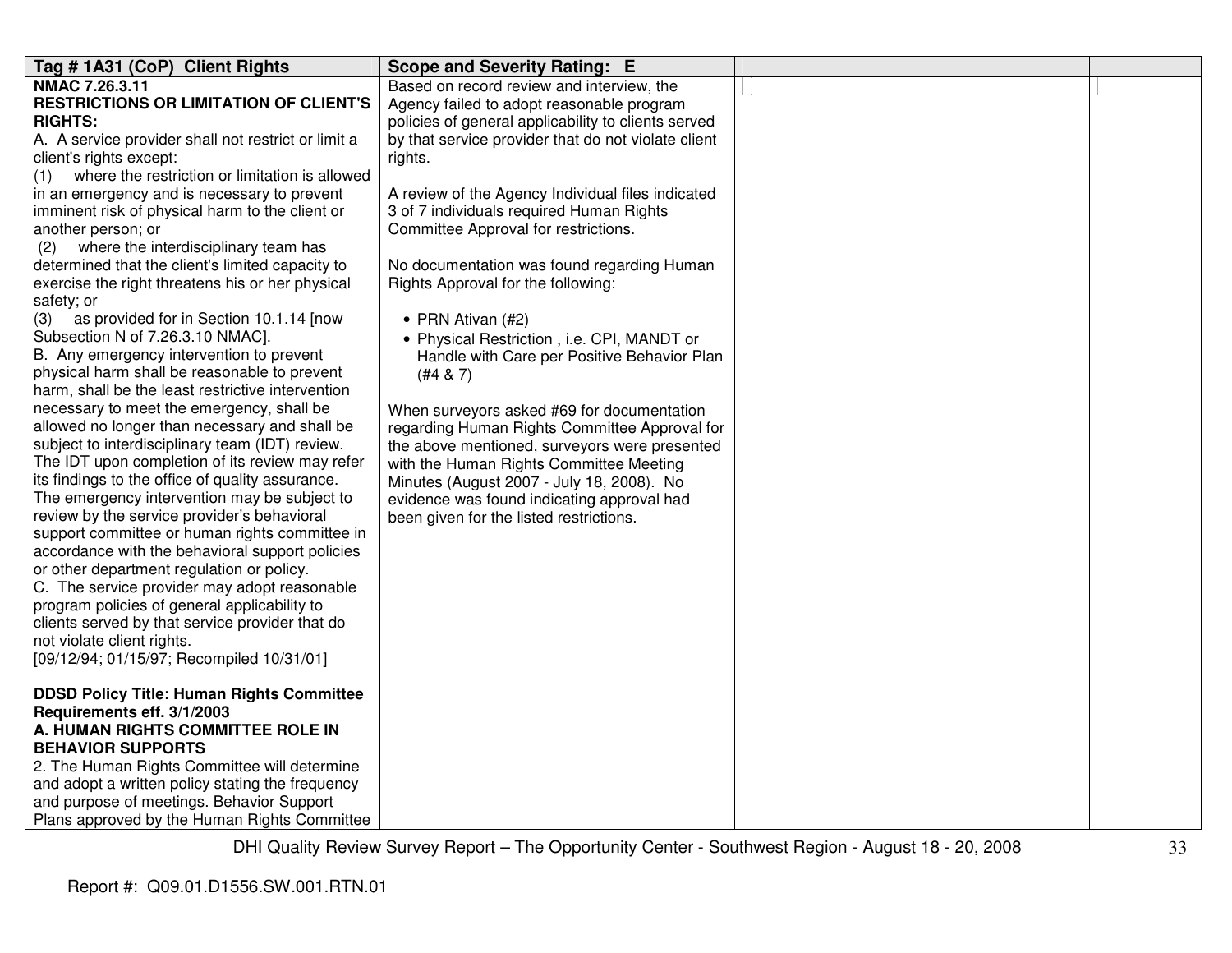| will be reviewed at least quarterly.                |  |  |
|-----------------------------------------------------|--|--|
| 3. Records, including minutes of all meetings will  |  |  |
| be retained at the agency with primary              |  |  |
|                                                     |  |  |
| responsibility for implementation for at least five |  |  |
| years from the completion of each individual's      |  |  |
| Individual Service Plan.                            |  |  |
| <b>B. INTERVENTIONS REQUIRING REVIEW</b>            |  |  |
|                                                     |  |  |
| <b>AND APPROVAL</b>                                 |  |  |
| 1. Behavior Support Plans or Crisis Plans           |  |  |
| designed to assist individuals in changing or       |  |  |
| adapting behavior that include any of the           |  |  |
| following characteristics must be reviewed by the   |  |  |
|                                                     |  |  |
| Human Rights Committee prior to                     |  |  |
| implementation.                                     |  |  |
|                                                     |  |  |
|                                                     |  |  |
|                                                     |  |  |
|                                                     |  |  |
|                                                     |  |  |
|                                                     |  |  |
|                                                     |  |  |
|                                                     |  |  |
|                                                     |  |  |
|                                                     |  |  |
|                                                     |  |  |
|                                                     |  |  |
|                                                     |  |  |
|                                                     |  |  |
|                                                     |  |  |
|                                                     |  |  |
|                                                     |  |  |
|                                                     |  |  |
|                                                     |  |  |
|                                                     |  |  |
|                                                     |  |  |
|                                                     |  |  |
|                                                     |  |  |
|                                                     |  |  |
|                                                     |  |  |
|                                                     |  |  |
|                                                     |  |  |
|                                                     |  |  |
|                                                     |  |  |
|                                                     |  |  |
|                                                     |  |  |
|                                                     |  |  |
|                                                     |  |  |
|                                                     |  |  |
|                                                     |  |  |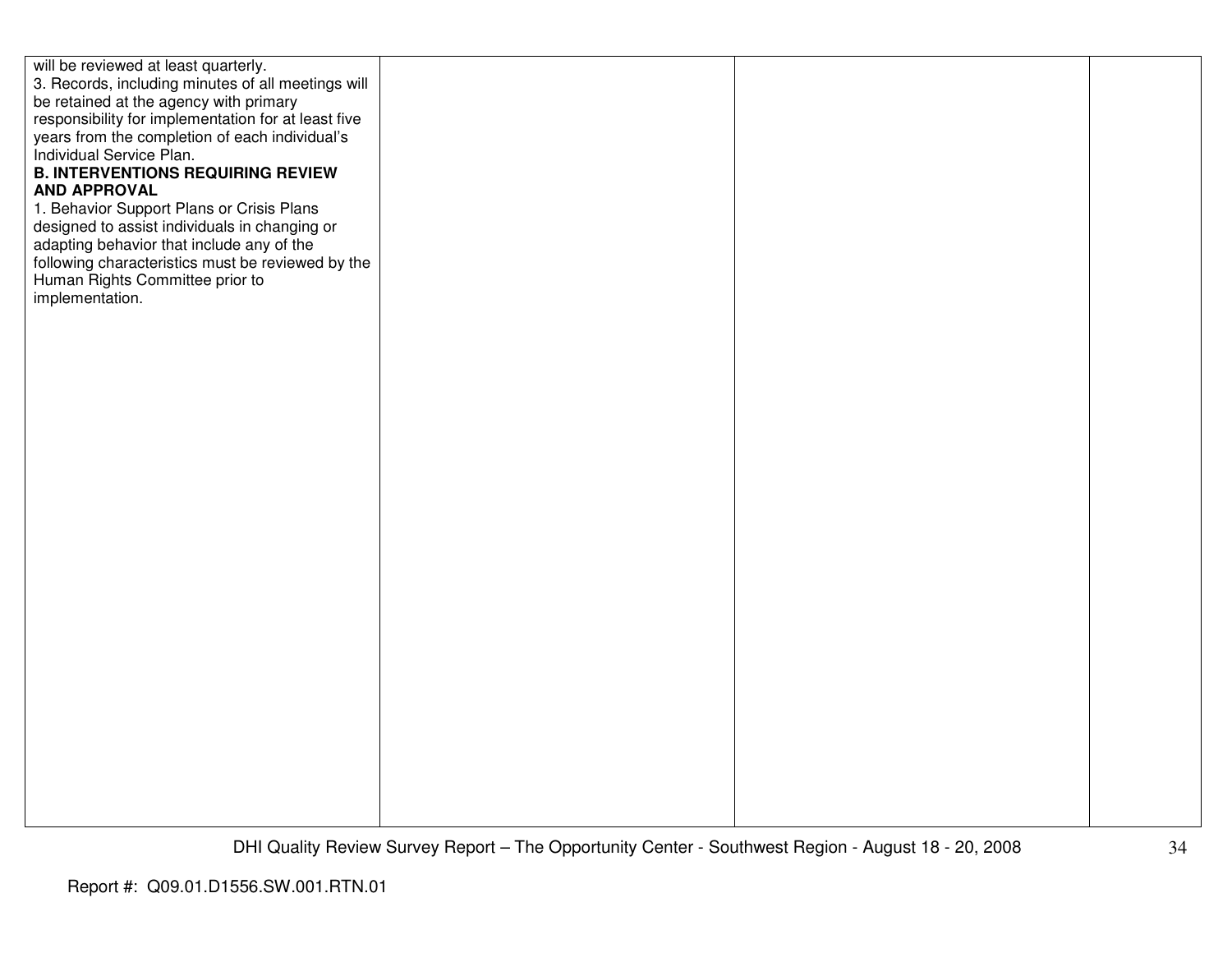| Tag # 1A32 (CoP) ISP Implementation                                                                    | <b>Scope and Severity Rating: E</b>             |  |
|--------------------------------------------------------------------------------------------------------|-------------------------------------------------|--|
| NMAC 7.26.5.16.C and D                                                                                 | Based on record review the Agency failed to     |  |
| Development of the ISP. Implementation of                                                              | implement the ISP according to the timelines    |  |
| the ISP. The ISP shall be implemented                                                                  | determined by the IDT and as specified in the   |  |
| according to the timelines determined by the IDT                                                       | ISP for each stated desired outcomes and action |  |
| and as specified in the ISP for each stated                                                            | plan for 3 of 7 individuals.                    |  |
| desired outcomes and action plan.                                                                      |                                                 |  |
|                                                                                                        | Per Individuals' ISPs the following was found   |  |
| С.<br>The IDT shall review and discuss                                                                 | with regards to the implementation of ISP       |  |
| information and recommendations with the                                                               | Outcomes:                                       |  |
| individual, with the goal of supporting the                                                            |                                                 |  |
| individual in attaining desired outcomes. The                                                          | <b>Community Living Data Collection/Data</b>    |  |
| IDT develops an ISP based upon the individual's                                                        | Tracking/Progress with regards to ISP           |  |
| personal vision statement, strengths, needs,                                                           | Outcomes:                                       |  |
| interests and preferences. The ISP is a dynamic                                                        | • None found (4/2008 - 8/2008) (Individual #1)  |  |
| document, revised periodically, as needed, and                                                         | • None found (6/2008 - 8/2008) (Individual #3)  |  |
| amended to reflect progress towards personal                                                           |                                                 |  |
| goals and achievements consistent with the                                                             | Adult Habilitation Data Collection/Data         |  |
| individual's future vision. This regulation is                                                         | Tracking/Progress with regards to ISP           |  |
| consistent with standards established for                                                              | Outcomes:                                       |  |
| individual plan development as set forth by the                                                        | • None found (4/2008 - 8/2008) (Individual #1)  |  |
| commission on the accreditation of rehabilitation                                                      | • None found (4/2008 - 8/2008) (Individual #2)  |  |
| facilities (CARF) and/or other program                                                                 | • None found (6/2008 - 8/2008) (Individual #3)  |  |
| accreditation approved and adopted by the                                                              |                                                 |  |
| developmental disabilities division and the                                                            | Supported Employment Data Collection/Data       |  |
| department of health. It is the policy of the                                                          | Tracking/Progress with regards to ISP           |  |
| developmental disabilities division (DDD), that to<br>the extent permitted by funding, each individual | Outcomes:                                       |  |
| receive supports and services that will assist and                                                     | • None found (4/2008 - 8/2008) (Individual #2)  |  |
| encourage independence and productivity in the                                                         |                                                 |  |
| community and attempt to prevent regression or                                                         | <b>Community Access Data Collection/Data</b>    |  |
| loss of current capabilities. Services and                                                             | Tracking/Progress with regards to ISP           |  |
| supports include specialized and/or generic                                                            | Outcomes:                                       |  |
| services, training, education and/or treatment as                                                      | • None found (6/2008 - 8/2008) (Individual #3)  |  |
| determined by the IDT and documented in the                                                            |                                                 |  |
| ISP.                                                                                                   |                                                 |  |
| D. The intent is to provide choice and obtain                                                          |                                                 |  |
| opportunities for individuals to live, work and                                                        |                                                 |  |
| play with full participation in their communities.                                                     |                                                 |  |
| The following principles provide direction and                                                         |                                                 |  |
| purpose in planning for individuals with                                                               |                                                 |  |
| developmental disabilities.                                                                            |                                                 |  |
| [05/03/94; 01/15/97; Recompiled 10/31/01]                                                              |                                                 |  |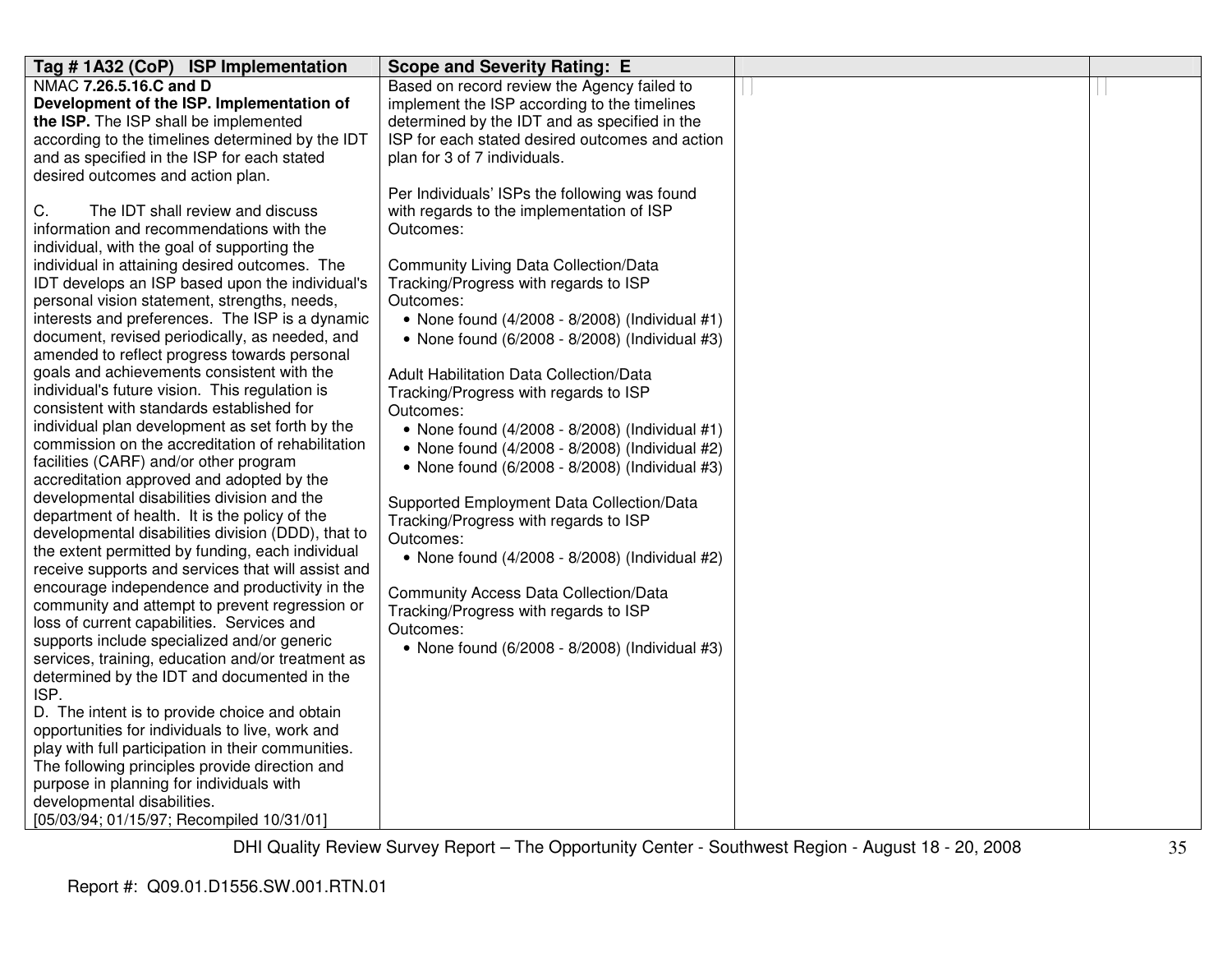| Tag #1A33 Board of Pharmacy - Med                                                                                                                                                                                                                                                                                                                                                                                                                                                                                        | <b>Scope and Severity Rating: E</b>                                                                                                                                                                                                                         |  |
|--------------------------------------------------------------------------------------------------------------------------------------------------------------------------------------------------------------------------------------------------------------------------------------------------------------------------------------------------------------------------------------------------------------------------------------------------------------------------------------------------------------------------|-------------------------------------------------------------------------------------------------------------------------------------------------------------------------------------------------------------------------------------------------------------|--|
| <b>Storage</b>                                                                                                                                                                                                                                                                                                                                                                                                                                                                                                           |                                                                                                                                                                                                                                                             |  |
| <b>New Mexico Board of Pharmacy Model</b><br><b>Custodial Drug Procedures Manual</b><br>E. Medication Storage:<br>1. Prescription drugs will be stored in a locked                                                                                                                                                                                                                                                                                                                                                       | Based on observation, the Agency failed to<br>ensure proper storage of medication for 1 of 6<br>individuals.                                                                                                                                                |  |
| cabinet and the key will be in the care of the<br>administrator or designee.<br>2.<br>Drugs to be taken by mouth will be separate<br>from all other dosage forms.<br>3. A locked compartment will be available in<br>the refrigerator for those items labeled "Keep<br>in Refrigerator." The temperature will be<br>kept in the $36^{\circ}F - 46^{\circ}F$ range. An accurate<br>thermometer will be kept in the refrigerator<br>to verify temperature.                                                                 | Observation included:<br>Individual #5<br>• During on-site visit on 8/19/2008, surveyor<br>observed the individual's nasal spray<br>(Desmopressin Accutate) stored in the butter<br>compartment of the refrigerator and was not<br>stored in a locked area. |  |
| Separate compartments are required for<br>4.                                                                                                                                                                                                                                                                                                                                                                                                                                                                             |                                                                                                                                                                                                                                                             |  |
| each resident's medication.<br>5. All medication will be stored according to<br>their individual requirement or in the<br>absence of temperature and humidity<br>requirements, controlled room temperature<br>(68-77°F) and protected from light. Storage<br>requirements are in effect 24 hours a day.<br>Medication no longer in use, unwanted,<br>6.<br>outdated, or adulterated will be placed in a<br>quarantine area in the locked medication<br>cabinet and held for destruction by the<br>consultant pharmacist. |                                                                                                                                                                                                                                                             |  |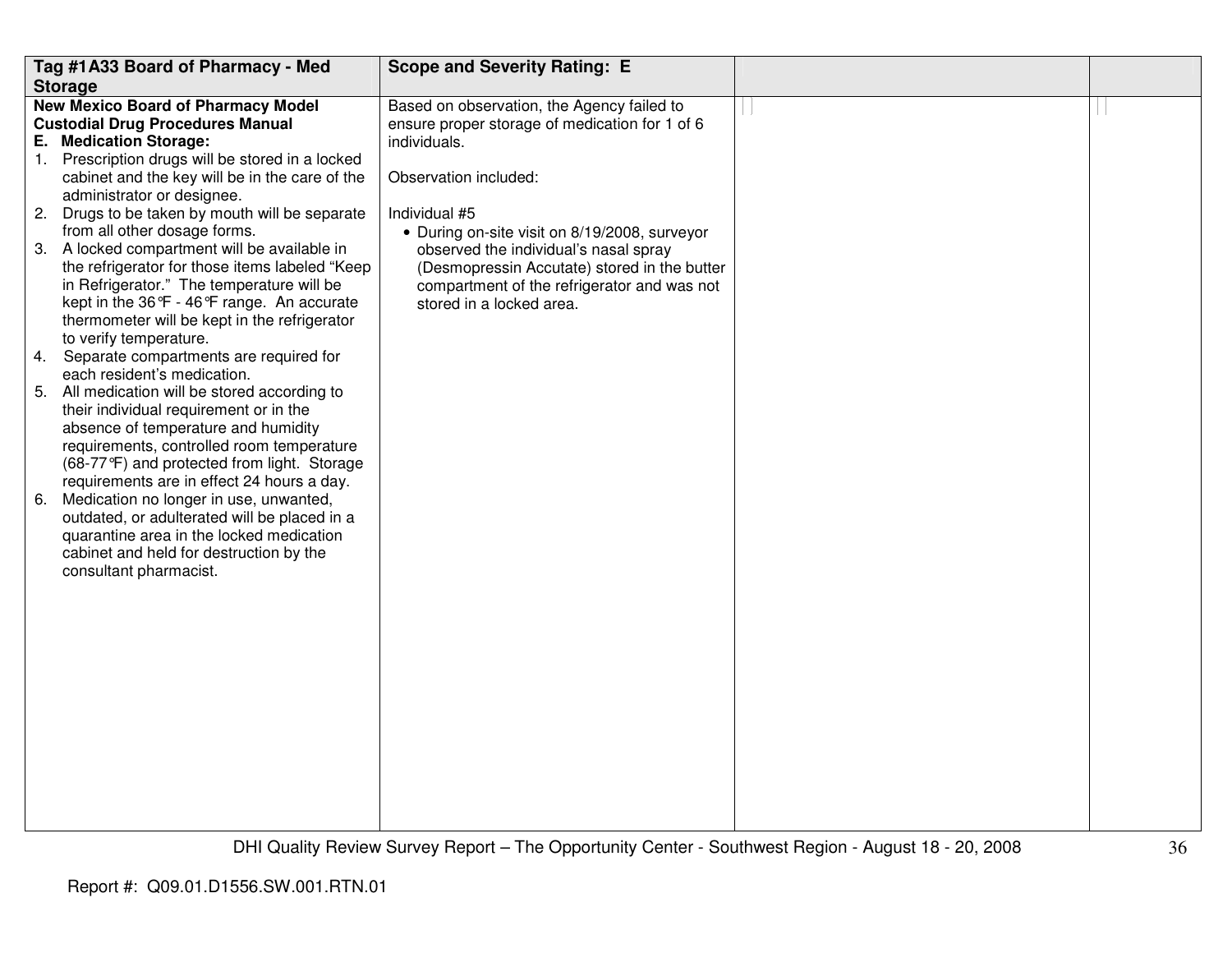| Tag # 1A33 Board of Pharmacy - Lic                 | <b>Scope and Severity Rating: B</b>            |  |
|----------------------------------------------------|------------------------------------------------|--|
| <b>New Mexico Board of Pharmacy Model</b>          | Based on observation and interview the Agency  |  |
| <b>Custodial Drug Procedures Manual</b>            | failed to provide the current Custodial Drug   |  |
| 6. Display of License and Inspection               | Permit from the New Mexico Board of Pharmacy,  |  |
| <b>Reports</b>                                     | the current registration from the Consultant   |  |
| A. The following are required to be publicly       | Pharmacist, or the current New Mexico Board of |  |
| displayed:                                         | Pharmacy Inspection Report for the following:  |  |
| □ Current Custodial Drug Permit from the           |                                                |  |
| NM Board of Pharmacy                               | Individual Residence:                          |  |
| Current registration from the consultant<br>$\Box$ |                                                |  |
| pharmacist                                         | • Current Custodial Drug Permit from the NM    |  |
| <b>Current NM Board of Pharmacy</b><br>$\Box$      | Board of Pharmacy (#2)                         |  |
| <b>Inspection Report</b>                           |                                                |  |
|                                                    | • Current registration from the consultant     |  |
|                                                    | pharmacist (#2)                                |  |
|                                                    |                                                |  |
|                                                    | • Current NM Board of Pharmacy Inspection      |  |
|                                                    | report (#2 & 4)                                |  |
|                                                    |                                                |  |
|                                                    | When DSP were asked for the above listed       |  |
|                                                    | information, DSP were unable to find the       |  |
|                                                    | information in the homes.                      |  |
|                                                    |                                                |  |
|                                                    |                                                |  |
|                                                    |                                                |  |
|                                                    |                                                |  |
|                                                    |                                                |  |
|                                                    |                                                |  |
|                                                    |                                                |  |
|                                                    |                                                |  |
|                                                    |                                                |  |
|                                                    |                                                |  |
|                                                    |                                                |  |
|                                                    |                                                |  |
|                                                    |                                                |  |
|                                                    |                                                |  |
|                                                    |                                                |  |
|                                                    |                                                |  |
|                                                    |                                                |  |
|                                                    |                                                |  |
|                                                    |                                                |  |
|                                                    |                                                |  |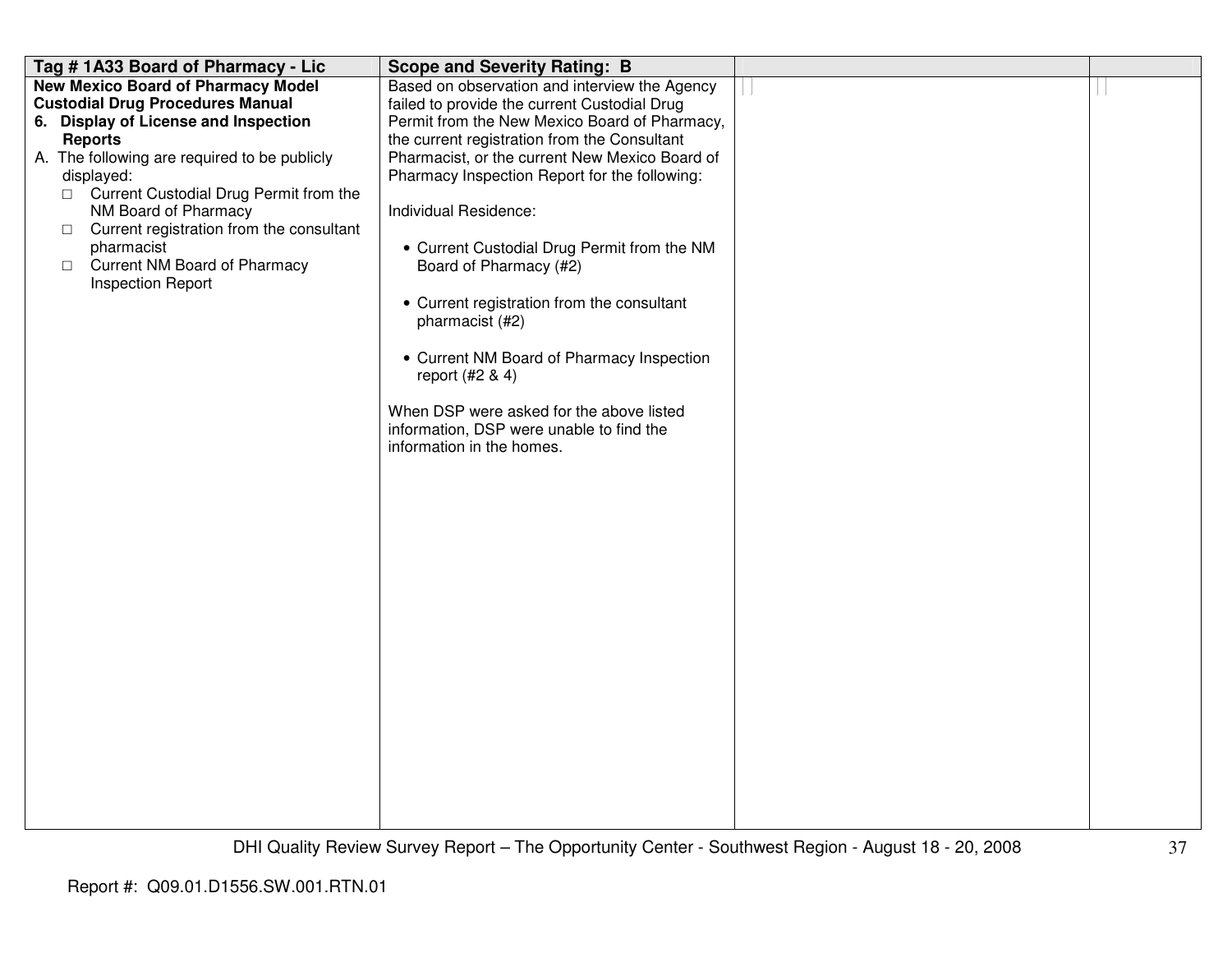| Tag # 1A37 Individual Specific Training                                                  | <b>Scope and Severity Rating: D</b>          |  |
|------------------------------------------------------------------------------------------|----------------------------------------------|--|
| Developmental Disabilities (DD) Waiver Service                                           | Based on record review, the Agency failed to |  |
| Standards effective 4/1/2007                                                             | ensure that Individual Specific Training     |  |
| <b>CHAPTER 1 IV. GENERAL REQUIREMENTS</b>                                                | requirements were met for 4 of 25 Agency     |  |
| FOR PROVIDER AGENCY SERVICE                                                              | Personnel.                                   |  |
| <b>PERSONNEL:</b> The objective of this section is to                                    |                                              |  |
| establish personnel standards for DD Medicaid                                            | Individual Specific Training (DSP #42, 57,   |  |
| Waiver Provider Agencies for the following                                               | 58 & 59)                                     |  |
| services: Community Living Supports,                                                     |                                              |  |
| Community Inclusion Services, Respite,                                                   |                                              |  |
| Substitute Care and Personal Support<br>Companion Services. These standards apply to     |                                              |  |
| all personnel who provide services, whether                                              |                                              |  |
| directly employed or subcontracting with the                                             |                                              |  |
| Provider Agency. Additional personnel                                                    |                                              |  |
| requirements and qualifications may be                                                   |                                              |  |
| applicable for specific service standards.                                               |                                              |  |
|                                                                                          |                                              |  |
| C. Orientation and Training Requirements:                                                |                                              |  |
| Orientation and training for direct support staff                                        |                                              |  |
| and his or her supervisors shall comply with the                                         |                                              |  |
| DDSD/DOH Policy Governing the Training                                                   |                                              |  |
| Requirements for Direct Support Staff and                                                |                                              |  |
| Internal Service Coordinators Serving Individuals                                        |                                              |  |
| with Developmental Disabilities to include the                                           |                                              |  |
| following:                                                                               |                                              |  |
|                                                                                          |                                              |  |
| Individual-specific training for each<br>(2)                                             |                                              |  |
| individual under his or her direct care, as                                              |                                              |  |
| described in the individual service plan,<br>prior to working alone with the individual. |                                              |  |
|                                                                                          |                                              |  |
|                                                                                          |                                              |  |
|                                                                                          |                                              |  |
|                                                                                          |                                              |  |
|                                                                                          |                                              |  |
|                                                                                          |                                              |  |
|                                                                                          |                                              |  |
|                                                                                          |                                              |  |
|                                                                                          |                                              |  |
|                                                                                          |                                              |  |
|                                                                                          |                                              |  |
|                                                                                          |                                              |  |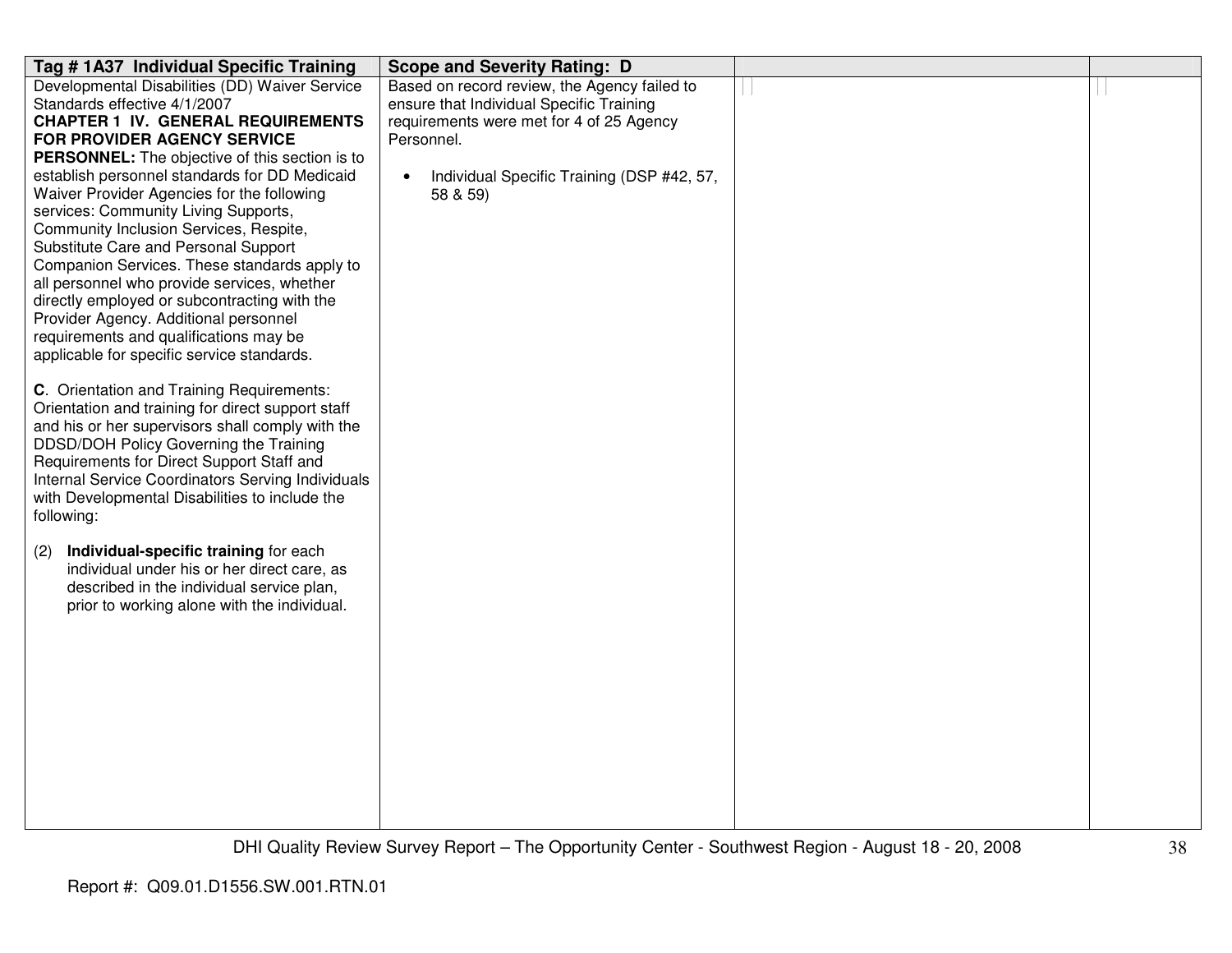| Tag # 5111 Reporting Requirements                                                        | <b>Scope and Severity Rating: A</b>               |  |
|------------------------------------------------------------------------------------------|---------------------------------------------------|--|
| Developmental Disabilities (DD) Waiver Service                                           | Based on record review the Agency failed to       |  |
| Standards effective 4/1/2007                                                             | complete quarterly reports as required for 1 of 7 |  |
| <b>CHAPTER 5 IV. COMMUNITY INCLUSION</b>                                                 | individuals receiving Community Inclusion         |  |
| <b>SERVICES PROVIDER AGENCY</b>                                                          | services.                                         |  |
| <b>REQUIREMENTS</b>                                                                      |                                                   |  |
| E. Provider Agency Reporting                                                             | <b>Adult Habilitation Quarterly Reports</b>       |  |
| <b>Requirements: All Community Inclusion</b>                                             | • Individual #3 - None found for 1/2008           |  |
| Provider Agencies are required to submit written                                         | through 6/2008.                                   |  |
| quarterly status reports to the individual's Case                                        |                                                   |  |
| Manager no later than fourteen (14) calendar                                             | <b>Community Access Quarterly Reports</b>         |  |
| days following the end of each quarter. In<br>addition to reporting required by specific | • Individual #3 - None found for 1/2008           |  |
| Community Access, Supported Employment,                                                  | through 6/2008.                                   |  |
| and Adult Habilitation Standards, the quarterly                                          |                                                   |  |
| reports shall contain the following written                                              |                                                   |  |
| documentation:                                                                           |                                                   |  |
|                                                                                          |                                                   |  |
| (1) Identification and implementation of a                                               |                                                   |  |
| meaningful day definition for each person                                                |                                                   |  |
| served;                                                                                  |                                                   |  |
| (2) Documentation summarizing the following:                                             |                                                   |  |
| (a) Daily choice-based options; and                                                      |                                                   |  |
| (b) Daily progress toward goals using age-                                               |                                                   |  |
| appropriate strategies specified in each                                                 |                                                   |  |
| individual's action plan in the ISP.                                                     |                                                   |  |
| (3) Significant changes in the individual's routine                                      |                                                   |  |
| or staffing;                                                                             |                                                   |  |
| (4) Unusual or significant life events;                                                  |                                                   |  |
| (5) Quarterly updates on health status, including                                        |                                                   |  |
| changes in medication, assistive technology                                              |                                                   |  |
| needs and durable medical equipment needs;                                               |                                                   |  |
| (6) Record of personally meaningful community<br>inclusion;                              |                                                   |  |
| (7) Success of supports as measured by                                                   |                                                   |  |
| whether or not the person makes progress                                                 |                                                   |  |
| toward his or her desired outcomes as identified                                         |                                                   |  |
| in the ISP; and                                                                          |                                                   |  |
| (8) Any additional reporting required by DDSD.                                           |                                                   |  |
|                                                                                          |                                                   |  |
|                                                                                          |                                                   |  |
|                                                                                          |                                                   |  |
|                                                                                          |                                                   |  |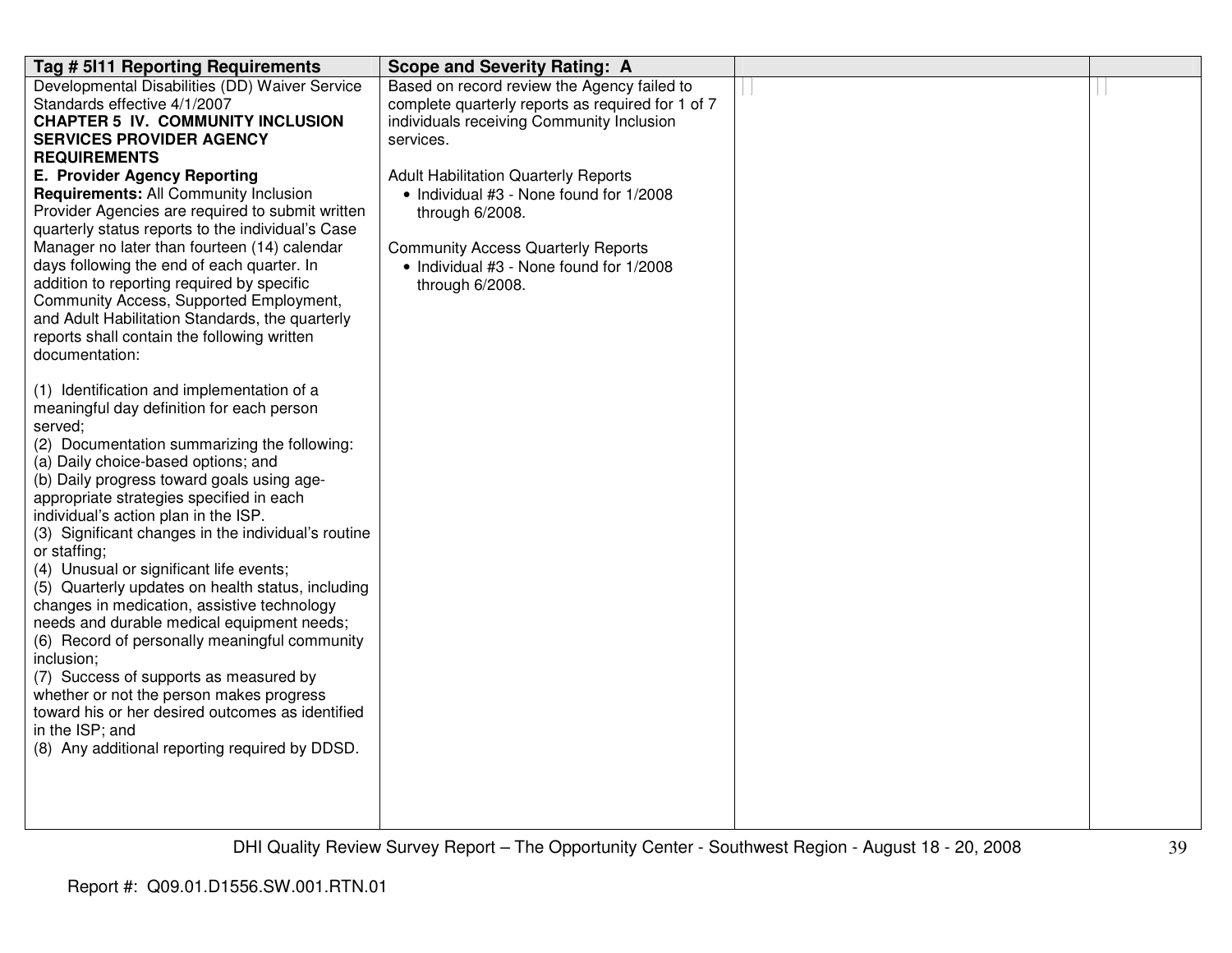| Tag # 5125 SE Reimbursement                                                                | <b>Scope and Severity Rating: A</b>            |  |
|--------------------------------------------------------------------------------------------|------------------------------------------------|--|
| Developmental Disabilities (DD) Waiver Service                                             | Based on record review, the Agency failed to   |  |
| Standards effective 4/1/2007                                                               | provide written or electronic documentation as |  |
| <b>CHAPTER 5 VII. SUPPORTED EMPLOYMENT</b>                                                 | evidence for each unit billed for Supported    |  |
| <b>SERVICES REQUIREMENTS</b>                                                               | Employment Services for 1 of 3 individuals     |  |
| E. Reimbursement                                                                           |                                                |  |
| (1) Billable Unit:                                                                         | Individual #7                                  |  |
| (a) Job Development is a single flat fee unit per                                          | • May 19, 2008 Agency billed 1 unit of         |  |
| ISP year payable once an individual is                                                     | Supported Employment. No documentation         |  |
| placed in a job.                                                                           | found to justify billing.                      |  |
| (b) The billable unit for Individual Supported                                             |                                                |  |
| <b>Employment</b> is one hour with a maximum                                               |                                                |  |
| of four hours a month. The Individual                                                      |                                                |  |
| Supported Employment hourly rate is for                                                    |                                                |  |
| face-to-face time which is supported by non                                                |                                                |  |
| face-to-face activities as specified in the                                                |                                                |  |
| ISP and the performance based contract as                                                  |                                                |  |
| negotiated annually with the provider                                                      |                                                |  |
| agency. Individual Supported Employment                                                    |                                                |  |
| is a minimum of one unit per month. If an                                                  |                                                |  |
| individual needs less then one hour of face-                                               |                                                |  |
| to-face service per month the IDT Members                                                  |                                                |  |
| shall consider whether Supported                                                           |                                                |  |
| Employment Services need to be                                                             |                                                |  |
| continued. Examples of non face-to-face                                                    |                                                |  |
| services include:                                                                          |                                                |  |
| (i) Researching potential employers via                                                    |                                                |  |
| telephone, Internet, or visits;                                                            |                                                |  |
| (ii) Writing, printing, mailing, copying, emailing<br>applications, resume, references and |                                                |  |
| corresponding documents;                                                                   |                                                |  |
| (iii) Arranging appointments for job tours,                                                |                                                |  |
| interviews, and job trials;                                                                |                                                |  |
| (iv) Documenting job search and acquisition                                                |                                                |  |
| progress;                                                                                  |                                                |  |
| (v) Contacting employer, supervisor, co-workers                                            |                                                |  |
| and other IDT team members to assess                                                       |                                                |  |
| individual's progress, needs and                                                           |                                                |  |
| satisfaction; and                                                                          |                                                |  |
| (vi) Meetings with individual surrounding job                                              |                                                |  |
| development or retention not at the                                                        |                                                |  |
| employer's site.                                                                           |                                                |  |
| (c) Intensive Supported Employment services                                                |                                                |  |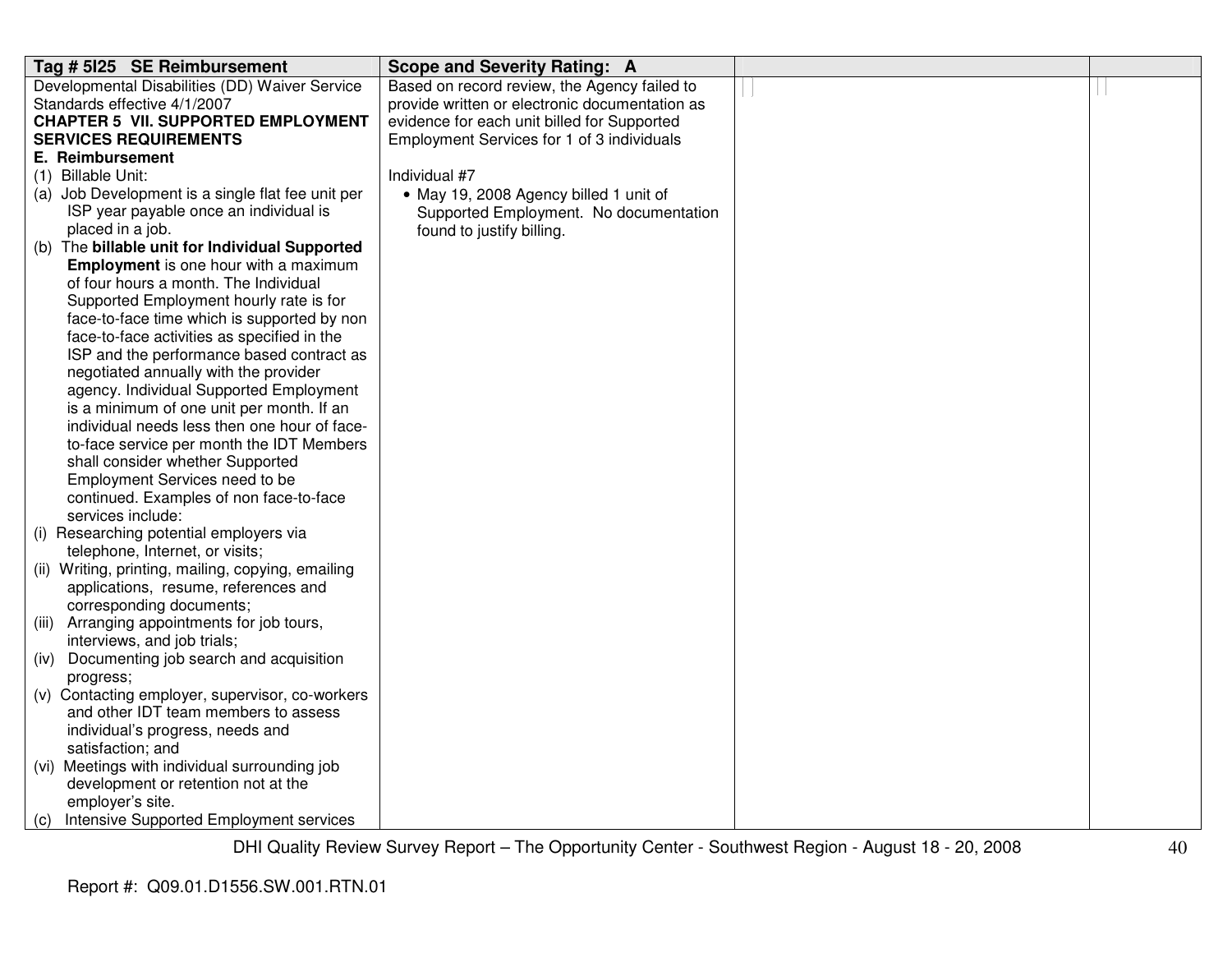| are intended for individuals who need one-                                                |  |  |
|-------------------------------------------------------------------------------------------|--|--|
| to-one, face-to-face support for 32 or more                                               |  |  |
| hours per month. The billable unit is one                                                 |  |  |
| hour.                                                                                     |  |  |
| (d) Group Supported Employment is a fifteen-                                              |  |  |
| minute unit.                                                                              |  |  |
| (e) Self-employment is a fifteen minute unit.                                             |  |  |
| (4) Billable Activities include:                                                          |  |  |
| (a) Activities conducted within the scope of                                              |  |  |
| services;                                                                                 |  |  |
| (b) Job development and related activities for up                                         |  |  |
| to ninety (90) calendar days) that result in<br>employment of the individual for at least |  |  |
| thirty (30) calendar days; and                                                            |  |  |
|                                                                                           |  |  |
| (c) Job development services shall not exceed                                             |  |  |
| ninety (90) calendar days, without written                                                |  |  |
| approval from the DDSD Regional Office.                                                   |  |  |
|                                                                                           |  |  |
|                                                                                           |  |  |
|                                                                                           |  |  |
|                                                                                           |  |  |
|                                                                                           |  |  |
|                                                                                           |  |  |
|                                                                                           |  |  |
|                                                                                           |  |  |
|                                                                                           |  |  |
|                                                                                           |  |  |
|                                                                                           |  |  |
|                                                                                           |  |  |
|                                                                                           |  |  |
|                                                                                           |  |  |
|                                                                                           |  |  |
|                                                                                           |  |  |
|                                                                                           |  |  |
|                                                                                           |  |  |
|                                                                                           |  |  |
|                                                                                           |  |  |
|                                                                                           |  |  |
|                                                                                           |  |  |
|                                                                                           |  |  |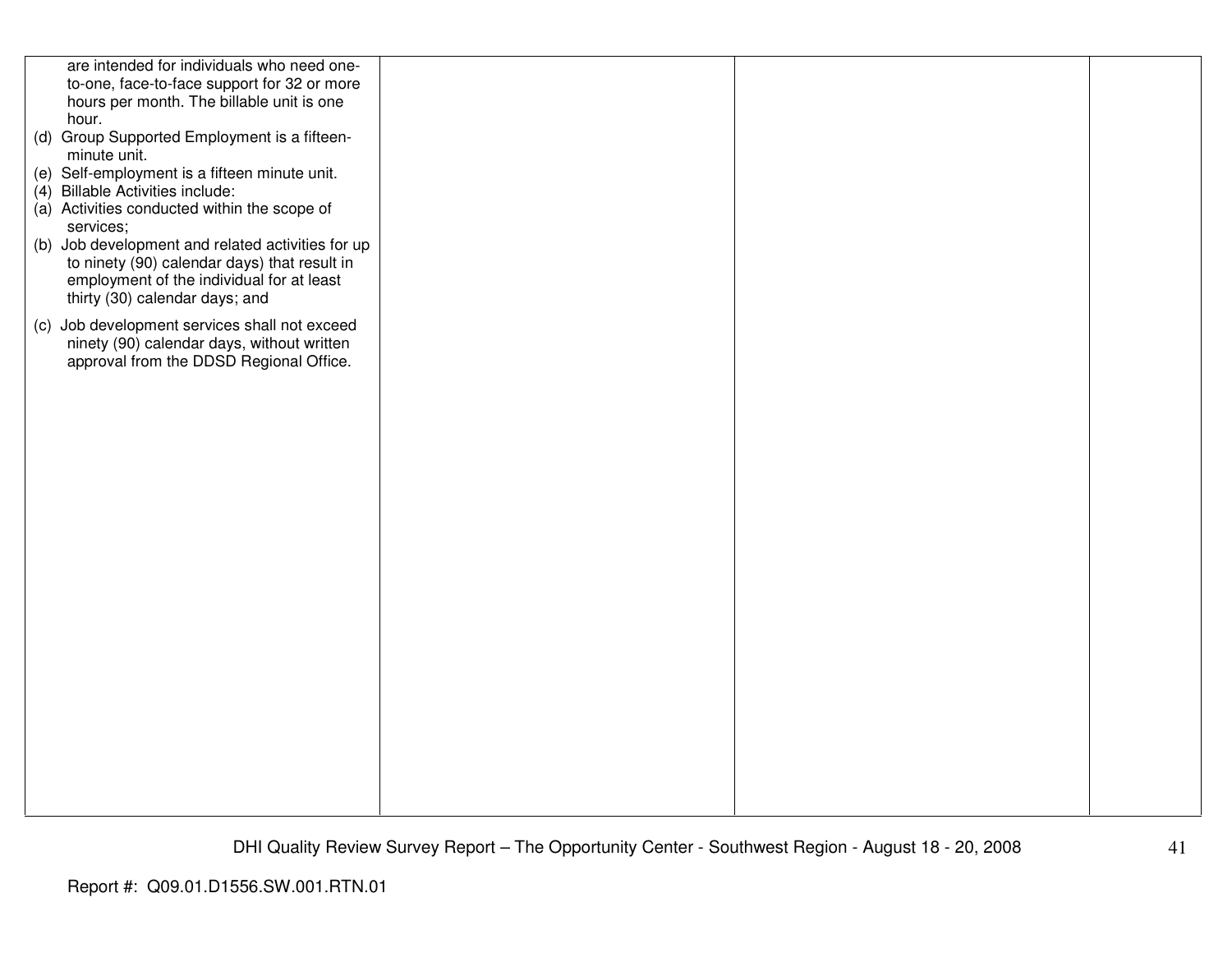| Tag # 5136 CA Reimbursement                                                            | <b>Scope and Severity Rating: A</b>            |  |
|----------------------------------------------------------------------------------------|------------------------------------------------|--|
| Developmental Disabilities (DD) Waiver Service                                         | Based on record review, the Agency failed to   |  |
| Standards effective 4/1/2007                                                           | provide written or electronic documentation as |  |
| <b>CHAPTER 5 XI. COMMUNITY ACCESS</b>                                                  | evidence for each unit billed for Community    |  |
| <b>SERVICES REQUIREMENTS</b>                                                           | Access Services for 1 of 2 individuals.        |  |
| G. Reimbursement                                                                       |                                                |  |
| (1) Billable Unit: A billable unit is defined as                                       | Individual #3                                  |  |
| one-quarter hour of service.                                                           | • April 1 - 4, 2008 - Agency billed 3 units of |  |
| (2) Billable Activities: The Community Access                                          | Community Access. No documentation             |  |
| Provider Agency can bill for those activities listed                                   | found to justify billing.                      |  |
| in the Community Access Scope of Service.                                              |                                                |  |
| Billable units are typically provided face-to-face                                     |                                                |  |
| but time spent in non face-to-face activity may                                        |                                                |  |
| be claimed under the following conditions:                                             |                                                |  |
| (a) Time that is non face-to-face is                                                   |                                                |  |
| documented separately and clearly                                                      |                                                |  |
| identified as to the nature of the activity,                                           |                                                |  |
| and is tied directly to the individual's                                               |                                                |  |
| ISP, Action Plan;                                                                      |                                                |  |
| (b) Time that is non face-to-face involves                                             |                                                |  |
| outreach and identification and training                                               |                                                |  |
| of community connections and natural                                                   |                                                |  |
| supports; and                                                                          |                                                |  |
| (c) Non face-to-face hours do not exceed                                               |                                                |  |
| 10% of the monthly billable hours.<br>(3) Non-Billable Activities: Activities that the |                                                |  |
|                                                                                        |                                                |  |
| service Provider Agency may need to conduct,                                           |                                                |  |
| but which are not separately billable activities,                                      |                                                |  |
| may include:                                                                           |                                                |  |
|                                                                                        |                                                |  |
| (a) Time and expense for training service<br>personnel;                                |                                                |  |
| (b) Supervision of agency staff;                                                       |                                                |  |
| (c) Service documentation and billing                                                  |                                                |  |
| activities; or                                                                         |                                                |  |
| (d) Time the individual spends in                                                      |                                                |  |
| segregated facility-based settings                                                     |                                                |  |
| activities.                                                                            |                                                |  |
|                                                                                        |                                                |  |
|                                                                                        |                                                |  |
|                                                                                        |                                                |  |
|                                                                                        |                                                |  |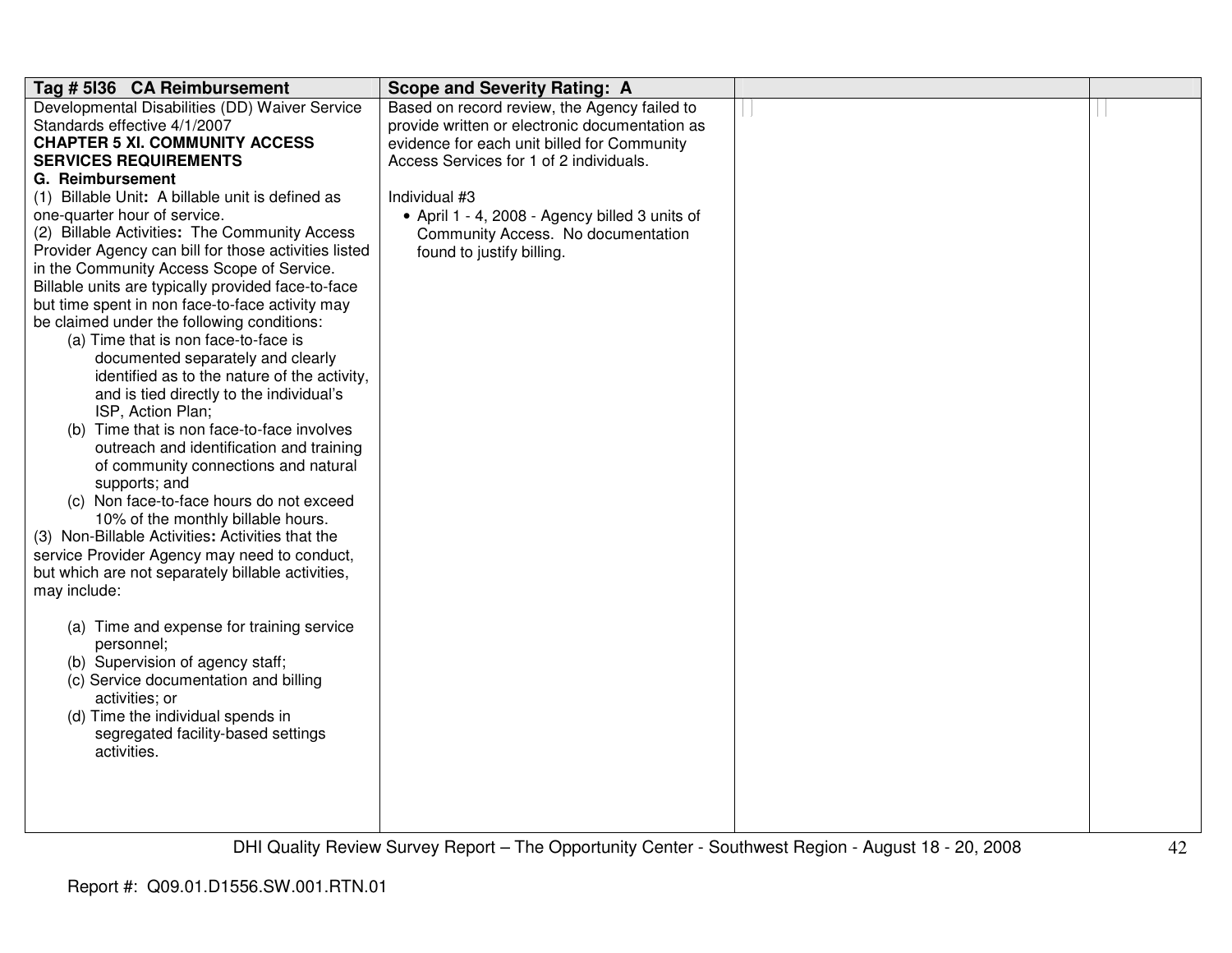| Tag # 5144 AH Reimbursement                                                                                                                                                                                                                                                                                                                                                                                                                                                                                                                                                                                                                                                                                                                                       | <b>Scope and Severity Rating: B</b>                                                                                                                                                                                                                                                                                                                                                                                                                                                                                                                                                                                                                                                   |  |
|-------------------------------------------------------------------------------------------------------------------------------------------------------------------------------------------------------------------------------------------------------------------------------------------------------------------------------------------------------------------------------------------------------------------------------------------------------------------------------------------------------------------------------------------------------------------------------------------------------------------------------------------------------------------------------------------------------------------------------------------------------------------|---------------------------------------------------------------------------------------------------------------------------------------------------------------------------------------------------------------------------------------------------------------------------------------------------------------------------------------------------------------------------------------------------------------------------------------------------------------------------------------------------------------------------------------------------------------------------------------------------------------------------------------------------------------------------------------|--|
| Developmental Disabilities (DD) Waiver Service<br>Standards effective 4/1/2007<br><b>CHAPTER 5 XVI. REIMBURSEMENT</b><br>A. Billable Unit. A billable unit for Adult<br>Habilitation Services is in 15-minute increments<br>hour. The rate is based on the individual's level<br>of care.<br><b>B. Billable Activities</b><br>(1) The Community Inclusion Provider Agency                                                                                                                                                                                                                                                                                                                                                                                         | Based on record review, the Agency failed to<br>provide written or electronic documentation as<br>evidence for each unit billed for Adult Habilitation<br>Services for 6 of 7 individuals.<br>Individual #1<br>• May 12 - 18, 2008 - Agency billed 60 units of<br>Adult Habilitation. Documentation received<br>accounted for 46 units.                                                                                                                                                                                                                                                                                                                                               |  |
| can bill for those activities listed and described<br>on the ISP and within the Scope of Service.<br>Partial units are allowable. Billable units are<br>face-to-face, except that Adult Habilitation<br>services may be non-face-to-face under the<br>following conditions: (a) Time that is non face-to-<br>face is documented separately and clearly<br>identified as to the nature of the activity; and(b)<br>Non face-to-face hours do not exceed 5% of the<br>monthly billable hours.<br>(2) Adult Habilitation Services can be provided<br>with any other services, insofar as the services<br>are not reported for the same hours on the same<br>day, except that Therapy Services and Case<br>Management may be provided and billed for the<br>same hours | Individual #2<br>• April 1 - 4, 2008 - Agency billed 72 units of<br>Adult Habilitation. Documentation received<br>accounted for 60 units.<br>• April 7 - 11, 2008 - Agency billed 120 units<br>of Adult Habilitation. Documentation<br>received accounted for 104 units.<br>• April 14 - 18, 2008 - Agency billed 120 units<br>of Adult Habilitation. Documentation<br>received accounted for 112 units.<br>· June 16 - 20, 2008 - Agency billed 106 units<br>of Adult Habilitation. Documentation<br>received accounted for 82 units.<br>Individual #3<br>• April 28 - 30, 2008 - Agency billed 24 units<br>of Adult Habilitation. Documentation<br>received accounted for 16 units. |  |
|                                                                                                                                                                                                                                                                                                                                                                                                                                                                                                                                                                                                                                                                                                                                                                   | • May 5 - 9, 2008 - Agency billed 120 units of<br>Adult Habilitation. Documentation received<br>accounted for 112 units.<br>Individual #5<br>• May 19 - 23, 2008 - Agency billed 108 units<br>of Adult Habilitation. Documentation<br>received accounted for 60 units.<br>Individual #6<br>· June 16 - 20, 2008 - Agency billed 100 units<br>of Adult Habilitation. Documentation<br>received accounted for 84 units.                                                                                                                                                                                                                                                                 |  |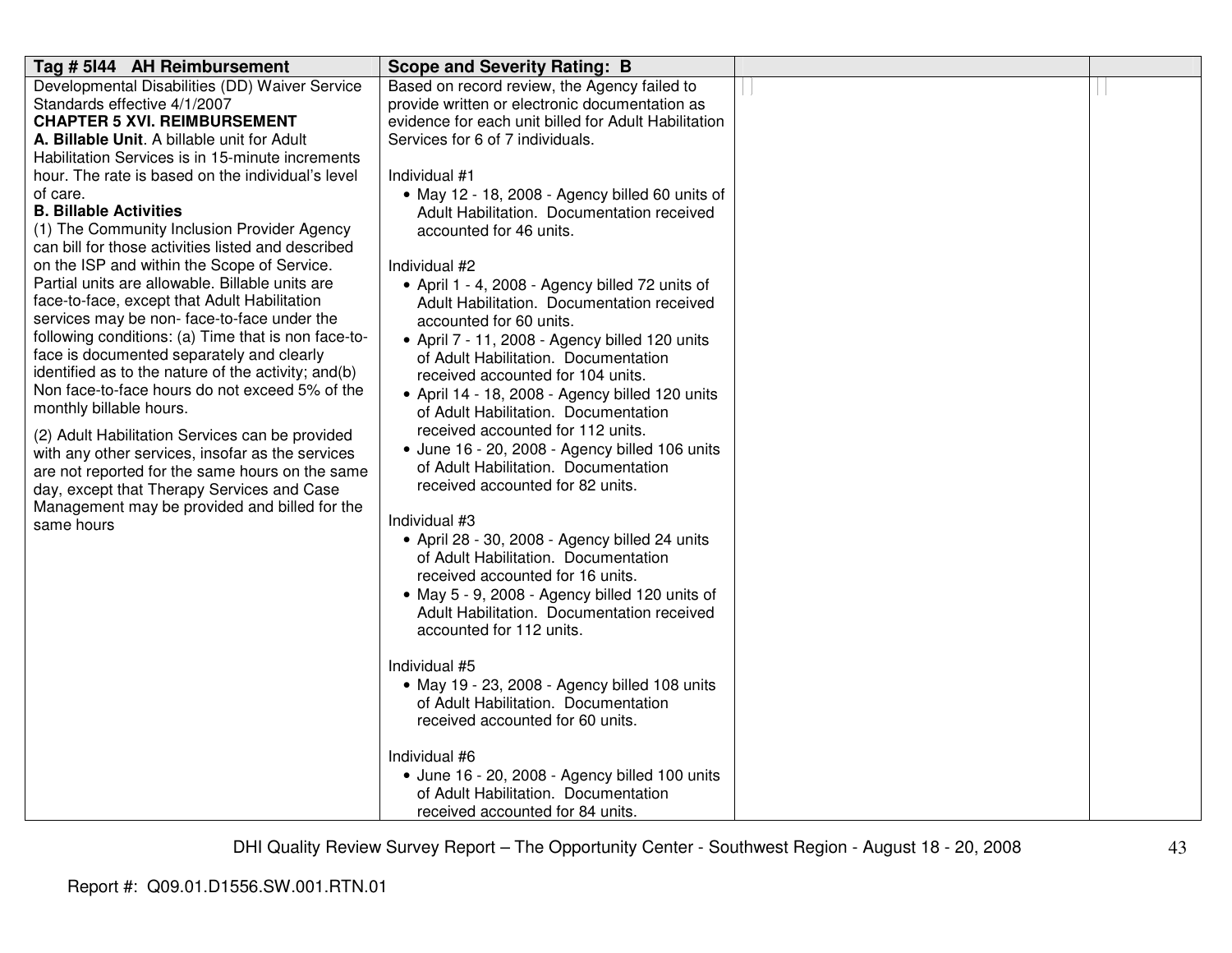| Individual #7<br>• April 1 - 4, 2008 - Agency billed 72 units of<br>Adult Habilitation. Documentation received<br>accounted for 48 units. |  |
|-------------------------------------------------------------------------------------------------------------------------------------------|--|
|                                                                                                                                           |  |
|                                                                                                                                           |  |
|                                                                                                                                           |  |
|                                                                                                                                           |  |
|                                                                                                                                           |  |
|                                                                                                                                           |  |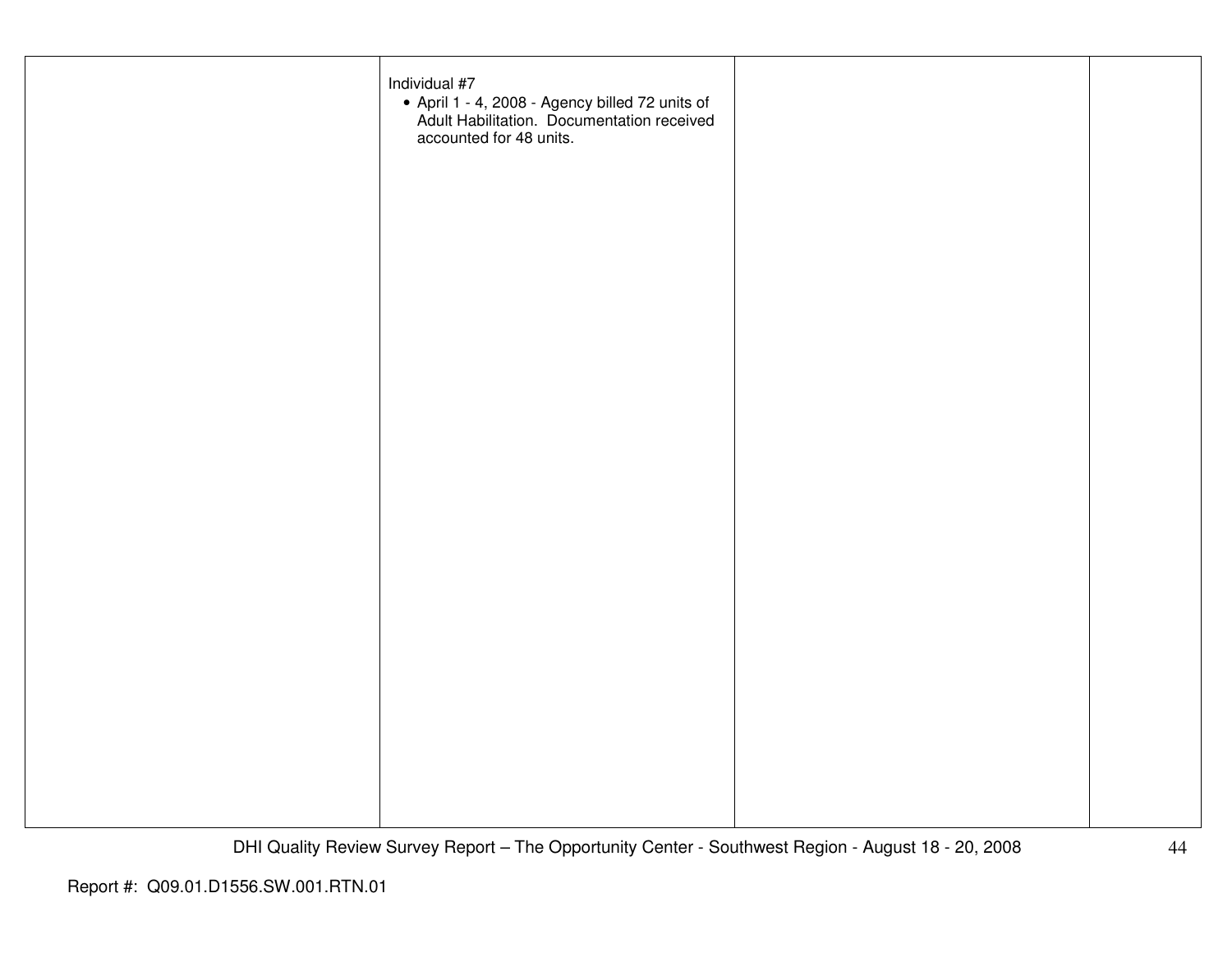| Tag # 6L13 (CoP) - CL Healthcare Reqts.                                                            | <b>Scope and Severity Rating: D</b>                   |  |
|----------------------------------------------------------------------------------------------------|-------------------------------------------------------|--|
| Developmental Disabilities (DD) Waiver Service                                                     | Based on record review, the Agency failed to          |  |
| Standards effective 4/1/2007                                                                       | provide documentation of annual physical              |  |
| <b>CHAPTER 6. VI. GENERAL REQUIREMENTS</b>                                                         | examinations and/or other examinations as             |  |
| FOR COMMUNITY LIVING                                                                               | specified by a licensed physician for 1 of 7          |  |
| G. Health Care Requirements for                                                                    | individuals receiving Community Living Services.      |  |
| <b>Community Living Services.</b>                                                                  |                                                       |  |
| (1) The Community Living Service providers                                                         | The following were not found, not current or          |  |
| shall ensure completion of a HAT for each                                                          | incomplete:                                           |  |
| individual receiving this service. The HAT shall                                                   |                                                       |  |
| be completed 2 weeks prior to the annual ISP                                                       | Vision Exam (#4)<br>$\bullet$                         |  |
| meeting and submitted to the Case Manager and                                                      |                                                       |  |
| all other IDT Members. A revised HAT is                                                            | Pap Smear (#4)<br>$\bullet$                           |  |
| required to also be submitted whenever the                                                         |                                                       |  |
| individual's health status changes significantly.                                                  | Psychotropic Medication are not reviewed<br>$\bullet$ |  |
| For individuals who are newly allocated to the                                                     | as called for by the physician (#4)                   |  |
| DD Waiver program, the HAT may be completed                                                        |                                                       |  |
| within 2 weeks following the initial ISP meeting                                                   | Abnormal Involuntary Movement<br>$\bullet$            |  |
| and submitted with any strategies and support                                                      | Screening/TD Screening (#4)                           |  |
| plans indicated in the ISP, or within 72 hours                                                     |                                                       |  |
| following admission into direct services, which                                                    |                                                       |  |
| ever comes first.                                                                                  |                                                       |  |
| (2) Each individual will have a Health Care                                                        |                                                       |  |
| Coordinator, designated by the IDT. When the                                                       |                                                       |  |
| individual's HAT score is 4, 5 or 6 the Health                                                     |                                                       |  |
| Care Coordinator shall be an IDT member, other<br>than the individual. The Health Care Coordinator |                                                       |  |
| shall oversee and monitor health care services                                                     |                                                       |  |
| for the individual in accordance with these                                                        |                                                       |  |
| standards. In circumstances where no IDT                                                           |                                                       |  |
| member voluntarily accepts designation as the                                                      |                                                       |  |
| health care coordinator, the community living                                                      |                                                       |  |
| provider shall assign a staff member to this role.                                                 |                                                       |  |
| (3) For each individual receiving Community                                                        |                                                       |  |
| Living Services, the provider agency shall                                                         |                                                       |  |
| ensure and document the following:                                                                 |                                                       |  |
| (a) Provision of health care oversight                                                             |                                                       |  |
| consistent with these Standards as                                                                 |                                                       |  |
| detailed in Chapter One section III E:                                                             |                                                       |  |
| Healthcare Documentation by Nurses For                                                             |                                                       |  |
| <b>Community Living Services, Community</b>                                                        |                                                       |  |
| Inclusion Services and Private Duty                                                                |                                                       |  |
| Nursing Services.                                                                                  |                                                       |  |
|                                                                                                    |                                                       |  |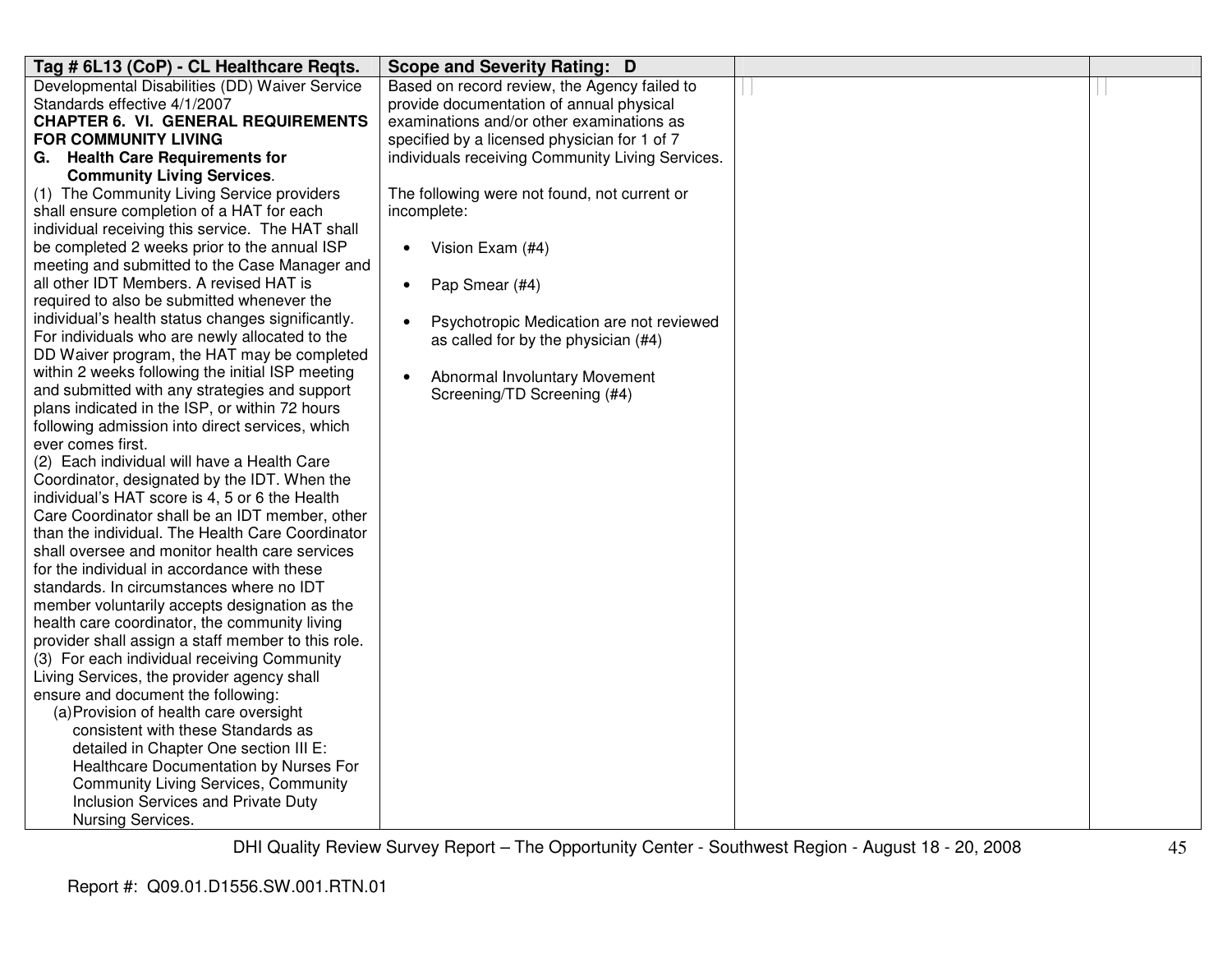| b) That each individual with a score of 4, 5, or  |  |  |
|---------------------------------------------------|--|--|
| 6 on the HAT, has a Health Care Plan              |  |  |
| developed by a licensed nurse.                    |  |  |
| (c) That an individual with chronic condition(s)  |  |  |
| with the potential to exacerbate into a life      |  |  |
| threatening condition, has Crisis                 |  |  |
| Prevention/ Intervention Plan(s) developed        |  |  |
| by a licensed nurse or other appropriate          |  |  |
| professional for each such condition.             |  |  |
| (4) That an average of 3 hours of documented      |  |  |
| nutritional counseling is available annually, if  |  |  |
| recommended by the IDT.                           |  |  |
| (5) That the physical property and grounds are    |  |  |
| free of hazards to the individual's health and    |  |  |
| safety.                                           |  |  |
| (6) In addition, for each individual receiving    |  |  |
| Supported Living or Family Living Services, the   |  |  |
| provider shall verify and document the following: |  |  |
| (a) The individual has a primary licensed         |  |  |
| physician;                                        |  |  |
| (b) The individual receives an annual physical    |  |  |
| examination and other examinations as             |  |  |
| specified by a licensed physician;                |  |  |
| (c) The individual receives annual dental         |  |  |
| check-ups and other check-ups as                  |  |  |
| specified by a licensed dentist;                  |  |  |
| (d) The individual receives eye examinations      |  |  |
| as specified by a licensed optometrist or         |  |  |
| ophthalmologist; and                              |  |  |
| (e) Agency activities that occur as follow-up to  |  |  |
| medical appointments (e.g. treatment,             |  |  |
| visits to specialists, changes in medication      |  |  |
| or daily routine).                                |  |  |
|                                                   |  |  |
|                                                   |  |  |
|                                                   |  |  |
|                                                   |  |  |
|                                                   |  |  |
|                                                   |  |  |
|                                                   |  |  |
|                                                   |  |  |
|                                                   |  |  |
|                                                   |  |  |
|                                                   |  |  |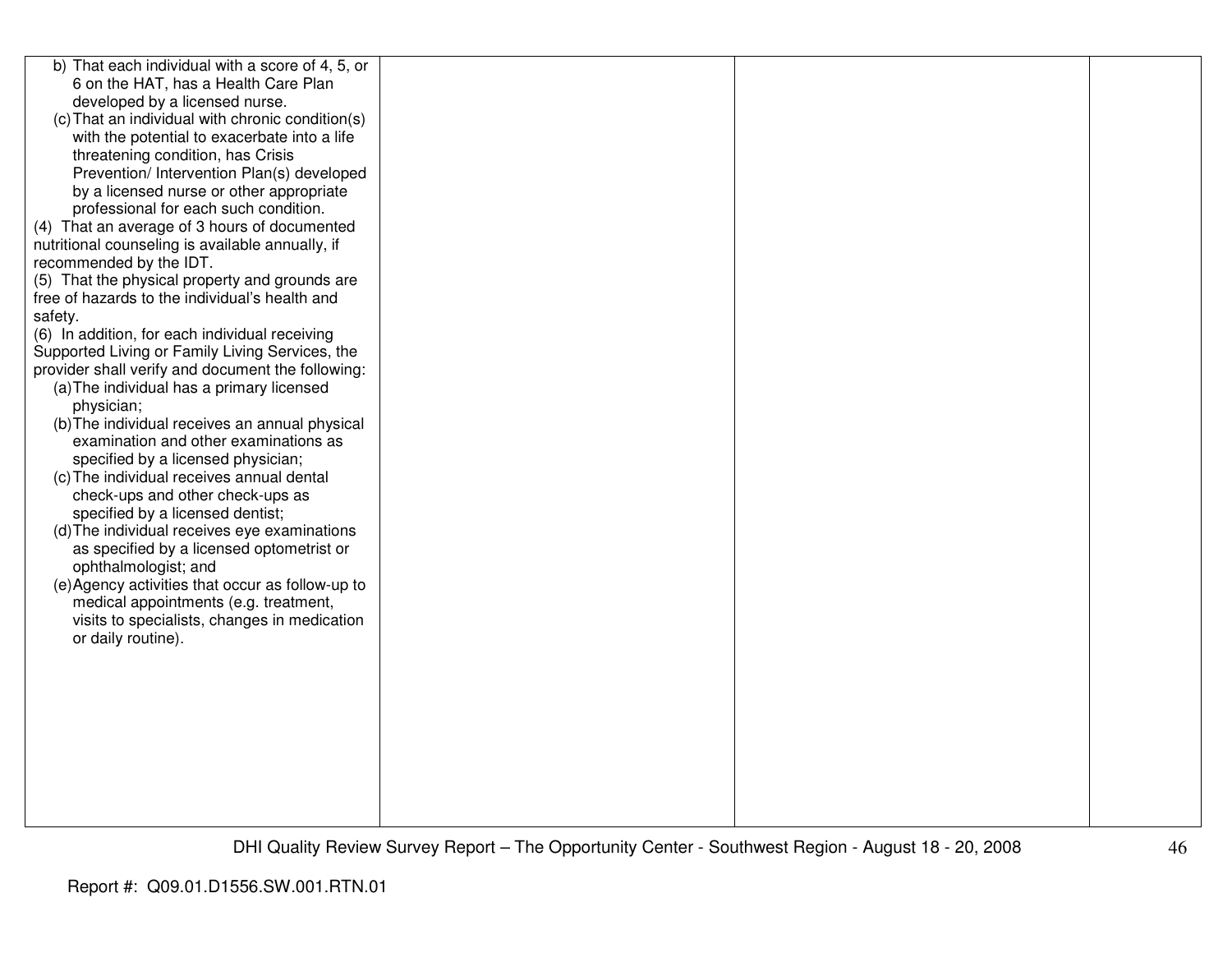| Tag # 6L14 Residential Case File                                                              | <b>Scope and Severity Rating: E</b>               |  |
|-----------------------------------------------------------------------------------------------|---------------------------------------------------|--|
| Developmental Disabilities (DD) Waiver Service                                                | Based on record review, the Agency failed to      |  |
| Standards effective 4/1/2007                                                                  | maintain a complete and confidential case file in |  |
| CHAPTER 6. VIII. COMMUNITY LIVING                                                             | the residence for 4 of 6 Individuals receiving    |  |
| SERVICE PROVIDER AGENCY                                                                       | Supported Living Services.                        |  |
| <b>REQUIREMENTS</b>                                                                           |                                                   |  |
| A. Residence Case File: For individuals                                                       | • Annual ISP (#2, 3, 4 & 7)                       |  |
| receiving Supported Living or Family Living, the                                              |                                                   |  |
| Agency shall maintain in the individual's home a                                              | • ISP Signature Page (#2, 3, 4 & 7)               |  |
| complete and current confidential case file for<br>each individual. For individuals receiving |                                                   |  |
| Independent Living Services, rather than                                                      | • Addendum A (#2, 3, 4 & 7)                       |  |
| maintaining this file at the individual's home, the                                           |                                                   |  |
| complete and current confidential case file for                                               | • Individual Specific Training (Addendum B)       |  |
| each individual shall be maintained at the                                                    | (#2, 3, 4 & 7)                                    |  |
| agency's administrative site. Each file shall                                                 |                                                   |  |
| include the following:                                                                        | • Positive Behavioral Plan (#2, 4 & 7)            |  |
| (1) Complete and current ISP and all                                                          |                                                   |  |
| supplemental plans specific to the individual;                                                | • Positive Behavioral Crisis Plan (#2, 4 & 7)     |  |
| (2) Complete and current Health Assessment                                                    |                                                   |  |
| Tool;                                                                                         | • Speech Therapy Plan (#3, 4 & 7)                 |  |
| (3) Current emergency contact information,                                                    |                                                   |  |
| which includes the individual's address,                                                      | • Occupational Therapy Plan (#4)                  |  |
| telephone number, names and telephone                                                         |                                                   |  |
| numbers of residential Community Living                                                       | • Physical Therapy Plan (#7)                      |  |
| Support providers, relatives, or guardian or                                                  |                                                   |  |
| conservator, primary care physician's name(s)                                                 | • Special Health Care Needs                       |  |
| and telephone number(s), pharmacy name,                                                       | • Nutritional Plan (#7)                           |  |
| address and telephone number and dentist                                                      |                                                   |  |
| name, address and telephone number, and                                                       | • Data Collection/Data Tracking (#2)              |  |
| health plan;                                                                                  |                                                   |  |
|                                                                                               | • Progress Notes written by DSP and/or            |  |
| (4) Up-to-date progress notes, signed and dated                                               | Nurses (#2)                                       |  |
| by the person making the note for at least the                                                |                                                   |  |
| past month (older notes may be transferred to<br>the agency office);                          |                                                   |  |
|                                                                                               |                                                   |  |
| (5) Data collected to document ISP Action Plan                                                |                                                   |  |
| implementation                                                                                |                                                   |  |
| (6) Progress notes written by direct care staff                                               |                                                   |  |
| and by nurses regarding individual health status                                              |                                                   |  |
| and physical conditions including action taken in                                             |                                                   |  |
| response to identified changes in condition for at                                            |                                                   |  |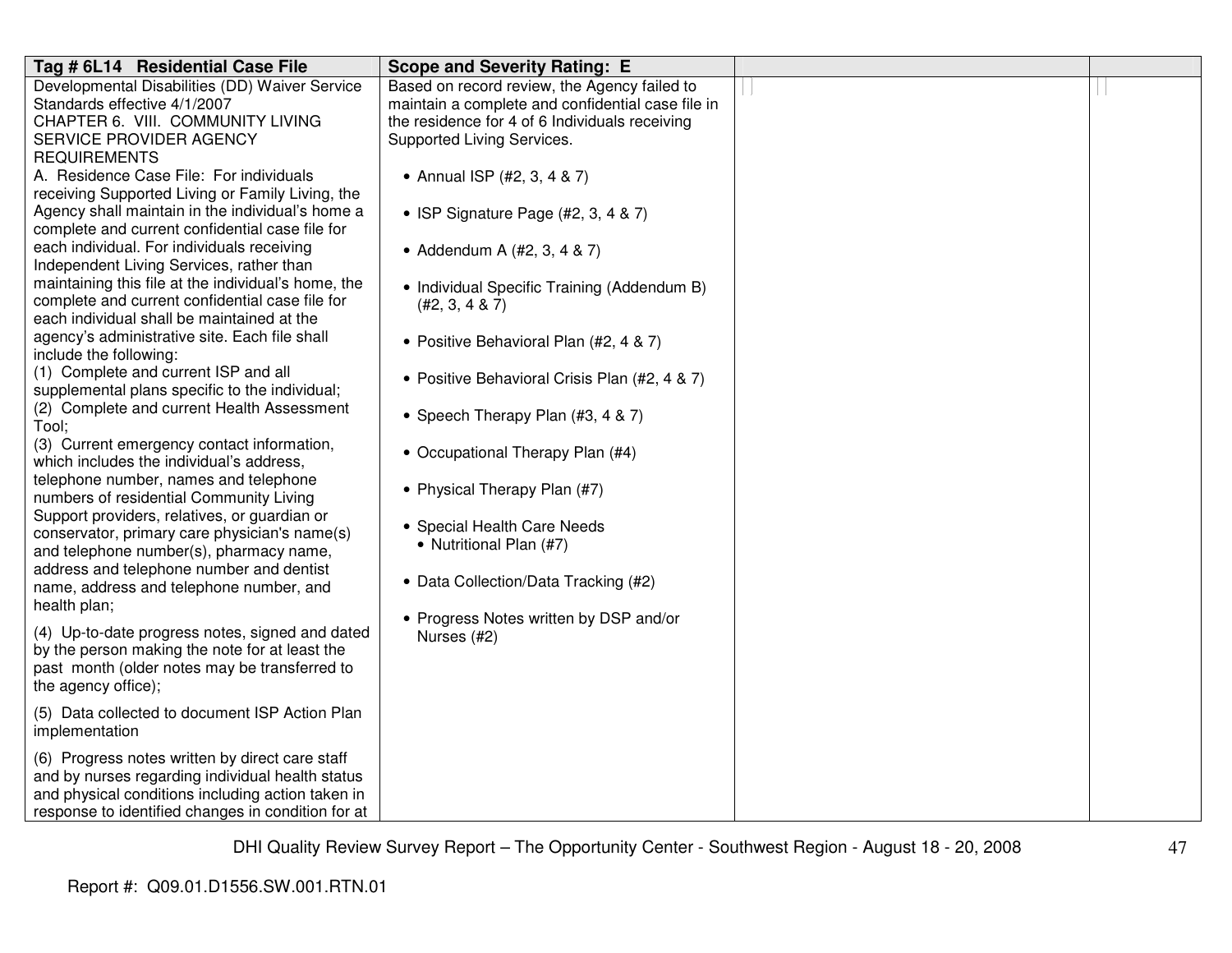| least the past month;                                |  |  |
|------------------------------------------------------|--|--|
| (7) Physician's or qualified health care providers   |  |  |
| written orders;                                      |  |  |
| (8) Progress notes documenting implementation        |  |  |
| of a physician's or qualified health care            |  |  |
| provider's order(s);                                 |  |  |
| (9) Medication Administration Record (MAR) for       |  |  |
| the past three (3) months which includes:            |  |  |
| (a) The name of the individual;                      |  |  |
| (b) A transcription of the healthcare                |  |  |
| practitioners prescription including the             |  |  |
| brand and generic name of the medication;            |  |  |
| (c) Diagnosis for which the medication is            |  |  |
| prescribed;                                          |  |  |
| (d) Dosage, frequency and method/route of            |  |  |
| delivery;                                            |  |  |
| (e) Times and dates of delivery;                     |  |  |
| Initials of person administering or assisting<br>(1) |  |  |
| with medication; and                                 |  |  |
| (g) An explanation of any medication                 |  |  |
| irregularity, allergic reaction or adverse           |  |  |
| effect.                                              |  |  |
| For PRN medication an explanation for the<br>(h)     |  |  |
| use of the PRN must include:                         |  |  |
| Observable signs/symptoms or<br>(i)                  |  |  |
| circumstances in which the medication                |  |  |
| is to be used, and                                   |  |  |
| Documentation of the<br>(ii)                         |  |  |
| effectiveness/result of the PRN                      |  |  |
| delivered.                                           |  |  |
| A MAR is not required for individuals<br>(i)         |  |  |
| participating in Independent Living Services         |  |  |
| who self-administer their own medication.            |  |  |
| However, when medication administration is           |  |  |
| provided as part of the Independent Living           |  |  |
| Service a MAR must be maintained at the              |  |  |
| individual's home and an updated copy                |  |  |
| must be placed in the agency file on a               |  |  |
| weekly basis.                                        |  |  |
| (10) Record of visits to healthcare practitioners    |  |  |
| including any treatment provided at the visit and    |  |  |
| a record of all diagnostic testing for the current   |  |  |
| ISP year; and                                        |  |  |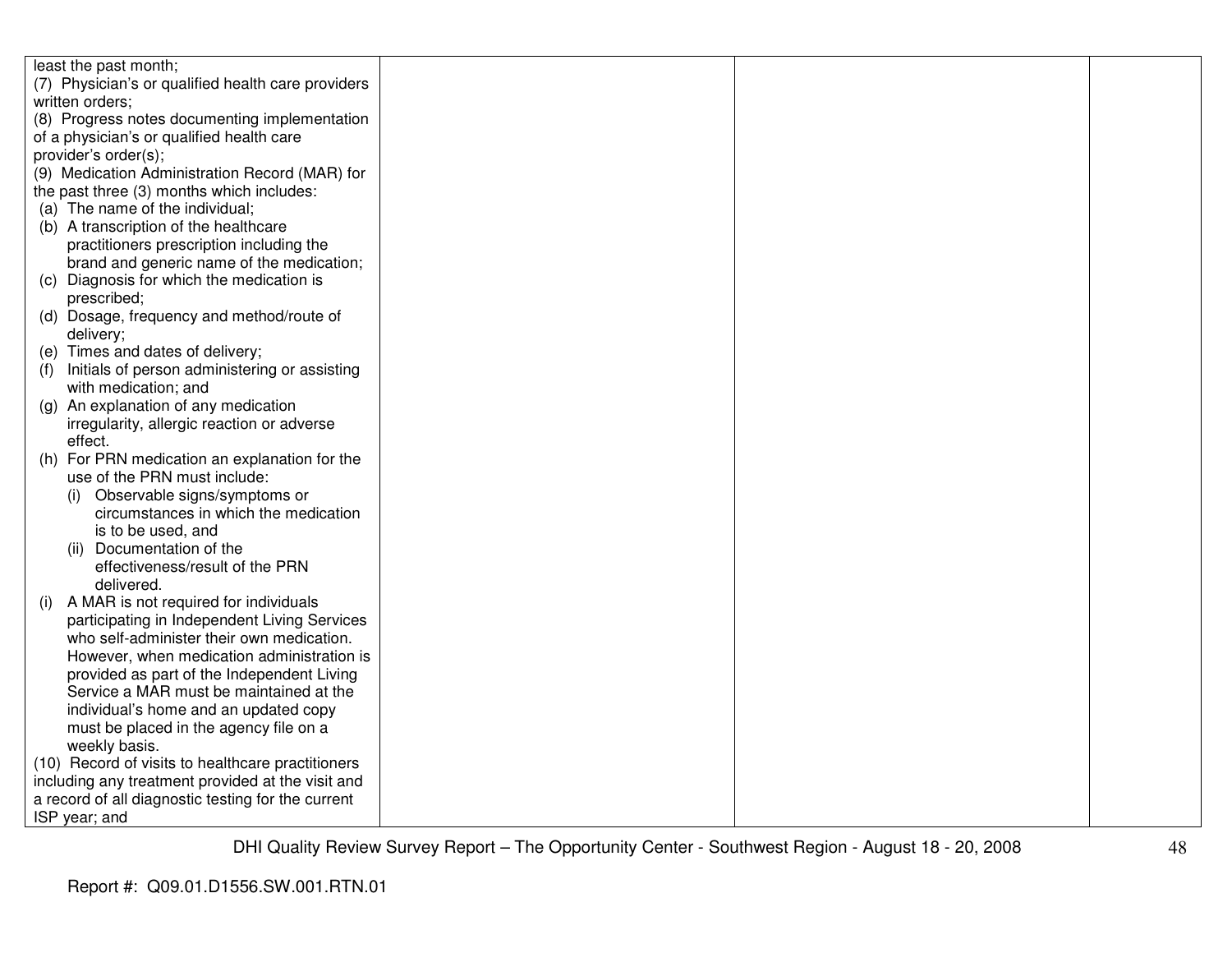| (11) Medical History to include: demographic      |  |  |
|---------------------------------------------------|--|--|
| data, current and past medical diagnoses          |  |  |
| including the cause (if known) of the             |  |  |
| developmental disability and any psychiatric      |  |  |
| diagnosis, allergies (food, environmental,        |  |  |
| medications), status of routine adult health care |  |  |
| screenings, immunizations, hospital discharge     |  |  |
| summaries for past twelve (12) months, past       |  |  |
| medical history including hospitalizations,       |  |  |
| surgeries, injuries, family history and current   |  |  |
| physical exam.                                    |  |  |
|                                                   |  |  |
|                                                   |  |  |
|                                                   |  |  |
|                                                   |  |  |
|                                                   |  |  |
|                                                   |  |  |
|                                                   |  |  |
|                                                   |  |  |
|                                                   |  |  |
|                                                   |  |  |
|                                                   |  |  |
|                                                   |  |  |
|                                                   |  |  |
|                                                   |  |  |
|                                                   |  |  |
|                                                   |  |  |
|                                                   |  |  |
|                                                   |  |  |
|                                                   |  |  |
|                                                   |  |  |
|                                                   |  |  |
|                                                   |  |  |
|                                                   |  |  |
|                                                   |  |  |
|                                                   |  |  |
|                                                   |  |  |
|                                                   |  |  |
|                                                   |  |  |
|                                                   |  |  |
|                                                   |  |  |
|                                                   |  |  |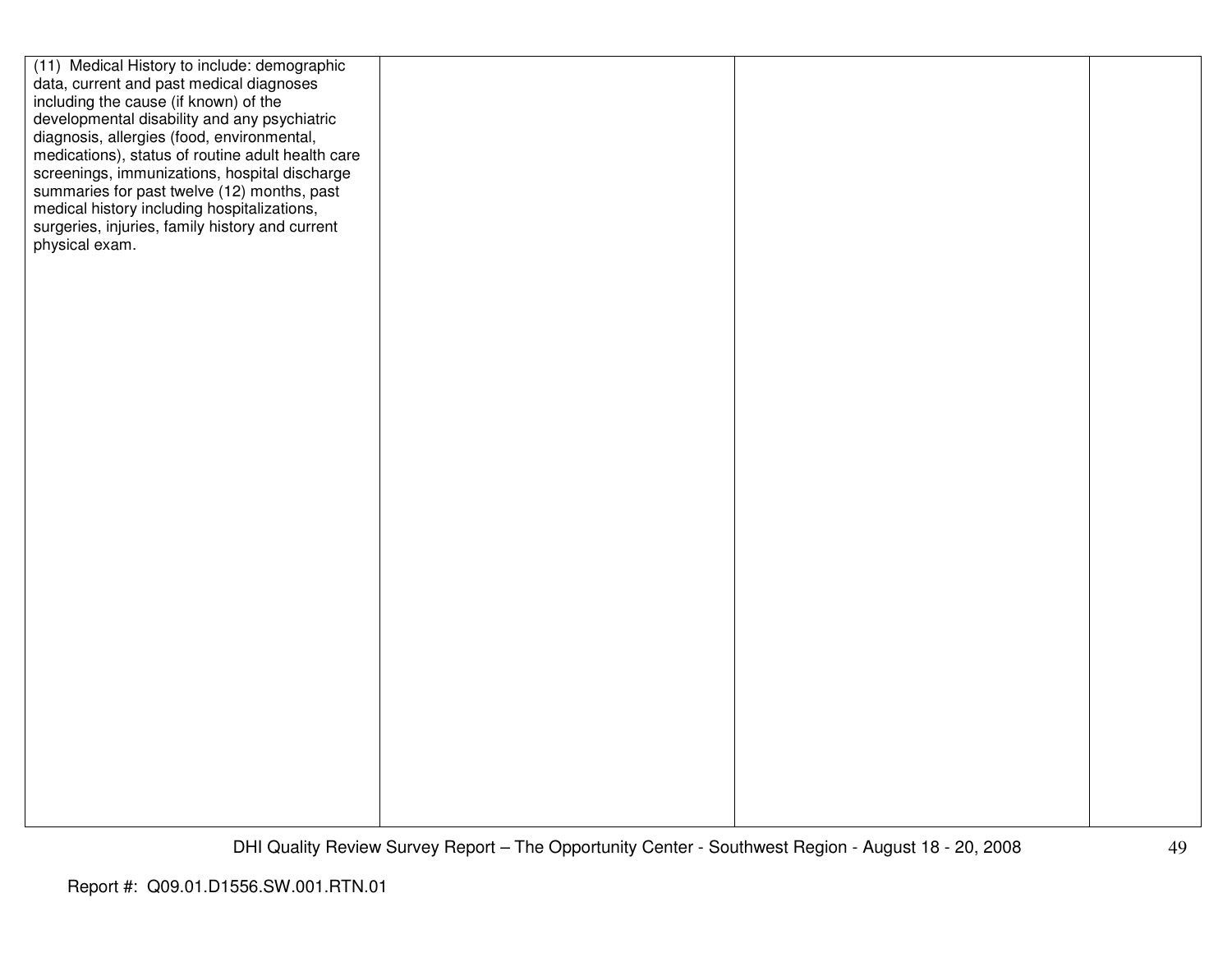|     | Tag # 6L17 Reporting Requirements                    | <b>Scope and Severity Rating: A</b>                                                             |  |
|-----|------------------------------------------------------|-------------------------------------------------------------------------------------------------|--|
|     | Developmental Disabilities (DD) Waiver Service       | Based on record review the Agency failed to                                                     |  |
|     | Standards effective 4/1/2007                         | complete written quarterly status reports for 1 of                                              |  |
|     | <b>CHAPTER 6. VIII. COMMUNITY LIVING</b>             | 7 individuals receiving Community Living                                                        |  |
|     | <b>SERVICE PROVIDER AGENCY</b>                       | Services.                                                                                       |  |
|     | <b>REQUIREMENTS</b>                                  |                                                                                                 |  |
|     | D. Community Living Service Provider                 | <b>Community Living Quarterly Reports</b><br>Individual #3 - None found for 1/2008<br>$\bullet$ |  |
|     | <b>Agency Reporting Requirements: All</b>            | through 6/2008.                                                                                 |  |
|     | Community Living Support providers shall submit      |                                                                                                 |  |
|     | written quarterly status reports to the individual's |                                                                                                 |  |
|     | Case Manager and other IDT Members no later          |                                                                                                 |  |
|     | than fourteen (14) days following the end of each    |                                                                                                 |  |
|     | ISP quarter. The quarterly reports shall contain     |                                                                                                 |  |
|     | the following written documentation:                 |                                                                                                 |  |
|     | Timely completion of relevant activities from        |                                                                                                 |  |
| (1) | <b>ISP Action Plans</b>                              |                                                                                                 |  |
|     |                                                      |                                                                                                 |  |
| (2) | Progress towards desired outcomes in the             |                                                                                                 |  |
|     | ISP accomplished during the quarter;                 |                                                                                                 |  |
|     |                                                      |                                                                                                 |  |
| (3) | Significant changes in routine or staffing;          |                                                                                                 |  |
| (4) | Unusual or significant life events;                  |                                                                                                 |  |
|     |                                                      |                                                                                                 |  |
| (5) | Updates on health status, including                  |                                                                                                 |  |
|     | medication and durable medical equipment             |                                                                                                 |  |
|     | needs identified during the quarter; and             |                                                                                                 |  |
| (6) | Data reports as determined by IDT                    |                                                                                                 |  |
|     | members.                                             |                                                                                                 |  |
|     |                                                      |                                                                                                 |  |
|     |                                                      |                                                                                                 |  |
|     |                                                      |                                                                                                 |  |
|     |                                                      |                                                                                                 |  |
|     |                                                      |                                                                                                 |  |
|     |                                                      |                                                                                                 |  |
|     |                                                      |                                                                                                 |  |
|     |                                                      |                                                                                                 |  |
|     |                                                      |                                                                                                 |  |
|     |                                                      |                                                                                                 |  |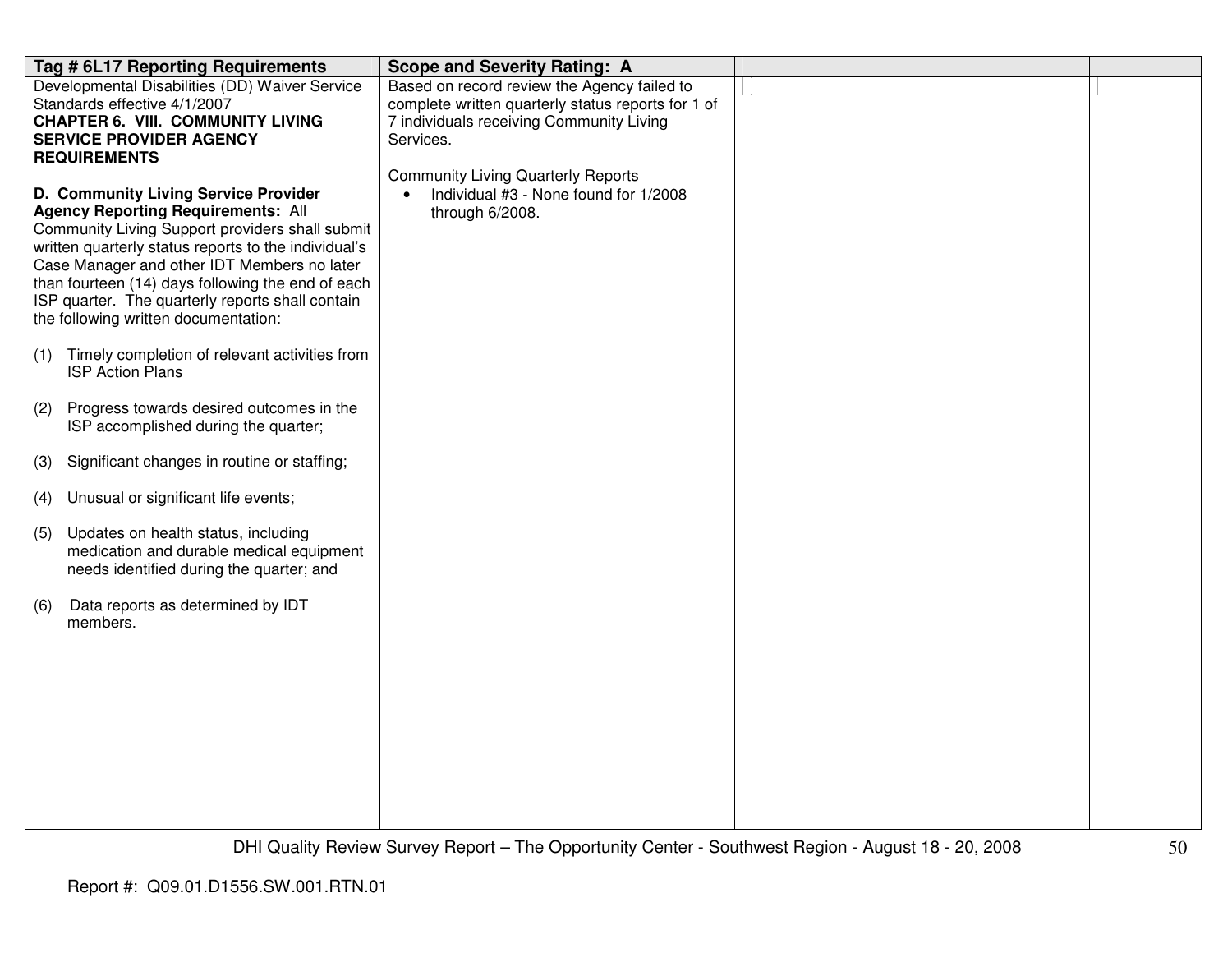| Tag # 6L25 (CoP) Residential Reqts.                                                  | <b>Scope and Severity Rating: E</b>                                             |  |
|--------------------------------------------------------------------------------------|---------------------------------------------------------------------------------|--|
| Developmental Disabilities (DD) Waiver Service                                       | Based on observation, the Agency failed to                                      |  |
| Standards effective 4/1/2007                                                         | ensure that each individual's residence met all                                 |  |
| <b>CHAPTER 6. VIII. COMMUNITY LIVING</b>                                             | requirements within the standard for 4 of 6                                     |  |
| <b>SERVICE PROVIDER AGENCY</b>                                                       | Supported Living residences.                                                    |  |
| <b>REQUIREMENTS</b>                                                                  |                                                                                 |  |
| L. Residence Requirements for Family Living                                          | The following items were missing, not                                           |  |
| <b>Services and Supported Living Services</b>                                        | functioning or incomplete:                                                      |  |
| (1) Supported Living Services and Family Living                                      |                                                                                 |  |
| Services providers shall assure that each                                            | • General-purpose first aid kit (#2)                                            |  |
| individual's residence has:                                                          |                                                                                 |  |
| (a) Battery operated or electric smoke                                               | • Accessible written procedures for                                             |  |
| detectors, heat sensors, or a sprinkler                                              | emergency evacuation e.g. fire and weather-                                     |  |
| system installed in the residence;                                                   | related threats (#2 & 7)                                                        |  |
| (b) General-purpose first aid kit;                                                   |                                                                                 |  |
| (c) When applicable due to an individual's                                           | • Accessible telephone numbers of poison                                        |  |
| health status, a blood borne pathogens kit;<br>(d) Accessible written procedures for | control centers located within the line of                                      |  |
| emergency evacuation e.g. fire and                                                   | sight of the telephone (#3)                                                     |  |
| weather-related threats;                                                             |                                                                                 |  |
| (e) Accessible telephone numbers of poison                                           | • Accessible written procedures for                                             |  |
| control centers located within the line of                                           | emergency placement and relocation of                                           |  |
| sight of the telephone;                                                              | individuals in the event of an emergency<br>evacuation that makes the residence |  |
| Accessible written documentation of actual<br>(f)                                    | unsuitable for occupancy. The emergency                                         |  |
| evacuation drills occurring at least three (3)                                       | evacuation procedures shall address, but                                        |  |
| times a year. For Supported Living                                                   | are not limited to, fire, chemical and/or                                       |  |
| evacuation drills shall occur at least once a                                        | hazardous waste spills, and flooding (#2, 4 &                                   |  |
| year during each shift;                                                              | 7)                                                                              |  |
| (g) Accessible written procedures for the safe                                       |                                                                                 |  |
| storage of all medications with dispensing                                           |                                                                                 |  |
| instructions for each individual that are                                            |                                                                                 |  |
| consistent with the Assisting with                                                   |                                                                                 |  |
| Medication Administration training or each                                           |                                                                                 |  |
| individual's ISP; and                                                                |                                                                                 |  |
| (h) Accessible written procedures for                                                |                                                                                 |  |
| emergency placement and relocation of                                                |                                                                                 |  |
| individuals in the event of an emergency                                             |                                                                                 |  |
| evacuation that makes the residence                                                  |                                                                                 |  |
| unsuitable for occupancy. The emergency                                              |                                                                                 |  |
| evacuation procedures shall address, but                                             |                                                                                 |  |
| are not limited to, fire, chemical and/or                                            |                                                                                 |  |
| hazardous waste spills, and flooding.                                                |                                                                                 |  |
|                                                                                      |                                                                                 |  |